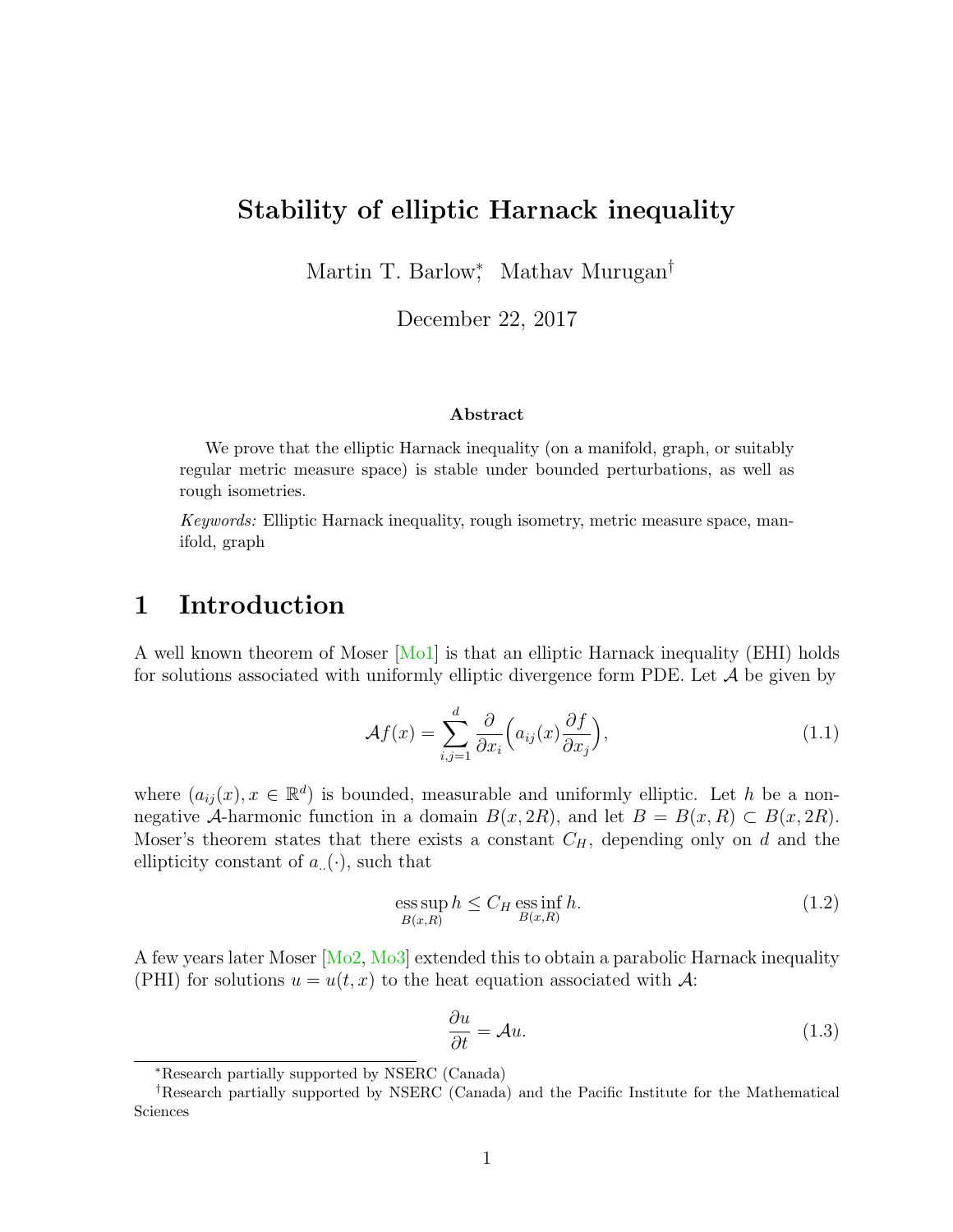This states that if u is a non-negative solution to  $(1.3)$  in a space-time cylinder  $Q = (0, T) \times$  $B(x, 2R)$ , where  $R = T^2$ , then writing  $Q = (T/4, T/2) \times B(x, R)$ ,  $Q_+ = (3T/4, T) \times$  $B(x,R),$ 

$$
\underset{Q_{-}}{\text{ess sup}} u \le C_{P} \underset{Q_{+}}{\text{ess inf}} u. \tag{1.4}
$$

If h is harmonic then  $u(t, x) = h(x)$  is a solution to [\(1.3\)](#page-0-0), so the PHI implies the EHI. The methods of Moser are very robust, and have been extended to manifolds, metric measure spaces, and graphs – see [\[BG,](#page-39-0) [Sal92,](#page-42-2) [St,](#page-42-3) [De1,](#page-39-1) [MS1\]](#page-42-4).

The EHI and PHI have numerous applications, and in particular give a priori regularity for solutions to [\(1.3\)](#page-0-0). It is well known that Harnack inequality is useful beyond the linear elliptic and parabolic equations mentioned above. For instance variants of Harnack inequality apply to non-local operators, non-linear equations and geometric evolution equations including the Ricci flow and mean curvature flow – see the survey  $[Kas]$ .

S.T. Yau and his collaborators [\[Yau,](#page-43-0) [CY,](#page-39-2) [LY\]](#page-41-2) developed a completely different approach to Harnack inequalities based on gradient estimates. [\[Yau\]](#page-43-0) proves the Liouville property for Riemannian manifolds with non-negative Ricci curvature using gradient estimates for positive harmonic functions. A local version of these gradient estimates was given by Cheng and Yau in  $\lbrack CY\rbrack$ . Let  $(M, g)$  a Riemannian manifold whose Ricci curvature is bounded below by  $-K$  for some  $K \geq 0$ . Fix  $\delta \in (0,1)$ . Then there exists  $C > 0$ , depending only on  $\delta$  and  $\dim(M)$ , such that any positive solution u of the Laplace equation  $\Delta u = 0$  in  $B(x, 2r) \subset M$  satisfies

$$
|\nabla \ln(u)| \le C(r^{-1} + \sqrt{K}) \quad \text{in } B(x, 2\delta r).
$$

Integrating this estimate along geodesics immediately yields a local version of the EHI. In particular, any  $u$  above satisfies

$$
u(z)/u(y) \le \exp(C(1+\sqrt{K}r), \quad z, y \in B(x, 2\delta r).
$$

For the case of manifolds with non-negative Ricci curvature we have  $K = 0$ , and so obtain the EHI. This gradient estimate was extended to the parabolic setting by Li and Yau  $|LY|$ . See  $[Sal95, p. 435]$  for a comparison between the gradient estimates of  $[Yau, CY, LY]$  $[Yau, CY, LY]$  $[Yau, CY, LY]$  $[Yau, CY, LY]$  and the Harnack inequalties of Moser [\[Mo1,](#page-41-0) [Mo2\]](#page-42-0).

A major advance in understanding the PHI was made in 1992 by Grigoryan and Saloff-Coste [\[Gr0,](#page-39-3) [Sal92\]](#page-42-2), who proved that the PHI is equivalent to two conditions: volume doubling (VD) and a family of Poincaré inequalities (PI). The context of  $[Gr0, Sal92]$  $[Gr0, Sal92]$ is the Laplace-Beltrami operator on Riemannian manifolds, but the basic equivalence  $VD+PI \Leftrightarrow$  PHI also holds for graphs and metric measure spaces with a Dirichlet form – see [\[De1,](#page-39-1) [St\]](#page-42-3). This characterisation of the PHI implies that it is stable with respect to rough isometries – see  $\left[\text{CS}, \text{Theorem 8.3}\right]$ . For more details and a survey of the literature see the introduction of [\[Sal95\]](#page-42-5).

One consequence of the EHI is the Liouville property – that all bounded harmonic functions are constant. However, the Liouville property is not stable under rough isometries – see  $[L_y]$ . See  $S$ al04, Section 5 for a survey of related results and open questions.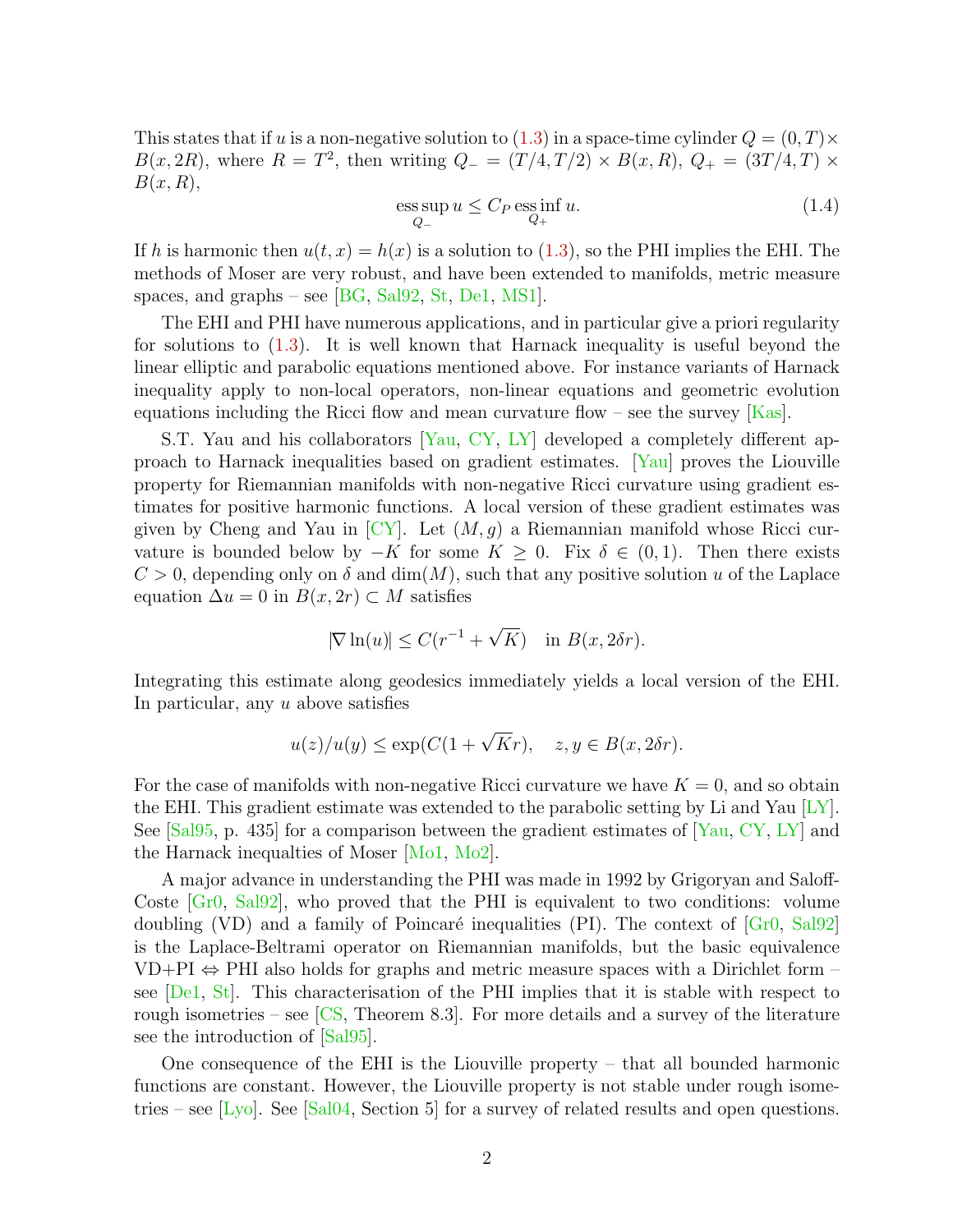Using the gradient estimate in  $\left[\rm{CY},\rm{Proposition~6}\right]$ , Grigor'yan  $\left[\rm{Gr0},\rm{p.}340\right]$  remarks that there exists a two dimensional Riemannian manifold that satisfies the EHI but does not satisfy the PHI. In the late 1990s further examples inspired by analysis on fractals were given – see  $[BB1]$ . The essential idea behind the example in  $[BB1]$  is that if a space is roughly isometric to an infinite Sierpinski carpet, then a PHI holds, but with anomalous space time scaling given by  $R = T^{\beta} \vee T^2$ , where  $\beta > 2$ . This PHI implies the EHI, but the standard PHI (with  $R = T<sup>2</sup>$ ) cannot then hold. (One cannot have the PHI with two asymptotically distinct space-time scaling relations.) [\[BB3,](#page-38-1) [BBK\]](#page-39-5) prove that the anomalous PHI( $\Psi$ ) with scaling  $R = \Psi(T) = T^{\beta_1} \mathbb{1}_{(T \leq 1)} + T^{\beta_2} \mathbb{1}_{(T > 1)}$  is stable under rough isometries. These papers also prove that  $PHI(\Psi)$  is equivalent to volume doubling, a family of Poincaré inequalities with scaling  $\Psi$ , and a new inequality which controlled the energy of cutoff functions in annuli, called a cutoff Sobolev inequality, and denoted  $CS(\Psi)$ . The papers [\[BB3,](#page-38-1) [BBK\]](#page-39-5) proved the PHI by Moser's argument, but the more recent papers [\[AB,](#page-38-2) [GHL\]](#page-40-0) use de Giorgi's argument and a mean value inequality to obtain similar results, but with a to simpler form of the cutoff Sobolev inequality. In addition, an important point for this paper, [\[GHL\]](#page-40-0) does not require the underlying metric space to be a length space.

A further example of weighted Laplace operators on Riemannian manifolds that satisfy EHI but not PHI is given in [\[GS,](#page-40-1) Example 6.14]. Consider the second order differential operators  $L_{\alpha}$  on  $\mathbb{R}^n, n \geq 2$  given by

$$
L_{\alpha} = \left(1 + |x|^2\right)^{-\alpha/2} \sum_{i=1}^n \frac{\partial}{\partial x_i} \left( \left(1 + |x|^2\right)^{\alpha/2} \frac{\partial}{\partial x_i} \right) = \Delta + \alpha \frac{x.\nabla}{1 + |x|^2}.
$$

Then  $L_{\alpha}$  satisfies the PHI if and only if  $\alpha > -n$  but satisfies the EHI for all  $\alpha \in \mathbb{R}$ . Weighted Laplace operators of this kind arise naturally in the context of Schrödinger operators and conformal transformations of Riemannian metrics – see  $\boxed{\text{Grid}}$ , Section 6.4 and 10].

These papers left open the problem of the stability of the EHI, and also the question of finding a satisfactory characterisation of the EHI. This problem is mentioned in [\[Gri95\]](#page-39-7), [\[Sal04,](#page-42-6) Question 12] and [\[Kum\]](#page-41-4). In [\[GHL0\]](#page-40-2), the authors write "An interesting (and obviously hard) question is the characterization of the elliptic Harnack inequality in more geometric terms – so far nothing is known, not even a conjecture."

In [\[De2\]](#page-39-8), Delmotte gave an example of a graph which satisfies the EHI but for which (VD) fails; his example was to take the join of the infinite Sierpinski gasket graph with another (suitably chosen) graph. This example shows that any attempt to characterize the EHI must tackle the difficulty that different parts of the space may have different space-time scaling functions. Considerable progress on this was made by R. Bass  $\vert$ Bas $\vert$ , but his result requires volume doubling, as well as some additional hypotheses on capacity.

As Bass remarks, all the robust proofs of the EHI, using the methods of De Giorgi, Nash or Moser, use the volume doubling property in an essential way, as well as Sobolev and Poincaré type inequalities. The starting point for this paper is the observation that a change of the symmetric measure (or equivalently a time change of the process) does not affect the sheaf of harmonic functions on bounded open sets. On the other hand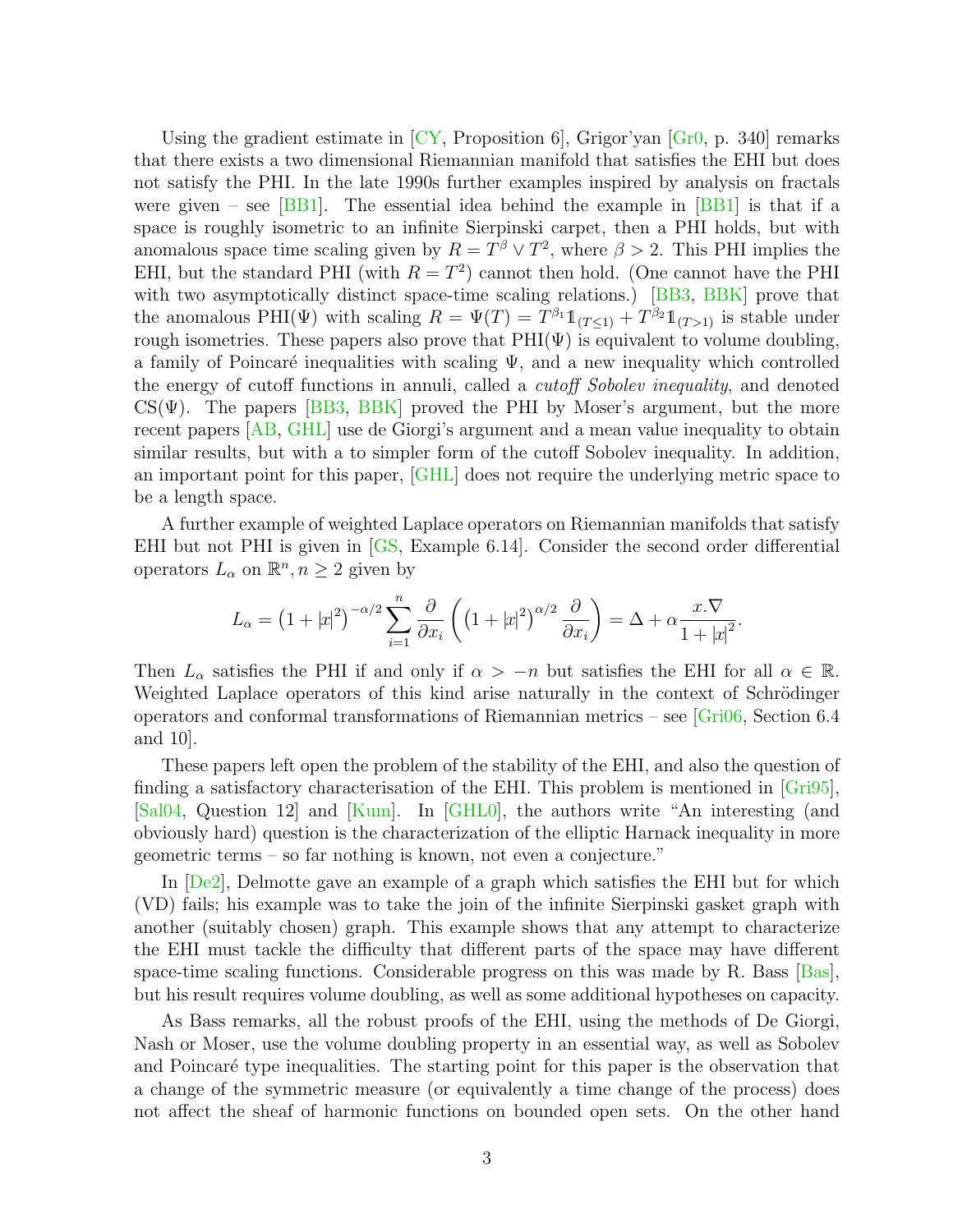properties such as volume doubling or Poincar´e inequality are not in general preserved by this transformation.

Conversely, given a space satisfying the EHI, one could seek to construct a 'good' measure  $\mu$  such that volume doubling, as well as additional Poincaré and Sobolev inequalities do hold with respect to  $\mu$ ; this is indeed the approach of this paper. Our main result, Theorem [1.3,](#page-4-0) is that the EHI is stable. Our methods also give a characterization of the EHI by properties that are easily seen to be stable under perturbations – see Theorem [5.15.](#page-29-0)

Our main interest is the EHI for manifolds and graphs. To handle both cases at once we work in the general context of metric measure spaces. So we consider a complete, locally compact, separable, geodesic (or length) metric space  $(\mathcal{X}, d)$  with a Radon measure m which has full support, so that  $m(U) > 0$  for all non-empty, open U. We call this a metric measure space. Let  $(\mathcal{E}, \mathcal{F}^m)$  be a strongly local Dirichlet form on  $L^2(\mathcal{X}, m)$  – see [\[FOT\]](#page-39-10). We call the quintuple  $(\mathcal{X}, d, m, \mathcal{E}, \mathcal{F}^m)$  a measure metric space with Dirichlet form, or MMD space. We write  $B(x, r) = \{y : d(x, y) < r\}$  for open balls in X, and given a ball  $B = B(x, r)$  we sometimes use the notation  $\theta B$  to denote the ball  $B(x, \theta r)$ . We assume  $(\mathcal{X}, d)$  has infinite radius, so that  $\mathcal{X} - B(x, R) \neq \emptyset$  for all  $R > 0$ . See Section [2](#page-6-0) for more details of these spaces, and the definitions of harmonic functions and capacities in this context.

Our two fundamental examples are Riemannian manifolds and the cable systems of graphs. If  $(M, g)$  is a Riemannian manifold we take d and m to be the Riemannian distance and measure respectively, and define the Dirichlet form to be the closure of the symmetric bilinear form

$$
\mathcal{E}(f,f) = \int_{\mathcal{X}} |\nabla_g f|^2 dm, \quad f \in C_0^{\infty}(\mathcal{M}).
$$

Given a graph  $\mathbb{G} = (\mathbb{V}, E)$  the *cable system* of  $\mathbb{G}$  is the metric space obtained by replacing each edge by a copy of the unit interval, glued together in the obvious way. For a graph with uniformly bounded vertex degree the EHI for the graph is equivalent to the EHI for its cable system, and so our theorem also implies stability of the EHI for graphs. See Section [6](#page-31-0) for more details of both these examples.

Since our main spaces of interest are regular at small length scales, we will avoid a number of technical issues which could arise for general MMD spaces by making two assumptions of local regularity: Assumptions [2.3](#page-8-0) and [2.5.](#page-8-1) Both our main examples satisfy these assumptions – see Section [6.](#page-31-0)

The hypothesis of volume doubling plays an important role in the study of heat kernel bounds for the process  $X$ , and as mentioned above is a necessary condition for the PHI.

**Definition 1.1** (Volume doubling property). We say that a Borel measure  $\mu$  on a metric space  $(\mathcal{X}, d)$  satisfies the *volume doubling property*, if  $\mu$  is non-zero and there exists a constant  $C_V < \infty$  such that

$$
\mu(B(x, 2r)) \le C_V \mu(B(x, r))\tag{1.5}
$$

for all  $x \in \mathcal{X}$  and for all  $r > 0$ .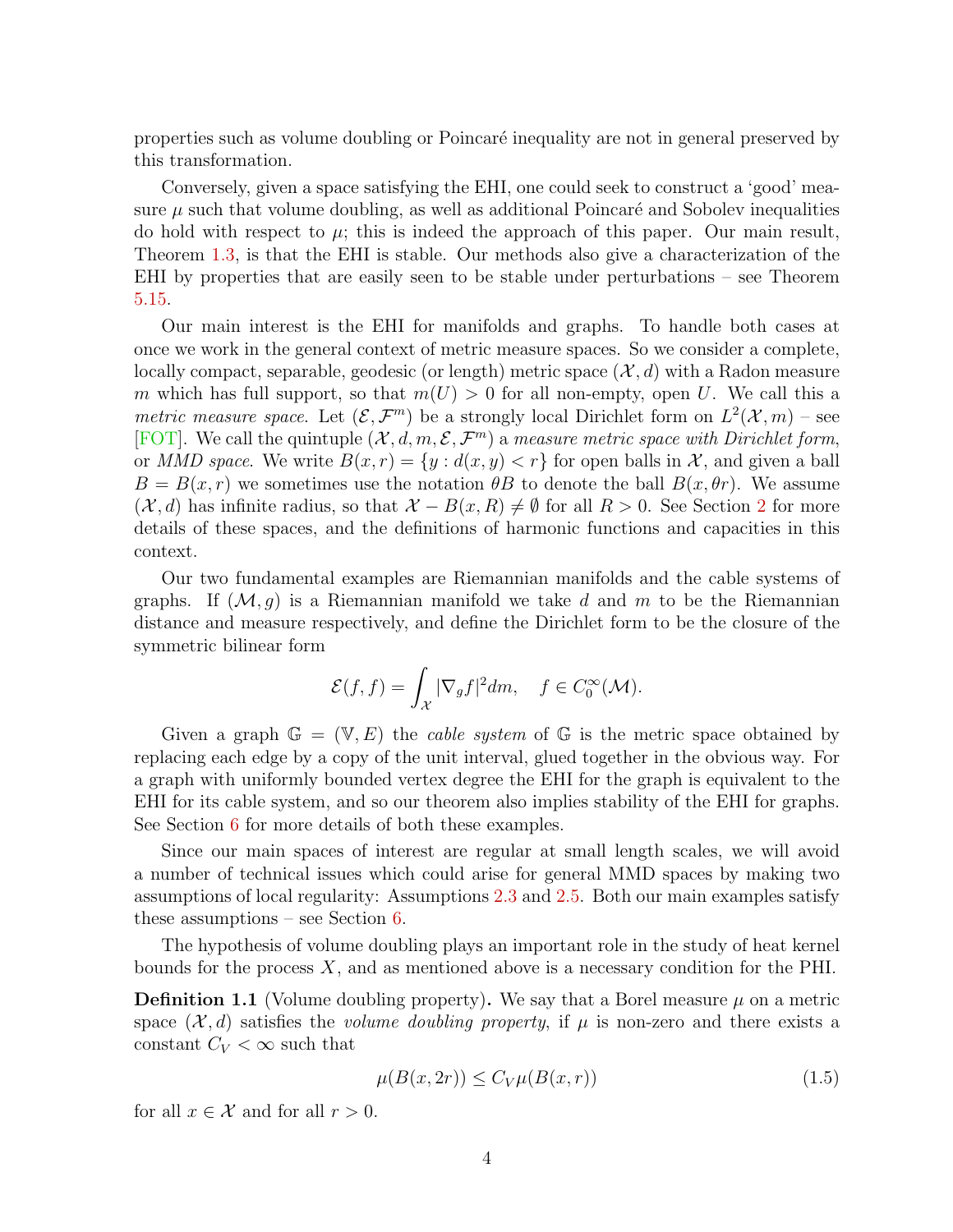**Definition 1.2.** We say that  $(\mathcal{X}, d, m, \mathcal{E}, \mathcal{F}^m)$  satisfies the *elliptic Harnack inequality* (EHI) if there exist constants  $1 < A, C_H < \infty$  such that for any  $x \in \mathcal{X}$  and  $R > 0$ , for any nonnegative harmonic function h on a ball  $B(x, AR)$  one has

<span id="page-4-1"></span>
$$
\underset{B(x,R)}{\text{ess sup}} h \le C_H \underset{B(x,R)}{\text{ess inf}} h. \tag{1.6}
$$

If  $(X, d)$  is a geodesic metric space and the above inequality holds for some value of  $A > 1$ , then it holds for any other  $A' > 1$  with a constant  $C_H(A')$ . If the EHI holds, then iterating the condition  $(1.6)$  gives a.e. Hölder continuity of harmonic functions, and it follows that any harmonic function has a continuous modification.

Our first main theorem is

<span id="page-4-0"></span>**Theorem 1.3.** Let  $(X, d, m)$  be a length metric measure space, and  $(\mathcal{E}, \mathcal{F})$  be a strongly local Dirichlet form on  $L^2(\mathcal{X},m)$ . Suppose that Assumptions [2.3](#page-8-0) and [2.5](#page-8-1) hold. Let  $(\mathcal{E}',\mathcal{F})$ be a strongly local Dirichlet form on  $L^2(\mathcal{X}, m')$  which is equivalent to  $\mathcal{E}$ , so that there exists  $C < \infty$  such that

$$
C^{-1}\mathcal{E}(f,f) \le \mathcal{E}'(f,f) \le C\mathcal{E}(f,f) \quad \text{for all } f \in \mathcal{F},
$$
  

$$
C^{-1}m(A) \le m'(A) \le Cm(A) \quad \text{for all measurable sets } A.
$$

Suppose that  $(X, d, m, \mathcal{E}, \mathcal{F})$  satisfies the elliptic Harnack inequality. Then the EHI holds for  $(\mathcal{X}, d, m', \mathcal{E}', \mathcal{F})$ .

We now state some consequences of Theorem [1.3](#page-4-0) for Riemannian manifolds and graphs. We say that two Riemannian manifolds  $(M, g)$  and  $(M', g')$  are quasi isometric if there exists a diffeomorphism  $\phi : (M, g) \to (M', g')$  and a constant  $K \geq 1$  such that

$$
K^{-1}g(\xi,\xi) \le g'(d\phi(\xi), d\phi(\xi)) \le Kg(\xi,\xi), \quad \text{ for all } \xi \in TM.
$$

Let  $(M, g)$  be a Riemannian manifold and let  $Sym(TM)$  denote the bundle of symmetric endomorphisms of the tangent bundle  $TM$ . We say that  $A$  is an uniformly elliptic operator in divergence form if there exists  $A : M \to \text{Sym}(TM)$  a measurable section of Sym $(TM)$  and a constant  $K \geq 1$  such that

$$
K^{-1}g(\xi,\xi) \le g(A\xi,\xi) \le Kg(\xi,\xi), \quad \forall \xi \in TM,
$$

such that  $\mathcal{A}(\cdot) = \text{div}(\mathcal{A}\nabla(\cdot))$ . Here div and  $\nabla$  denote the Riemannian divergence and gradient respectively.

<span id="page-4-2"></span>**Theorem 1.4.** (a) Let  $(M, g)$  be a Riemannian manifold that is quasi isometric to a manifold whose Ricci curvature is bounded below, and let  $\Delta$  denote the corresponding Laplace-Beltrami operator. If  $(M, g)$  satisfies the EHI for non-negative solutions of  $\Delta u =$ 0, then it satisfies the EHI for non-negative solutions of  $Au = 0$ , where A is any uniformly elliptic operator in divergence form.

(b) Let  $(M, g)$  and  $(M', g')$  be two Riemannian manifolds that are quasi isometric to a manifold whose Ricci curvature is bounded below. Let  $\Delta$  and  $\Delta'$  denote the corresponding Laplace-Beltrami operators. Then, non-negative  $\Delta$ -harmonic functions satisfy the EHI, if and only if non-negative  $\Delta$ '-harmonic functions satisfy the EHI.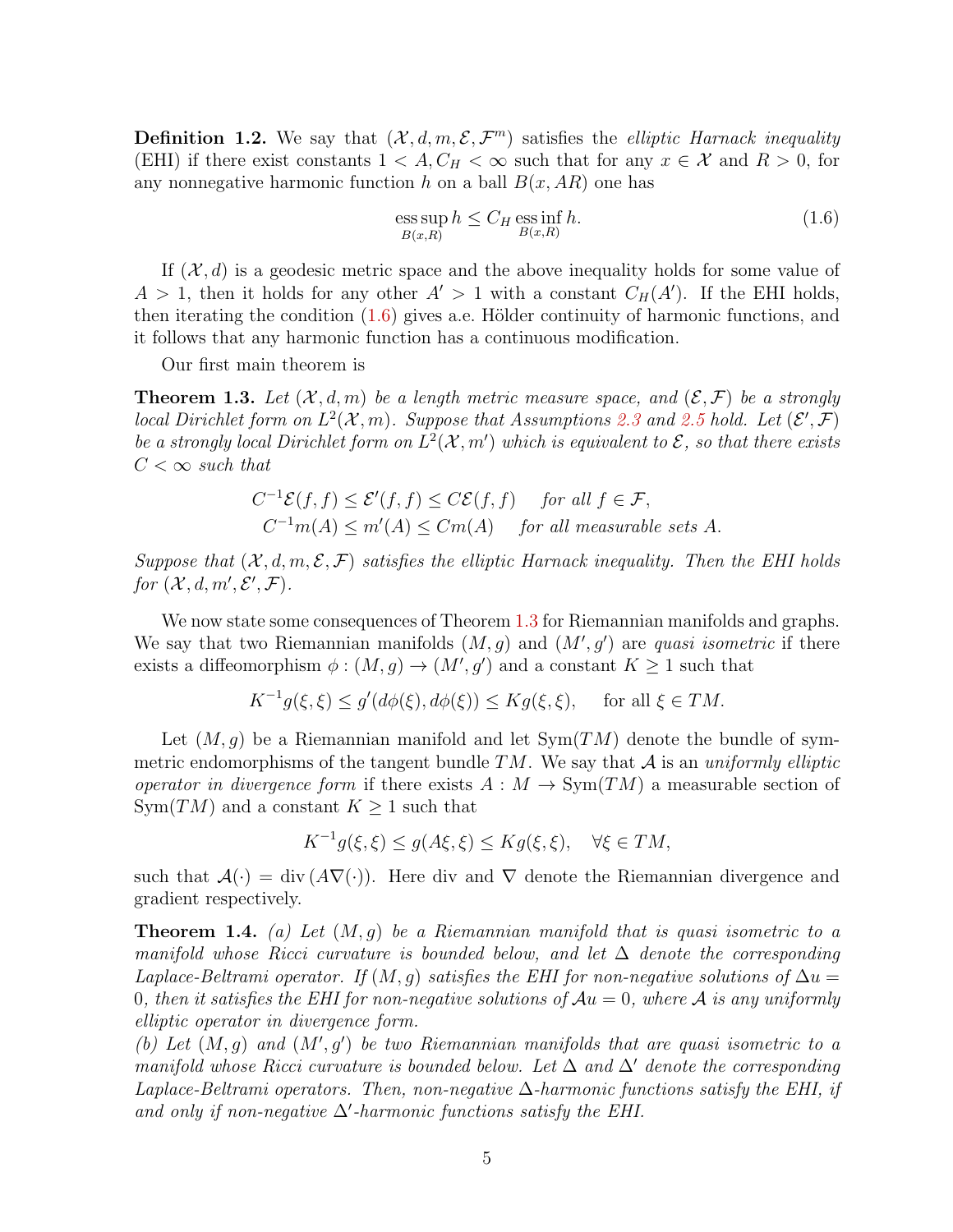<span id="page-5-0"></span>**Theorem 1.5.** Let  $\mathbb{G} = (\mathbb{V}, E)$  and  $\mathbb{G}' = (\mathbb{V}', E')$  be bounded degree graphs, which are roughly isometric. Then the EHI holds for  $G'$  if and only if it holds for  $G$ .

**Remark 1.6.** (1) Theorem  $1.4(a)$  $1.4(a)$  is a generalization of Moser's elliptic Harnack inequality [\[Mo1\]](#page-41-0). The parabolic versions of (a) and (b) are due to [\[Sal92b\]](#page-42-7). For (b) note the the manifold  $(M, q)$  might not have Ricci curvature bounded below and hence the methods of [\[Yau,](#page-43-0) [CY\]](#page-39-2) will not apply. A parabolic version of Theorem [1.5](#page-5-0) is essentially due to [\[De1\]](#page-39-1). (2) As proved in [\[Lyo\]](#page-41-3), the Liouville property is not stable under rough isometries.

The outline of our argument is as follows. In Section [3](#page-9-0) using the tools of potential theory we prove that the EHI implies certain regularity properties for Green's functions and capacities. The main result of this section (Theorem [3.11\)](#page-12-0) is that the EHI implies that  $(\mathcal{X}, d)$  has the metric doubling property.

<span id="page-5-1"></span>**Definition 1.7.** The space  $(\mathcal{X}, d)$  satisfies the metric doubling property (MD) if there exists  $M < \infty$  such that any ball  $B(x, R)$  can be covered by M balls of radius  $R/2$ .

An equivalent definition is that there exists  $M' < \infty$  such that any ball  $B(x, R)$ contains at most M' points which are all a distance of at least  $R/2$  from each other. We will frequently use the fact that (MD) holds for  $(\mathcal{X}, d)$  if and only if  $(\mathcal{X}, d)$  has finite Assouad dimension. Recall that the Assouad dimension is the infimum of all numbers  $\beta > 0$  with the property that every ball of radius  $r > 0$  has at most  $C \varepsilon^{-\beta}$  disjoint points of mutual distance at least  $\varepsilon r$  for some  $C \geq 1$  independent of the ball. (See [\[Hei,](#page-40-3) Exercise 10.17].) Equivalently, this is the infimum of all numbers  $\beta > 0$  with the property that every ball of radius  $r > 0$  can be covered by at most  $C\varepsilon^{-\beta}$  balls of radius  $\varepsilon r$  for some  $C \geq 1$  independent of the ball.

It is well known that volume doubling implies metric doubling. A partial converse also holds: if  $(X, d)$  satisfies [\(MD\)](#page-5-1) then there exists a Radon measure  $\mu$  on X such that  $(\mathcal{X}, d, \mu)$  satisfies (VD). This is a classical result due to Vol'berg and Konyagin [\[VK\]](#page-42-8) in the case of compact spaces, and Luukkainen and Saksman [\[LuS\]](#page-41-5) in the case of general complete spaces. For other proofs see  $[W_u]$  and  $[Hei, Chapter 13]$ , and also Hei, Chapter 10] for a survey of some conditions equivalent to (MD).

The measures constructed in these papers are very far from being unique. In Section [4,](#page-15-0) using the approach of [\[VK\]](#page-42-8), we show that if  $\mathcal X$  satisfies the EHI and Assumptions [2.3](#page-8-0) and [2.5](#page-8-1) then we can construct a 'good' doubling measure  $\mu$  which is absolutely continuous with respect to  $m$ , and connects capacities with the measures of balls in a suitable fashion – see Definition [4.1](#page-15-1) and Theorem [4.2.](#page-16-0)

At this point we could use some extensions of the methods of [\[Bas,](#page-39-9) [GHL\]](#page-40-0) to prove the stability of the EHI. However, a quicker approach, which we follow in Section [5,](#page-22-0) is to use ideas from the theory of quasisymmetric transformations of metric spaces. (See  $[Hei]$  for an introduction to this theory, and  $[Ki2]$  for applications to heat kernels.) These transformations do not distort annuli too much, and therefore preserve the EHI – see Lemma [5.3.](#page-22-1) In Section [5](#page-22-0) we prove that there exists a new metric  $d_{\Psi}$  on X and a constant  $\beta > 0$  such that the new space  $(\mathcal{X}, d_{\psi}, \mu)$  satisfies Poincaré and cutoff energy inequalities with respect to a global space-time scaling relation of the form  $R = T^{\beta}$  – see Theorem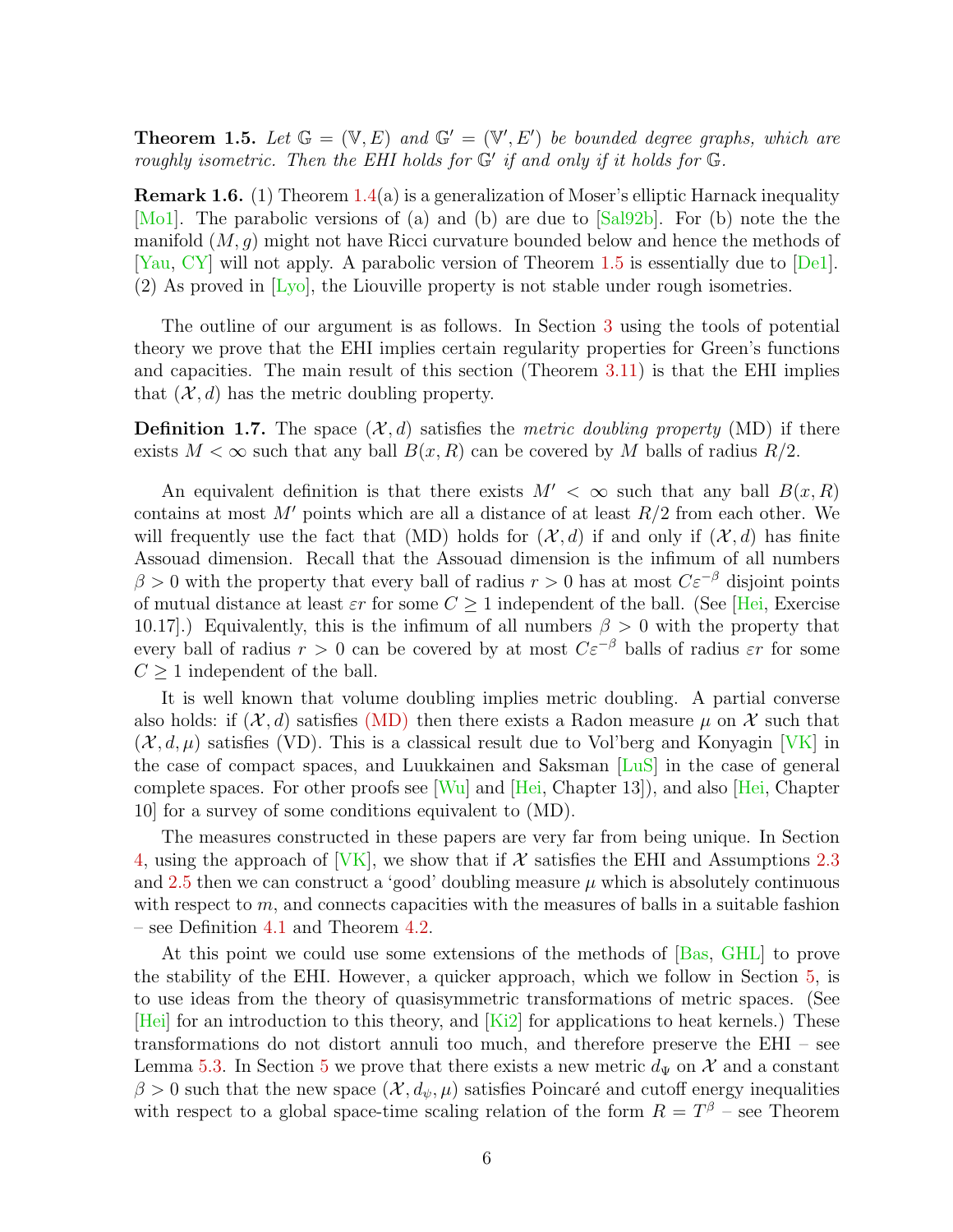[5.14.](#page-28-0) These inequalities are stable with respect to bounded perturbations of the Dirichlet form. While metric  $d_{\Psi}$  is not geodesic the main theorem of [\[GHL\]](#page-40-0) does apply in this context, and gives that the PI and CS inequalities in Theorem [5.14](#page-28-0) imply the EHI. This gives the stability of the EHI, as well as a stable characterization – see Theorem  $5.15$ .

In Section [6](#page-31-0) we return to our two main classes of examples, weighted Riemannian manifolds and weighted graphs. We show that they both satisfy our local regularity hypotheses Assumptions [2.3](#page-8-0) and [2.5,](#page-8-1) and give the (short) proof of Theorem [1.4.](#page-4-2)

The final Section [7](#page-35-0) formulates the class of rough isometries which we consider, and states our result on the stability of the EHI under rough isometries. Since rough isometries only relate spaces at large scales, and the EHI is a statement which holds at all length scales, any statement of stability under rough isometries requires that the family of spaces under consideration satisfies suitable local regularity hypotheses.

A characterization of the EHI in terms of effective resistance (equivalently capacity) was suggested in [\[B1\]](#page-38-3). G. Kozma  $[Ko]$  gave an illuminating counterexample – a spherically symmetric tree. This example does not satisfy (MD), and at the end of Section 7 we suggest a modified characterization, which is the 'dumbbell condition' of  $|B1|$  together with (MD).

We use  $c, c', C, C'$  for strictly positive constants, which may change value from line to line. Constants with numerical subscripts will keep the same value in each argument, while those with letter subscripts will be regarded as constant throughout the paper. The notation  $C_0 = C_0(a, b)$  means that the constant  $C_0$  depends only on the constants a and b.

#### <span id="page-6-0"></span>2 Metric measure spaces with Dirichlet form

In this section give some background on MMD spaces, and give our two assumptions of local regularity. We take  $(\mathcal{X}, d)$  to be a locally compact metric space with infinite radius, and m to be a Radon measure on  $(\mathcal{X}, d)$  with full support. Let  $(\mathcal{E}, \mathcal{F}^m)$  be a strongly local Dirichlet form on  $L^2(\mathcal{X},m)$ . We call  $(\mathcal{X},d,m,\mathcal{E},\mathcal{F}^m)$  a measure metric space with Dirichlet form, or MMD space. Except in Section [5](#page-22-0) we will assume also that  $(\mathcal{X}, d)$  is a length space.

In the context of MMD spaces Poincaré and Sobolev inequalities involve integrals with respect to the *energy measures*  $d\Gamma(f, f)$  – formally these can be regarded as  $|\nabla f|^2 dm$ . For bounded  $f \in \mathcal{F}^m$  the measure  $d\Gamma(f, f)$  is defined to be the unique measure such that for all bounded  $g \in \mathcal{F}^m$  we have

$$
\int g d\Gamma(f,f) = 2\mathcal{E}(f,fg) - \mathcal{E}(f^2,g).
$$

We have

$$
\mathcal{E}(f,f) = \int_{\mathcal{X}} d\Gamma(f,f).
$$

For a Riemannian manifold  $d\Gamma(f, f) = |\nabla_g f|^2 dm$ .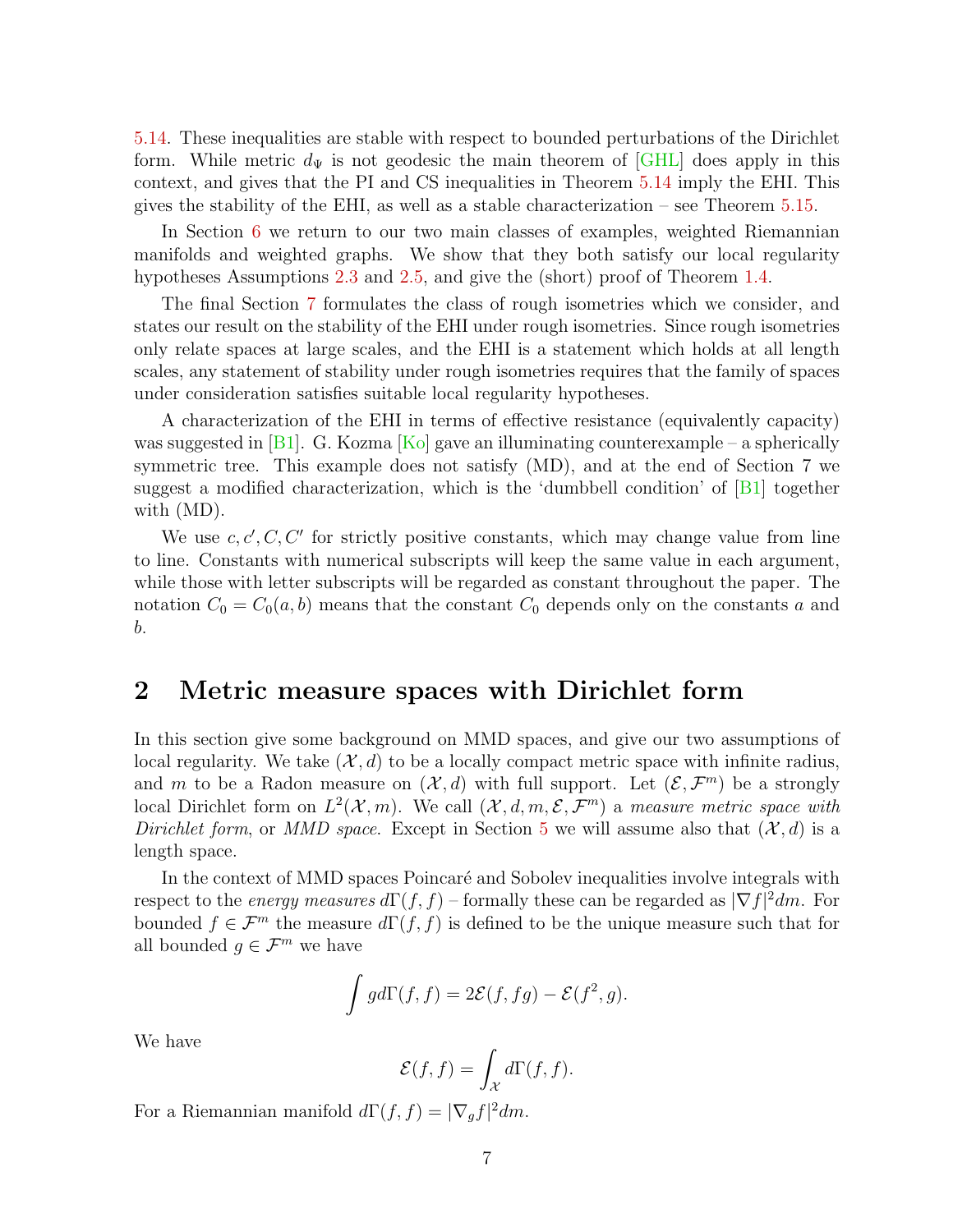Associated with  $(\mathcal{E}, \mathcal{F}^m)$  is a semigroup  $(P_t)$  and its infinitesimal generator  $(\mathcal{L}, \mathcal{D}(\mathcal{L}))$ . The operator  $\mathcal L$  satisfies

$$
-\int (f\mathcal{L}g)dm = \mathcal{E}(f,g), \quad f \in \mathcal{F}^m, g \in \mathcal{D}(\mathcal{L});
$$
\n(2.1)

in the case of a Riemannian manifold  $\mathcal L$  is the Laplace-Beltrami operator.  $(P_t)$  is the semigroup of a continuous Hunt process  $X = (X_t, t \in [0, \infty), \mathbb{P}^x, x \in \mathcal{X})$ .

We define capacities for  $(\mathcal{X}, d, m, \mathcal{E}, \mathcal{F}^m)$  as follows. For a non-empty open subset  $D \subset \mathcal{X}$ , let  $\mathcal{C}_0(D)$  denote the space of all continuous functions with compact support in D. Let  $\mathcal{F}_D$  denote the closure of  $\mathcal{F}^m \cap \mathcal{C}_0(D)$  with respect to the  $\sqrt{\mathcal{E}(\cdot,\cdot) + ||\cdot||_2^2}$ -norm. By  $A \subseteq D$ , we mean that the closure of A is a compact subset of D. For  $A \subseteq D$  we set

<span id="page-7-0"></span>
$$
\text{Cap}_D(A) = \inf \{ \mathcal{E}(f, f) : f \in \mathcal{F}_D \text{ and } f \ge 1 \text{ in a neighbourhood of } A \}. \tag{2.2}
$$

It is clear from the definition that if  $A_1 \subset A_2 \subset D_1 \subset D_2$  then

$$
Cap_{D_2}(A_1) \le Cap_{D_1}(A_2). \tag{2.3}
$$

We can consider Cap<sub>D</sub>(A) to be the effective conductance between the sets A and  $D^c$ if we regard X as an electrical network and  $\mathcal{E}(f, f)$  as the energy of the function f. A statement depending on  $x \in B$  is said to hold quasi-everywhere on B (abbreviated as q.e. on B), if there exists a set  $N \subset B$  of zero capacity such that the statement if true for every  $x \in B \setminus N$ . It is known that  $(\mathcal{E}, \mathcal{F}_D)$  is a regular Dirichlet form on  $L^2(D, m)$  and

$$
\mathcal{F}_D = \{ f \in \mathcal{F}^m : \tilde{f} = 0 \text{ q.e. on } D^c \},\tag{2.4}
$$

where  $\tilde{f}$  is any quasi continuous representative of f (see [\[FOT,](#page-39-10) Corollary 2.3.1 and Theorem 4.4.3]). Functions in the extended Dirichlet space will always represented by their quasi continuous version (cf. [\[FOT,](#page-39-10) Theorem 2.1.7]), so that expressions like  $\int f^2 d\Gamma(\varphi,\varphi)$ are well defined.

Given an open set  $U \subset \mathcal{X}$ , we set

$$
\mathcal{F}_{loc}(U) = \{ h \in L^2_{loc}(U) : \text{for all relatively compact } V \subset U,
$$
  
there exists  $h^{\#} \in \mathcal{F}^m$ , s.t.  $h1_V = h^{\#}1_V m$ -a.e. \}.

**Definition 2.1.** A function  $h: U \to \mathbb{R}$  is said to be *harmonic* in an open set  $U \subset \mathcal{X}$ , if  $h \in \mathcal{F}_{loc}(U)$  and satisfies  $\mathcal{E}(f, h) = 0$  for all  $f \in \mathcal{F}^m \cap \mathcal{C}_0(U)$ . Here  $\mathcal{E}(f, h)$  can be unambiguously defined as  $\mathcal{E}(f, h^{\#})$  where  $h = h^{\#}$  in a precompact open set containing supp(f) and  $h^{\#} \in \mathcal{F}^m$ .

This definition implies that  $\mathcal{L}h = 0$  in D provided that h is in the domain of  $\mathcal{L}_D$ . Next, we define the Green's operator and Green's function.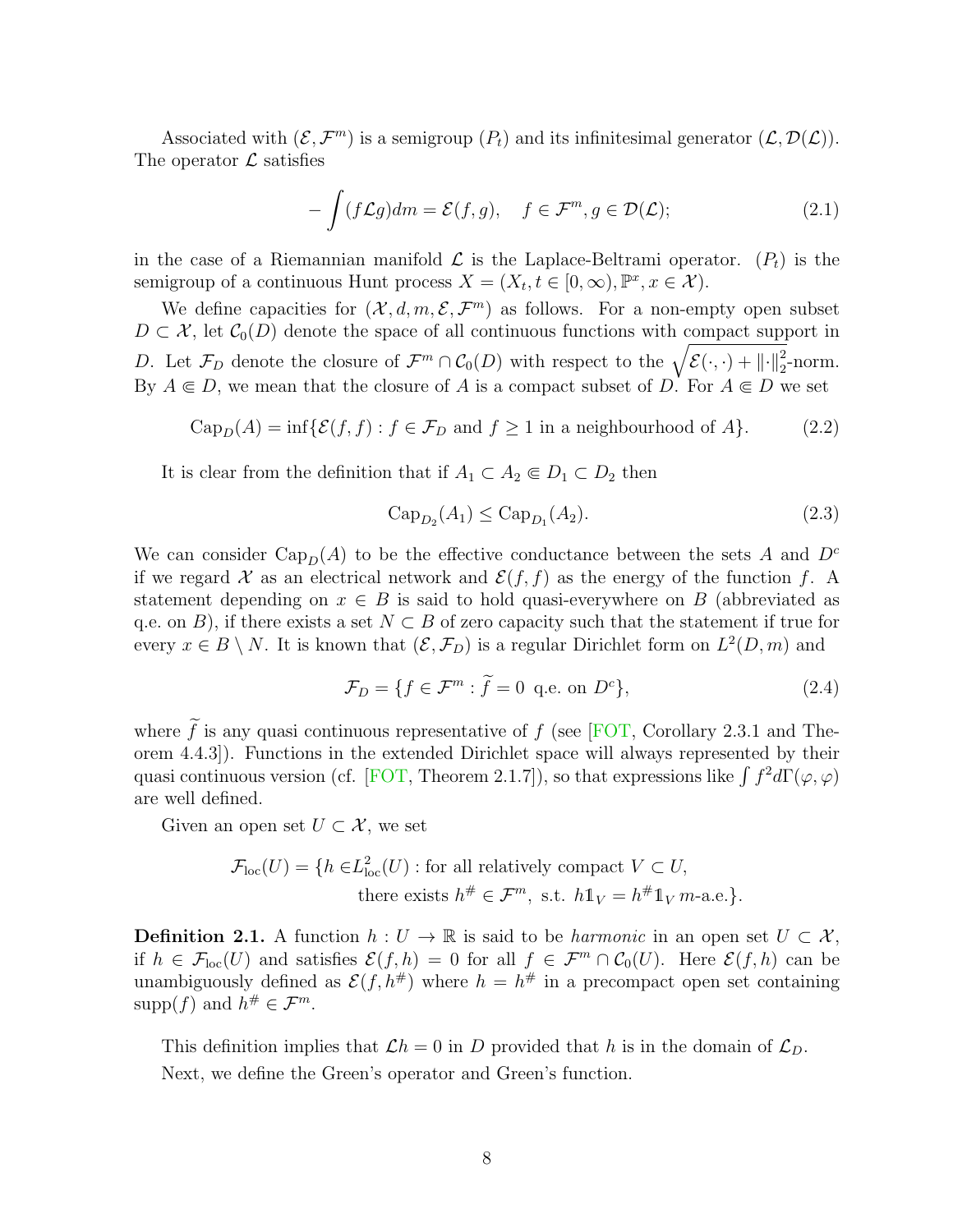**Definition 2.2.** Let D be a bounded open subset of X. Let  $\mathcal{L}_D$  denote the generator of the Dirichlet form  $(\mathcal{E}, \mathcal{F}_D, L^2(D, m))$  and assume that

$$
\lambda_{\min}(D) = \inf_{f \in \mathcal{F}_D \setminus \{0\}} \frac{\mathcal{E}(f, f)}{\|f\|_2^2} > 0. \tag{2.5}
$$

We define the inverse of  $-\mathcal{L}_D$  as the *Green operator*  $G_D = (-\mathcal{L}_D)^{-1}$  :  $L^2(D,m) \rightarrow$  $L^2(D,m)$ . We say a jointly measurable function  $g_D(\cdot,\cdot) : D \times D \to \mathbb{R}$  is the Green function for D if

$$
G_D f(x) = \int_D g_D(x, y) f(y) m(dy) \text{ for all } f \in L^2(D, m) \text{ and for } m \text{ a.e. } x \in D.
$$

<span id="page-8-0"></span>Assumption 2.3. (Existence of Green function) For any bounded, non-empty open set  $D \subset \mathcal{X}$ , we assume that  $\lambda_{\min}(D) > 0$  and that there exists a Green function  $g_D(x, y)$  for D defined for  $(x, y) \in D \times D$  with the following properties:

- (i) (Symmetry)  $q_D(x, y) = q_D(y, x) \ge 0$  for all  $(x, y) \in D \times D \setminus$  diag;
- (ii) (Continuity)  $g_D(x, y)$  is jointly continuous in  $(x, y) \in D \times D \setminus$  diag;
- (iii) (Maximum principles) If  $x_0 \in U \subseteq D$ , then

$$
\inf_{U \setminus \{x_0\}} g_D(x_0, \cdot) = \inf_{\partial U} g_D(x_0, \cdot), \qquad \sup_{D \setminus U} g_D(x_0, \cdot) = \sup_{\partial U} g_D(x_0, \cdot).
$$

(iv) (Harmonic) For any fixed  $x \in D$ , the function  $y \mapsto g_D(x, y)$  is in  $\mathcal{F}_{loc}(D \setminus \{x\})$  and is harmonic in  $D \setminus \{x\}.$ 

Here diag denotes the diagonal in  $D \times D$ .

**Remark 2.4.** Note that changing the measure  $m$  to an equivalent Radon measure  $m'$ does not affect either the the capacity of bounded sets or the class of harmonic functions. Further, if  $f_1, f_2 \in C(\mathcal{X}) \cap \mathcal{F}_D$  then writing  $\langle \cdot, \cdot \rangle_m$  for the inner product in  $L^2(m)$ ,

$$
\mathcal{E}(G_D f_1, f_2) = \langle f_1, f_2 \rangle_m,\tag{2.6}
$$

and it follows that  $g_D(\cdot, \cdot)$  is also not affected by this change of measure.

Our second key local regularity assumption is as follows.

<span id="page-8-1"></span>**Assumption 2.5.** (Bounded geometry or (BG)). We say that a MMD space  $(\mathcal{X}, d, m, \mathcal{E}, \mathcal{F}^m)$ satisfies (BG) if there exist  $r_0 \in (0,\infty]$  and  $C_L < \infty$  such that the following hold:

(i) (Volume doubling property at small scales). For all  $x \in \mathcal{X}$  and for all  $r \in (0, r_0]$  we have

<span id="page-8-3"></span><span id="page-8-2"></span>
$$
\frac{m(B(x,2r))}{m(B(x,r))} \le C_L. \tag{2.7}
$$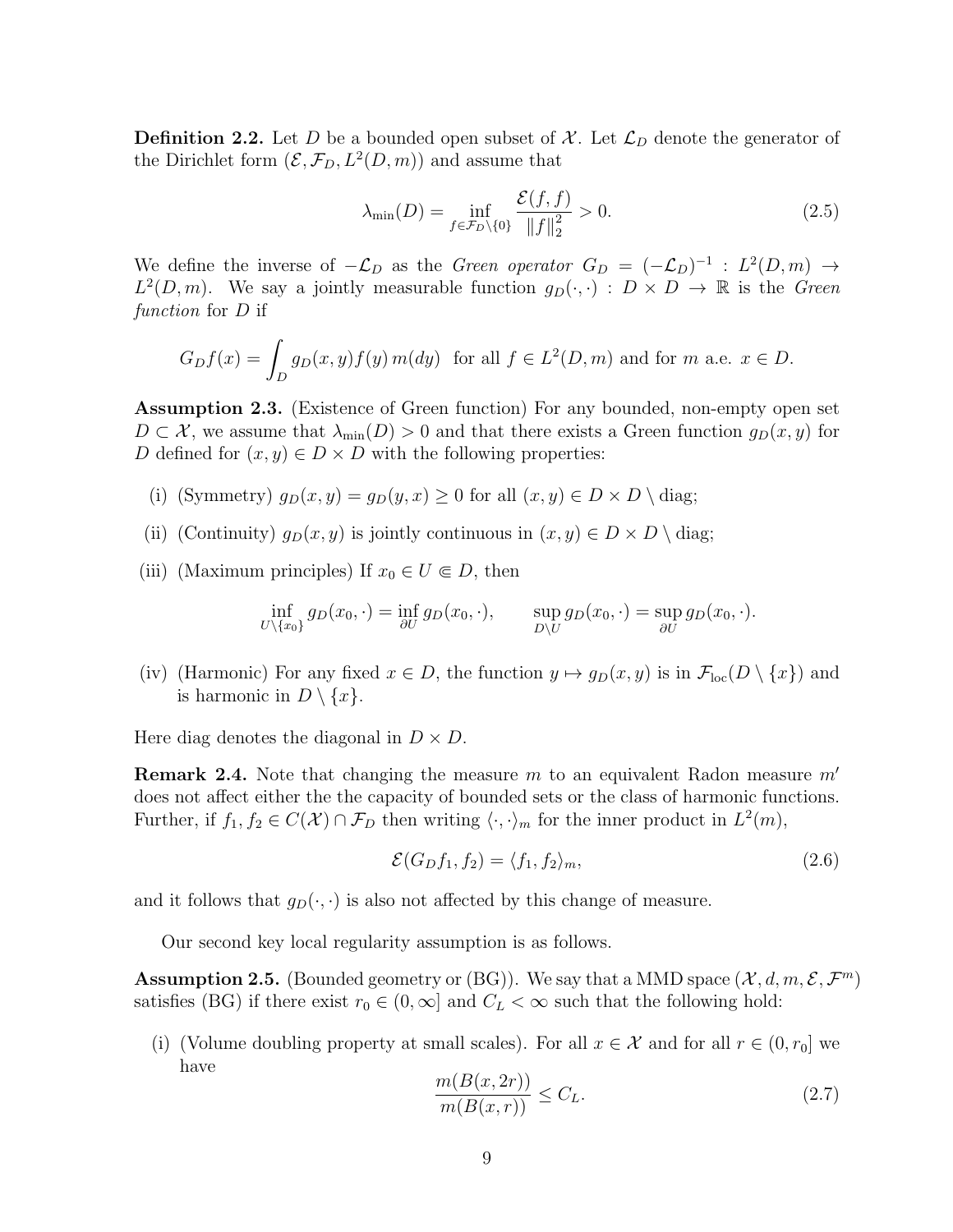(ii) (Expected occupation time growth at small scales.) There exists  $\gamma_2 > 0$  such that for all  $x_0 \in \mathcal{X}$  and for all  $0 < s \le r \le r_0$  we have

<span id="page-9-4"></span>
$$
\frac{m(B(x,s))}{\text{Cap}_{B(x,8s)}(B(x,s))} \frac{\text{Cap}_{B(x,8r)}(B(x,r))}{m(B(x,r))} \le C_L \left(\frac{s}{r}\right)^{\gamma_2}.
$$
\n(2.8)

See Section [6](#page-31-0) for the verification of Assumptions [2.5](#page-8-1) and [2.3](#page-8-0) for our two main cases of interest, weighted Riemannian manifolds with Ricci curvature bounded below, and the cable system of graphs with uniformly bounded vertex degree. The condition (BG) is a robust one, because under mild conditions it is preserved under bounded perturbation of conductance in a weighted graph, and quasi isometries of weighted manifolds.

### <span id="page-9-0"></span>3 Consequences of EHI

Throughout this section we assume that  $(\mathcal{X}, d, m, \mathcal{E}, \mathcal{F}^m)$  is a MMD space which satisfies Assumption [2.3,](#page-8-0) as well as the EHI with constant  $C_H$ . In addition we assume that  $(\mathcal{X}, d)$ is a length space, and will write  $\gamma(x, y)$  for a geodesic between x and y. Recall that  $(X_t)$ is the Hunt process associated with  $(\mathcal{E}, \mathcal{F}^m)$ , and write for  $F \subset \mathcal{X}$ ,

$$
T_F = \inf\{t \ge 0 : X_t \in F\}, \tau_F = T_{F^c}.
$$
\n(3.1)

<span id="page-9-1"></span>**Theorem 3.1.** Let  $(X, d)$  satisfy the EHI. Then there exists a constant  $C_G = C_G(C_H)$ such that if  $B(x_0, 2R) \subset D$  then

$$
g_D(x_0, y) \le C_G g_D(x_0, z) \text{ if } d(x_0, y) = d(x_0, z) = R. \tag{3.2}
$$

*Proof.* The proof of  $[B1,$  Theorem 2 carries over to this situation with essentially no change. (In fact it is slightly simpler, since there is no need to make corrections at small length scales.) Note that since  $g_D(\cdot, \cdot)$  is continuous off the diagonal, we can use the EHI with sup and inf instead of ess sup and ess inf.  $\Box$ 

<span id="page-9-2"></span>Corollary 3.2. Let  $B(x_0, 2R) \subset D$ . Let  $A \geq 2$ . Then there exists a constant  $C_1 =$  $C_1(C_H, A)$  such that

$$
g_D(x_0, x) \le C_1 g_D(x_0, y), \quad \text{for } x, y \in B(x_0, R) \setminus B(x_0, R/A).
$$

*Proof.* We can assume  $d(x, x_0) \geq d(x_0, y)$ . Let z be the point on  $\gamma(x_0, x)$  with  $d(x_0, z) =$  $d(x_0, y)$ . Then we can compare  $g_D(x_0, y)$  and  $g_D(x_0, z)$  by Theorem [3.1,](#page-9-1) and  $g_D(x_0, z)$  and  $g_D(x_0, x)$  by using a chain of balls with centres in  $\gamma(z, x)$ . (The number of balls needed will depend on  $A$ .)

<span id="page-9-3"></span>**Lemma 3.3.** Let  $x_0 \in \mathcal{X}$ ,  $R > 0$  and let  $B(x_0, 2R) \subset D$ . There exists a constant  $C_0 = C_0(C_H)$  such that if  $x_1, x_2, y_1, y_2 \in B(x_0, R)$  with  $d(x_j, y_j) \ge R/4$  then

$$
g_D(x_1, y_1) \le C_0 g_D(x_2, y_2). \tag{3.3}
$$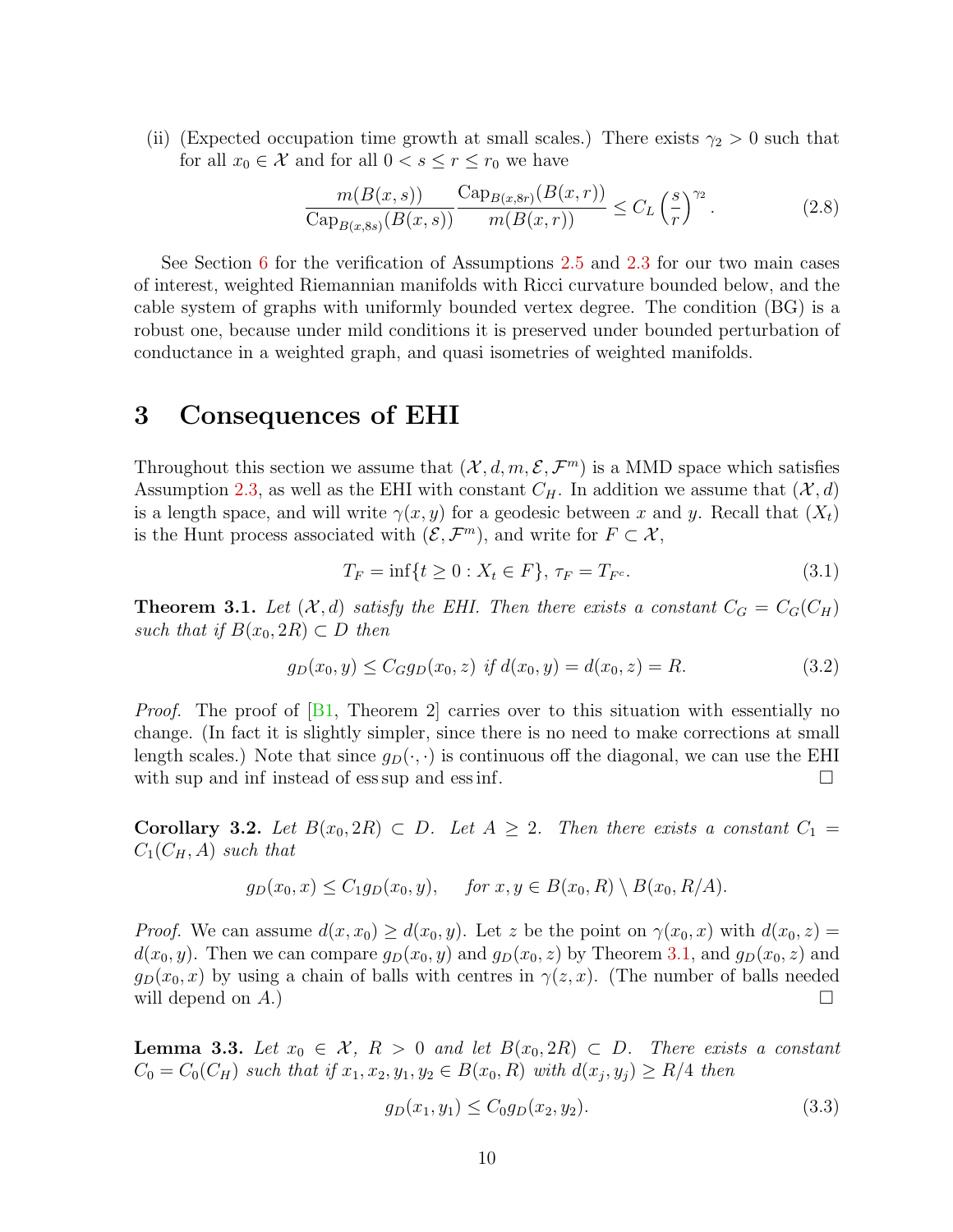*Proof.* A counting argument shows there exists a ball  $B(z, R/9) \subset B(x_0, R)$  which contains none of the points  $x_1, x_2, y_1, y_2$ . Using Corollary [3.2](#page-9-2) we have  $g_D(x_1, y_1) \leq cg_D(x, x_1)$ ,  $g_D(z, x_1) \leq c g_D(z, x_2)$ , and  $g_D(z, x_2) \leq g_D(x_2, y_2)$ , and combining these comparisons gives the required bound.

Definition 3.4. Set

$$
g_D(x,r) = \inf_{y:d(x,y)=r} g_D(x,y).
$$
 (3.4)

The maximum principle implies that  $g_D(x, r)$  is non-increasing in r. An easy argument gives that if  $d(x, y) = r$  and  $B(x, 2r) \cup B(y, 2r) \subset D$  then

$$
g_D(x,r) \le C_G g_D(y,r). \tag{3.5}
$$

Let D be a bounded domain in X, A be Borel set,  $A \subseteq D \subset X$ , and recall from [\(2.2\)](#page-7-0) the definition of  $\text{Cap}_D(A)$ . By [\[FOT,](#page-39-10) Theorem 4.3.3], [\[GH,](#page-40-4) Proposition A.2] there exists a function  $h_{A,D} \in \mathcal{F}_D$  called the *equilibrium potential* such that  $h_{A,D} = 1$  q.e. in A and  $\mathcal{E}(h_{A,D}, h_{A,D}) = \text{Cap}_D(A)$ . The function  $h_{A,D}(\cdot)$  is the hitting probability of the set A:

<span id="page-10-3"></span>
$$
h_{A,D}(x) = \mathbb{P}^x(T_A < \tau_D), \quad \text{for } x \in D \text{ quasi everywhere.} \tag{3.6}
$$

Further

<span id="page-10-1"></span><span id="page-10-0"></span>
$$
h_{A,D}(x) = 1, \quad \text{ quasi everywhere on } A. \tag{3.7}
$$

There exists a Radon measure  $\nu_{A,D}$  called the *capacitary measure* or *equilibrium measure* that does not charge any set of zero capacity, supported on  $\partial A$  such that  $\nu_{A,D}(\partial A) =$  $Cap<sub>D</sub>(A)$  and satisfies (cf. [\[FOT,](#page-39-10) Lemma 2.2.10 and Theorem 2.2.5] and [\[GH,](#page-40-4) Lemma 6.5])

$$
\mathcal{E}(h_{A,D}, v) = \int_{\partial A} \widetilde{v} \, d\nu_{A,D} = \int_{D} \widetilde{v} \, d\nu_{A,D}, \quad \text{for all } v \in \mathcal{F}_D; \tag{3.8}
$$

$$
h_{A,D}(y) = \nu_{A,D} G_D(y) = \int_{\partial A} \nu_{A,D}(dx) g_D(x, y), \quad \text{for all } y \in D \setminus \partial A. \tag{3.9}
$$

Here  $\tilde{v}$  in [\(3.8\)](#page-10-0) denotes a quasi continuous version of v. By [\[FOT,](#page-39-10) Theorem 2.1.5 and p.71]  $Cap<sub>D</sub>(A)$  can be expressed as

<span id="page-10-4"></span>
$$
CapD(A) = inf{E(f, f) : f \in \mathcal{F}_D, f \ge 1 \text{ quasi everywhere on } A}.
$$
 (3.10)

<span id="page-10-2"></span>**Lemma 3.5.** Let  $B(x_0, 2r) \subset D$ . Then

$$
g_D(x_0, r) \leq \text{Cap}_D(B(x_0, r))^{-1} \leq C_G g_D(x_0, r). \tag{3.11}
$$

*Proof.* Let  $\nu$  be the capacitary measure for  $B(x_0, r)$  with respect to  $G_D$ . Then  $\nu$  is supported by  $\partial B(x, r)$  and by [\(3.9\)](#page-10-1)

$$
1 = \nu G(x_0) = \int_{\partial B} g_D(x_0, z) \nu(dz).
$$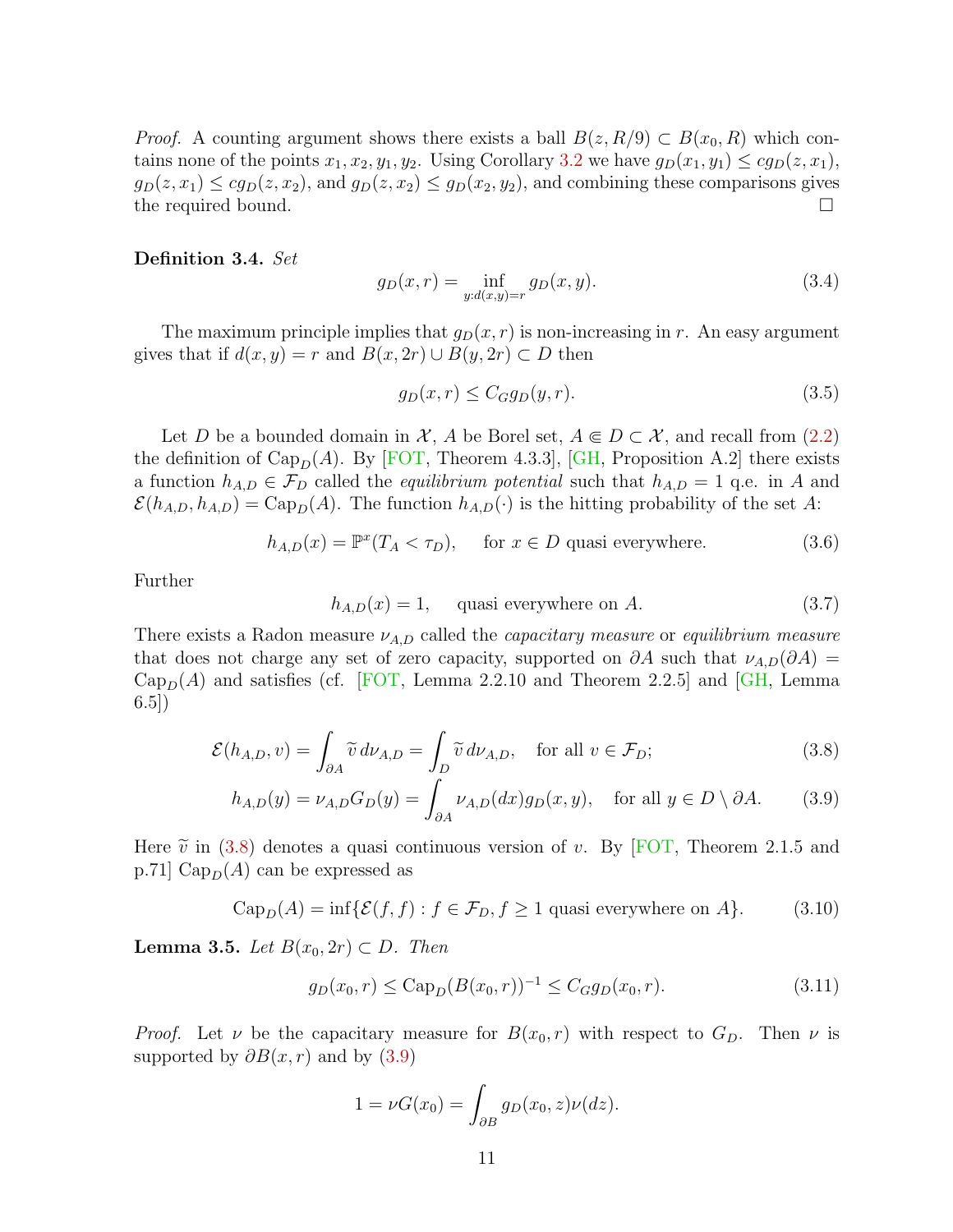Hence

$$
\nu(B(x_0,r))g_D(x_0,r) \le 1 \le \nu(B(x_0,r)) \sup_{z \in \partial B} g_D(x_0,z) \le C_G \nu(B(x_0,r))g_D(x_0,r).
$$

**Remark 3.6.** The assumption  $B(x_0, 2r) \subset D$  in Theorem [3.1,](#page-9-1) Corollary [3.2,](#page-9-2) Lemmas [3.3](#page-9-3) and [3.5](#page-10-2) can be replaced with the assumption  $B(x_0, Kr) \subset D$  for any fixed  $K > 1$ .

<span id="page-11-2"></span>**Lemma 3.7.** Let  $B = B(x_0, R) \subset \mathcal{X}$ , and let  $x_1 \in B(x_0, R/2)$ ,  $B_1 = B(x_1, R/4)$ . There exists  $p_0 = p_0(C_H)$  such that

<span id="page-11-0"></span>
$$
\mathbb{P}^y(T_{B_1} < \tau_B) \ge p_0 > 0 \text{ for } y \in B(x_0, 7R/8). \tag{3.12}
$$

*Proof.* Let  $\nu$  be the capacitary measure for  $B_1$  with respect to  $G_B$ , and  $h(x) = \nu G_B(x)$  $\mathbb{P}^{x}(T_{B_1} < \tau_B)$ . Then h is 1 on  $B_1$ , so by the maximum principle it is enough to prove  $(3.12)$  for  $y \in B(x_0, 7R/8)$  with  $d(y, B_1) \ge R/16$ .

By Corollary [3.2](#page-9-2) (applied in a chain of balls if necessary) there exists  $p_0 > 0$  depending only on  $C_H$  such that  $g_B(y, z) \geq p_0 g_B(x_1, z)$  for  $z \in \partial B_1$ . Thus

$$
h(y) \ge p_0 \int_{\partial B_1} g_B(x_1, z) \nu(dz) = p_0 \nu G_B(x_1) = p_0.
$$

Corollary 3.8. Let  $B(x_0, 2R) \subset D$ . Then there exists  $\theta = \theta(C_H) > 0$  such that if  $0 < s < r < R/2$  and  $x \in B(x_0, R)$  then

<span id="page-11-1"></span>
$$
\frac{g_D(x,r)}{g_D(x,s)} \ge c \left(\frac{s}{r}\right)^{\theta}.\tag{3.13}
$$

*Proof.* Let  $w \in \partial B(x, 2s)$  and let  $z \in \gamma(x, w) \cap \partial B(x, s)$ . Applying the EHI on a chain of balls on  $\gamma(z, w)$  gives  $g_D(x, w) \geq c_1 g_D(x, z)$ , and it follows that

$$
g_D(x,s) \le C_1 g_D(x,2s).
$$

Iterating this estimate then gives [\(3.13\)](#page-11-1) with  $\theta = \log_2 C_1$ .

**Remark 3.9.** The example of  $\mathbb{R}^2$  shows that we cannot expect a corresponding upper bound on  $g_D(x, r)/g_D(x, s)$ .

The key estimate in this Section is the following geometric consequence of the EHI. A weaker result proved with some of the same ideas, and in the graph case only, is given in [\[B1,](#page-38-3) Theorem 1].

 $\Box$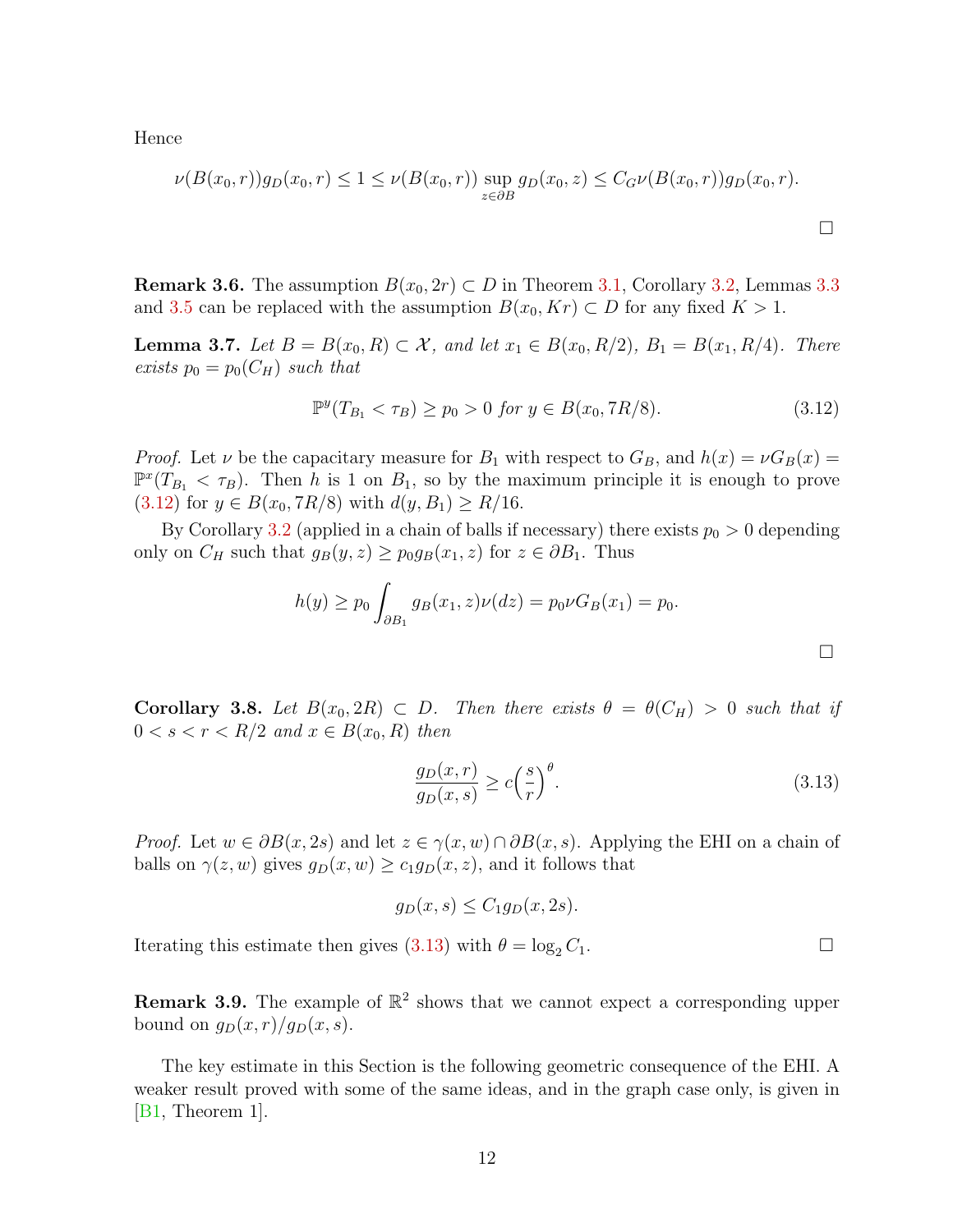**Lemma 3.10.** Let  $B = B(x_0, R) \subset \mathcal{X}$ . Let  $\lambda \in \left[\frac{1}{4}\right]$  $\frac{1}{4}$ , 1],  $0 < \delta \leq 1/32$  and let  $B_i =$  $B(z_i, \delta R)$ ,  $i = 1, \ldots, n$  satisfy:  $(1)$   $B_i \cap \partial B(x_0, \lambda R) \neq \emptyset$ , (2)  $B_i^* = B(z_i, 8\delta R)$  are disjoint. Then there exists a constant  $C_1 = C_1(C_H, \delta)$  such that  $n \leq C_1$ .

*Proof.* Let  $y_i$  and  $w_i$  be points on  $\gamma(x_0, z_i)$  with  $d(z_i, y_i) = 3\delta R$  and  $d(z_i, w_i) = 5\delta R$ . Let  $A_i = \overline{B}(y_i, \delta)$ . By Lemma [3.7](#page-11-2)

<span id="page-12-1"></span>
$$
\mathbb{P}^x(T_{B_i} < \tau_{B_i^*}) \ge p_1 > 0, \quad \text{for all } x \in A_i. \tag{3.14}
$$

Now let  $D = B - \bigcup_i B_i$ , and let N be the number of distinct balls  $A_i$  hit by X before  $\tau_D$ . Write  $S_1 < S_2 < \cdots < S_N$  for the hitting times of these balls. Let  $G_{ki} = \{N \geq 1\}$  $k, X_{S_k} \in A_i$ . On the event  $G_{ki}$  if X then hits  $B_i$  before leaving  $B_i^*$  we will have  $N = k$ . So using  $(3.14)$ , for  $k \geq 1$ ,

$$
\mathbb{P}^x(N=k|N\geq k)\geq p_1,
$$

and thus N is dominated by a geometric random variable with mean  $1/p_1$ . Hence,

$$
\mathbb{E}^{x_0} N \le 1/p_1. \tag{3.15}
$$

Now set

$$
h_i(x) = \mathbb{P}^x(T_{A_i} < \tau_D).
$$

Then  $h_i(y_i) = 1$  and by Lemma [3.7](#page-11-2)  $h_i(w_i) \geq p_1$ . Using the EHI in a chain of balls we have  $h_i(x_0) \ge p_2 = p_2(\delta) > 0$ . Thus

$$
p_1^{-1} \ge \mathbb{E}^{x_0} N = \sum_{i=1}^n h_i(x_0) \ge np_2,
$$

which gives an upper bound for  $n$ .

<span id="page-12-0"></span>**Theorem 3.11.** Let  $(X, d, m, \mathcal{E}, \mathcal{F}^m)$  satisfy EHI. Then  $(X, d)$  satisfies the metric doubling property [\(MD\)](#page-5-1).

*Proof.* Let  $\delta = 1/32$ ,  $x_0 \in \mathcal{X}$ ,  $R > 0$ . It is sufficient to show that there exists M (depending only on  $C_H$ ) such that if  $B(z_i, 8\delta R)$ ,  $1 \leq i \leq n$  are disjoint balls with centres in  $B(x_0, R) - B(x_0, R/4)$  then  $n \leq M$ . So let  $B(z_i, 8\delta R)$ ,  $i = 1, \ldots, n$  satisfy these conditions.

Let  $B_k = B(x_0, \frac{1}{2})$  $\frac{1}{2}k\delta R$  for  $1/(2\delta) \leq k \leq 2/\delta$ , and let  $n_k$  be the number of balls  $B(z_i, \delta R)$  which intersect  $\partial B_k$ . Since each  $B(z_i, \delta R)$  must intersect at least one of the sets  $\partial B_k$  we have  $n \leq \sum_k n_k$ . The previous Lemma gives  $n_k \leq C_1$ , and thus  $n \leq 2C_1/\delta$ .  $\Box$ 

We now compare  $g_D$  in two domains.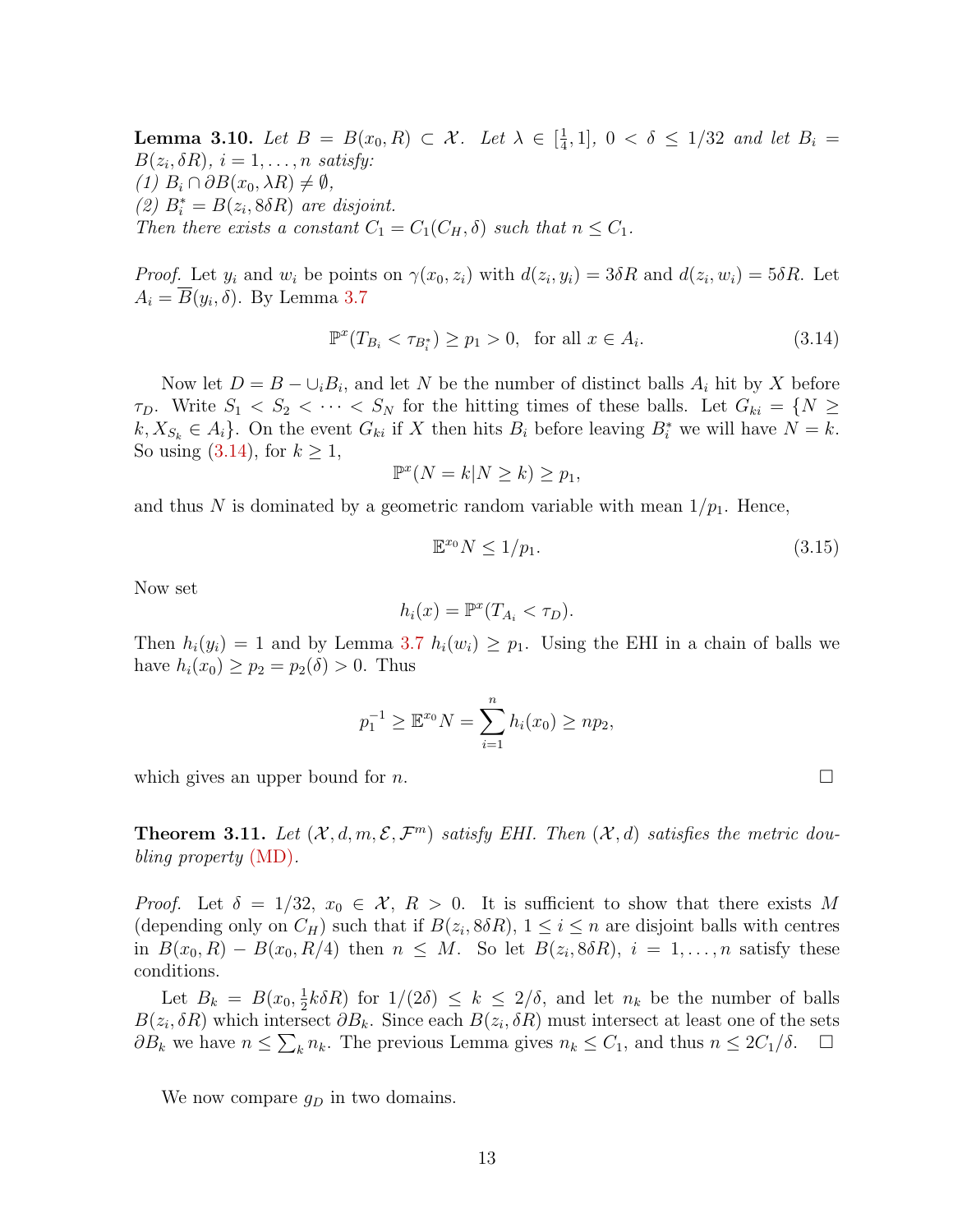<span id="page-13-0"></span>**Lemma 3.12.** There exists a constant  $C_0$  such that if  $B = B(x_0, R)$  and  $2B = B(x_0, 2R)$ then

$$
g_{2B}(x,y) \le C_0 g_B(x,y) \quad \text{for } x, y \in B(x_0, R/4). \tag{3.16}
$$

*Proof.* Let  $B' = B(x_0, R/2)$  and  $y \in B(x_0, R/4)$ . Choose  $x_1 \in \partial B'$  to maximise  $g_{2B}(x_1, y)$ . Let  $\gamma$  be a geodesic path from  $x_0$  to  $\partial B(x_0, 3R)$ , let  $z_0$  be the point on  $\gamma \cap \partial B$ , and  $A = B(z_0, R/4).$ 

Using Lemma [3.7](#page-11-2) there exists  $p_1 > 0$  such that

$$
p_A(w) = \mathbb{P}^w(X_{\tau_B} \in A) \ge p_1, \quad w \in B',
$$
  

$$
\mathbb{P}^z(\tau_{2B} < T_{B'}) \ge p_1, \quad z \in A.
$$

Then

$$
g_{2B}(x_1, y) = g_B(x_1, y) + \mathbb{E}^{x_1} g_{2B}(X_{\tau_B}, y)
$$
  
\n
$$
= g_B(x_1, y) + \mathbb{E}^{x_1} \mathbb{1}_{(X_{\tau_B} \in A)} g_{2B}(X_{\tau_B}, y) + \mathbb{E}^{x_1} \mathbb{1}_{(X_{\tau_B} \notin A)} g_{2B}(X_{\tau_B}, y)
$$
  
\n
$$
\le g_B(x_1, y) + p_A(x_1) \sup_{w \in A \cap \partial B} g_{2B}(w, y) + (1 - p_A(x_1)) \sup_{z \in \partial B} g_{2B}(z, y)
$$
  
\n
$$
\le g_B(x_1, y) + p_1 \sup_{w \in A \cap \partial B} g_{2B}(w, y) + (1 - p_1) \sup_{z \in \partial B} g_{2B}(z, y).
$$

If  $w \in A$  then

$$
g_{2B}(w, y) = \mathbb{E}^{w} 1_{(T_{B'} < \tau_{2B})} g_{2B}(X_{T_{B'}}, y) \le (1 - p_1) \sup_{z \in \partial B'} g_{2B}(z, y) \le (1 - p_1) g_{2B}(x_1, y).
$$

The maximum principle implies that  $g_{2B}(z, y) \leq g_{2B}(x_1, y)$  for all  $z \in \partial B$ . Combining the inequalities above gives

$$
g_{2B}(x_1, y) \le g_B(x_1, y) + p_1(1 - p_1)g_{2B}(x_1, y) + (1 - p_1)g_{2B}(x_1, y),
$$

which implies that

$$
g_{2B}(x_1, y) \le p_1^{-2} g_B(x_1, y). \tag{3.17}
$$

 $\Box$ 

Now let  $x \in B(x_0, R/4)$ . By Corollary [3.2](#page-9-2)

$$
g_{2B}(x_1, y) \le p_1^{-2} g_B(x_1, y) \le C g_B(x, y).
$$

Hence

$$
g_{2B}(x,y)) = g_{B'}(x,y) + \mathbb{E}^x g_{2B}(X_{\tau_{B'}}, y)
$$
  
\n
$$
\leq g_{B'}(x,y) + g_{2B}(x_1,y) \leq (1+C)g_B(x,y).
$$

<span id="page-13-1"></span>**Corollary 3.13.** Let  $A \geq 4$ . There exists  $C_0 = C_0(C_H, A)$  such that for  $x \in \mathcal{X}$ ,  $r > 0$ ,

$$
Cap_{B(x,2Ar)}(B(x,r)) \le Cap_{B(x,Ar)}(B(x,r)) \le C_0 Cap_{B(x,2Ar)}(B(x,r)).
$$
\n(3.18)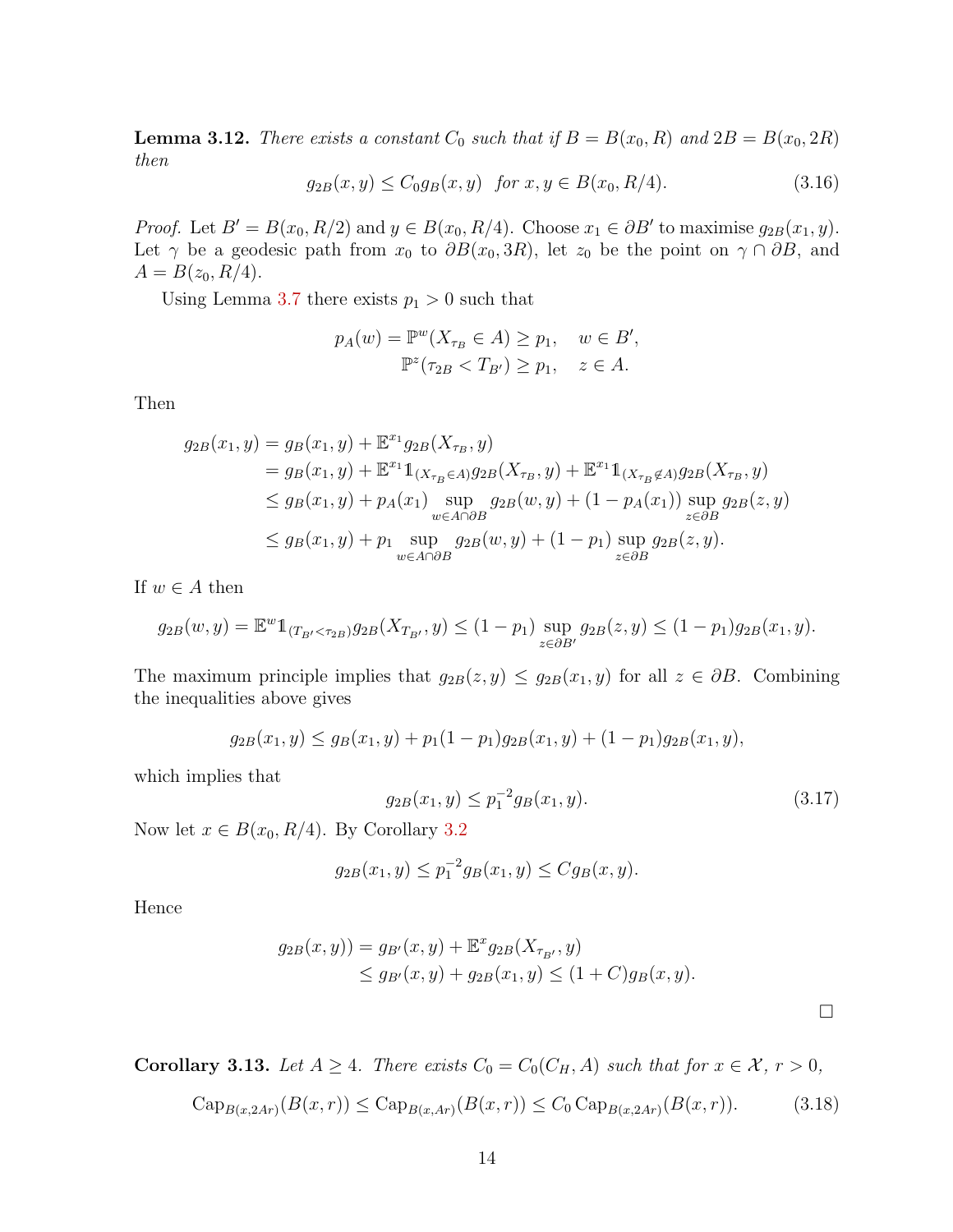Proof. The first inequality is immediate from the monotonicity of capacity, and the second one follows immediately from Lemmas [3.5](#page-10-2) and [3.12.](#page-13-0)

**Lemma 3.14.** Let  $A \geq 8$ , and D be a bounded domain in X. Let  $x \in \mathcal{X}$  and  $r > 0$  be such that  $B(x, 4r) \subset D$ . (a) There exists  $C_0 = C_0(C_H)$  such that

$$
Cap_D(B(x,r)) \le C_0 Cap_D(B(y,r)) \quad \text{for } y \in B(x,r).
$$

(b) There exists  $C_1 = C_1(A, C_H)$  such that

$$
\text{Cap}_{B(x,Ar)}(B(x,r)) \le C_1 \text{Cap}_{B(y,Ar)}(B(y,r)) \quad \text{for } y \in B(x,r). \tag{3.19}
$$

Proof. (a) follows easily from Lemmas [3.5](#page-10-2) and [3.12.](#page-13-0) (b) We have

$$
\begin{aligned} \operatorname{Cap}_{B(x,Ar)}(B(x,r)) &\leq C_2 \operatorname{Cap}_{B(x,Ar)}(B(y,r)) \\ &\leq C_3 \operatorname{Cap}_{B(x,2Ar)}(B(y,r)) \leq C_1 \operatorname{Cap}_{B(y,Ar)}(B(y,r)). \end{aligned}
$$

We conclude this section with a capacity estimate which will play a key role in our construction of a well behaved doubling measure.

<span id="page-14-0"></span>**Proposition 3.15.** Let  $D \subset \mathcal{X}$  be a bounded open domain, and let  $B(x_0, 8R) \subset D$ . Let  $F \subset B(x_0, R)$ . Let  $b \geq 4$ , and suppose there exist disjoint Borel sets  $(Q_i, 1 \leq i \leq n)$ , with  $n \geq 2$ , such that

$$
F=\cup_{i=1}^n Q_i,
$$

and for each i there exists  $z_i \in Q_i$  such that  $B(z_i, R/6b) \subset Q_i$ . Then there exists  $\delta =$  $\delta(b, C_H) > 0$  such that

$$
Cap_D(F) \le (1 - \delta) \sum_{i=1}^n Cap_D(Q_i).
$$

*Proof.* Let  $\nu_i$  and  $h_i$  be the equilibrium measure and equilibrium potential respectively for  $Q_i$ , so that and  $h_i = 1$  q.e. on  $Q_i$ . Then

$$
Cap_D(Q_i) = \nu_i(\partial Q_i) = \nu_i(D).
$$

By  $(3.6)$  and Lemma [3.7,](#page-11-2) there exists  $c_1 > 0$  such that

$$
h_i(y) \ge c_1 \quad \text{ for } y \in B(x_0, R) \text{ q.e.}
$$

Let  $h = \sum_{i=1}^{n} h_i$ . Let  $y \in F$ , so that there exists i such that  $y \in Q_i$ . Then since  $n \geq 2$ ,

$$
h(y) = \sum_{i=1}^{n} h_i(y) \ge 1 + \sum_{j \ne i} c_1 \ge 1 + c_1, \quad \text{for } y \in F \text{ q.e.}
$$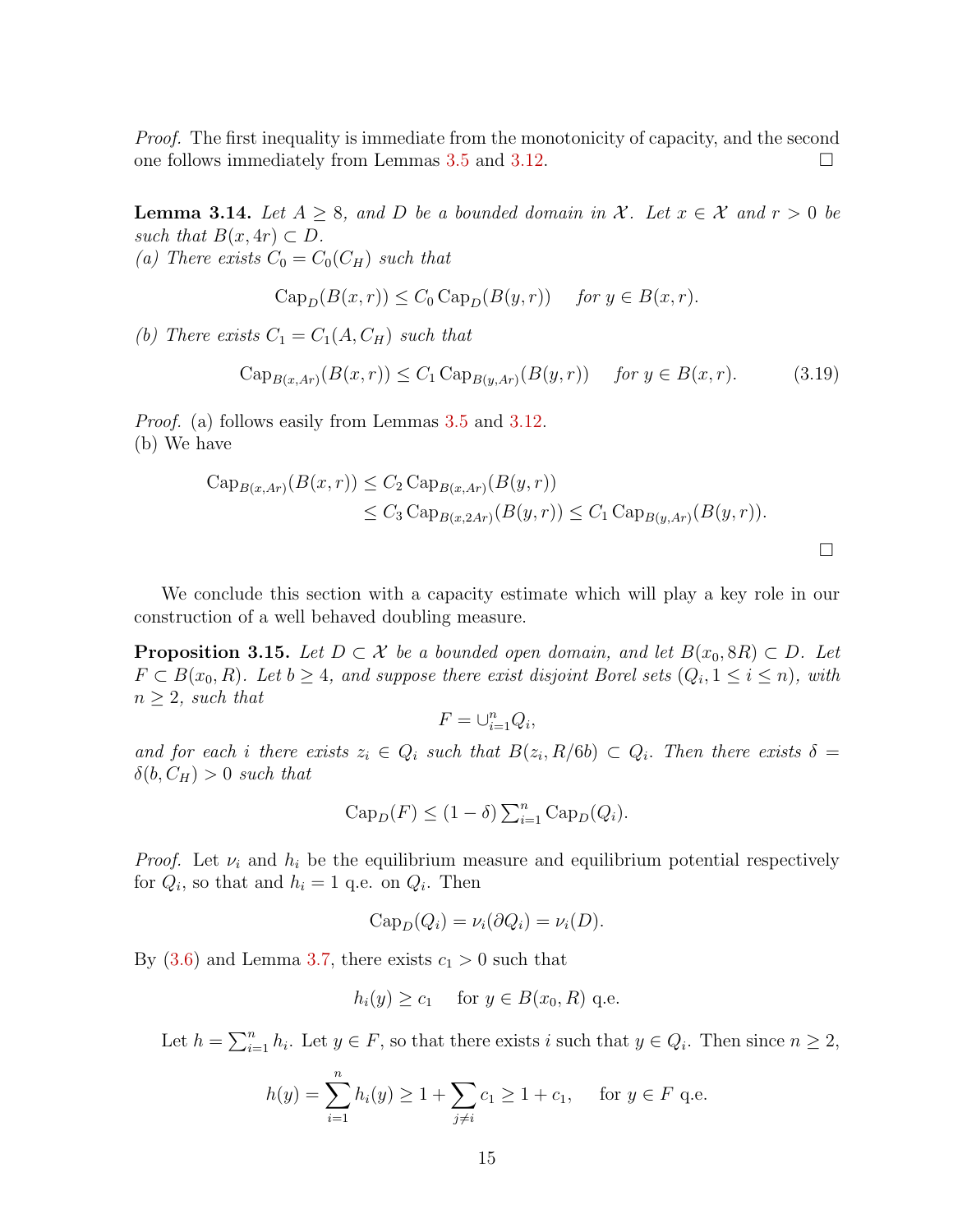Consequently if  $h' = [(1 + c_1)^{-1}h] \wedge 1$  then  $h' = 1$  quasi everywhere on F. It follows that

$$
\begin{aligned} \text{Cap}_D(F) &\le \mathcal{E}(h', h') \le \mathcal{E}(h', (1+c_1)^{-1}h) = (1+c_1)^{-1} \sum_{i=1}^n \int_D h' \, d\nu_i \\ &\le (1+c_1)^{-1} \sum_{i=1}^n \nu_i(D) = (1+c_1)^{-1} \sum_{i=1}^n \text{Cap}_D(Q_i). \end{aligned}
$$

The first inequality above follows from [\(3.10\)](#page-10-4), the second inequality follows from the fact that  $h'$  is a potential (see [\[FOT,](#page-39-10) Corollary 2.2.2 and Lemma 2.2.10]), the third equality follows from [\(3.8\)](#page-10-0) and the fourth inequality holds since  $h' \leq 1$ .

<span id="page-15-6"></span>Remark 3.16. All the results in this section can be localized in the following sense: if we assume the EHI holds at small scales (i.e. for radii less than some  $R_1$ ) then the conclusions of the results in this section also hold at sufficiently small scales.

#### <span id="page-15-0"></span>4 Construction of good doubling measures

We continue to consider a length metric measure space with Dirichlet form  $(\mathcal{X}, d, m, \mathcal{E}, \mathcal{F}^m)$ which satisfies the EHI and Assumptions [2.3](#page-8-0) and [2.5.](#page-8-1) The space  $(\mathcal{X}, d)$  satisfies metric doubling by Theorem [3.11,](#page-12-0) and therefore by [\[VK,](#page-42-8) [LuS\]](#page-41-5) there exists a doubling measure  $\mu$  on  $(\mathcal{X}, d)$ . However, this measure might be somewhat pathological (see [\[Wu,](#page-42-9) Theorem 2), and to prove the EHI we will require some additional regularity properties of  $\mu$ . In this section we adapt the argument of  $[VK]$  to obtain a 'good' doubling measure, that is one which connects measures and capacities of balls in a satisfactory fashion.

<span id="page-15-1"></span>**Definition 4.1.** Let D be either a ball  $B(x_0, R) \subset \mathcal{X}$  or the whole space X. If  $D = \mathcal{X}$  fix  $x_0 \in \mathcal{X}$ . Let  $C_0 < \infty$  and  $0 < \beta_1 \leq \beta_2$ . We say a measure  $\nu$  on D is  $(C_0, \beta_1, \beta_2)$ -capacity good if the following holds.

(a) The measure  $\nu$  is doubling on all balls contained in D, that is

<span id="page-15-5"></span><span id="page-15-3"></span>
$$
\frac{\nu(B(x,2s))}{\nu(B(x,s))} \le C_0 \text{ whenever } B(x,2s) \subset D. \tag{4.1}
$$

(b) For all  $x \in D$  and  $0 < s_1 < s_2$  such that  $B(x, s_2) \subset D$ ,

<span id="page-15-2"></span>
$$
C_0^{-1} \left(\frac{s_2}{s_1}\right)^{\beta_1} \le \frac{\nu(B(x, s_2)) \operatorname{Cap}_{B(x, 8s_1)}(B(x, s_1))}{\nu(B(x, s_1)) \operatorname{Cap}_{B(x, 8s_2)}(B(x, s_2))} \le C_0 \left(\frac{s_2}{s_1}\right)^{\beta_2}.
$$
 (4.2)

(c) The measure  $\nu$  is absolutely continuous with respect to m and we have

ess sup 
$$
\frac{d\nu}{dm}(y) \le C_0
$$
ess inf  $\frac{d\nu}{dm}(y)$  whenever  $B(x, 1) \subset D$ ,   
  $y \in B(x, 1)$   $\boxed{dm}$  (4.3)

<span id="page-15-4"></span>
$$
C_0^{-1-d(x_0,y)} \le \frac{d\nu}{dm}(y) \le C_0^{1+d(x_0,y)}, \text{ for } m\text{-almost every } y \in D. \tag{4.4}
$$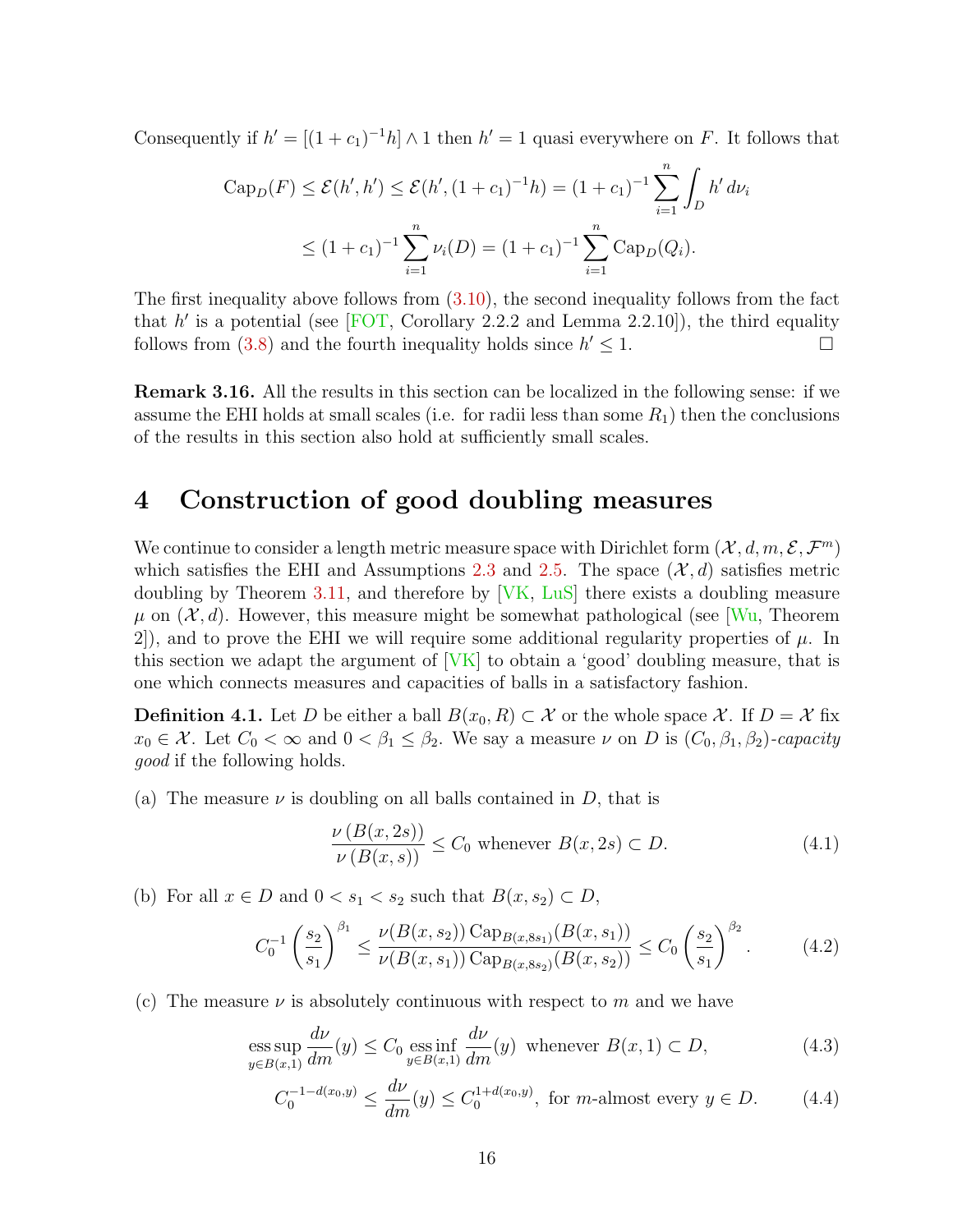The following is the main result of this section.

<span id="page-16-0"></span>**Theorem 4.2** (Construction of a doubling measure). Let  $(\mathcal{X}, d)$  be a complete, locally compact, length metric space with a strongly local regular Dirichlet form  $(\mathcal{E}, \mathcal{F}^m)$  on  $L^2(\mathcal{X}, m)$  which satisfies Assumptions [2.3](#page-8-0) and [2.5](#page-8-1) and the EHI. Then there exist constants  $C_0 > 1$ ,  $0 < \beta_1 \leq \beta_2$  and a measure  $\mu$  on  $\mathcal X$  which is  $(C_0, \beta_1, \beta_2)$ -capacity good.

We begin by adapting the argument in [\[VK\]](#page-42-8) to construct measure with the desired properties in a ball  $B(x_0, R)$ . We then follow [\[LuS\]](#page-41-5) and obtain  $\mu$  as a weak<sup>\*</sup> limit of measures defined on an increasing family of balls.

<span id="page-16-1"></span>**Proposition 4.3** (Measure in a ball). Let  $(\mathcal{X}, d, m, \mathcal{E}, \mathcal{F}^m)$  be as in the previous Theorem. There exist  $C_0 > 1$ ,  $0 < \beta_1 \leq \beta_2$  such that for any ball  $B_0 = B(x_0, r) \subset \mathcal{X}$  with  $r \geq r_0$ there exists a measure  $\nu = \nu_{x_0,r}$  on  $B_0$  which is  $(C_0, \beta_1, \beta_2)$ -capacity good.

The proof uses a family of generalized dyadic cubes, which provide a family of nested partitions of a space.

<span id="page-16-2"></span>**Lemma 4.4.** (*KRS, Theorem 2.1])* Let  $(X, d)$  be a complete, length metric space satis-fying [\(MD\)](#page-5-1) and let  $A \geq 4$  and  $c_A = \frac{1}{2} - \frac{1}{A-4}$  $\frac{1}{A-1}$ . Let  $B_0 = B(x_0,r)$  denote a closed ball in  $(\mathcal{X}, d)$ . Then there exists a collection  $\{Q_{k,i} : k \in \mathbb{Z}_+, i \in I_k \subset \mathbb{Z}_+\}$  of Borel sets satisfying the following properties:

- (a)  $B_0 = \bigcup_{i \in I_k} Q_{k,i}$  for all  $k \in \mathbb{Z}_+$ .
- (b) If  $m \leq n$  and  $i \in I_n$ ,  $j \in I_m$  then either  $Q_{n,i} \cap Q_{m,j} = \emptyset$  or else  $Q_{n,i} \subset Q_{m,j}$ .
- (c) For every  $k \in \mathbb{Z}_+, i \in I_k$ , there exists  $x_{k,i}$  such that

$$
B(x_{k,i}, c_A r A^{-k}) \cap B_0 \subset Q_{k,i} \subset B(x_{k,i}, A^{-k}r).
$$

- (d) The sets  $N_k = \{x_{k,i} : i \in I_k\}$ , where  $x_{k,i}$  are as defined in (c) are increasing,  $N_0 =$  ${x_0},$  and  $Q_{0,0} = B_0$ . Moreover for each  $k \in \mathbb{Z}_+$   $N_k$  is a maximal rA<sup>-k</sup>-separated subset  $(rA^{-k}$ -net) of  $B_0$ .
- (e) Property (b) defines a partial order  $\prec$  on  $\mathcal{I} = \{(k,i): k \in \mathbb{Z}_+, i \in I_k\}$  by inclusion, where  $(k, i) \prec (m, j)$  whenever  $Q_{k,i} \subset Q_{m,j}$ .
- (f) There exists  $C_M > 0$  such that, for all  $k \in \mathbb{Z}_+$  and for all  $x_{k,i} \in N_k$ , the 'successors'

$$
S_k(x_{k,i}) = \{x_{k+1,j} : (k+1,j) \prec (k,i)\}
$$

satisfy

<span id="page-16-3"></span>
$$
C_M \ge |S_k(x_{k,i})| \ge 2. \tag{4.5}
$$

Moreover, by property (c), we have  $d(x_{k,i}, y) \leq A^{-k}r$  for all  $y \in S_k(x_{k,i})$ .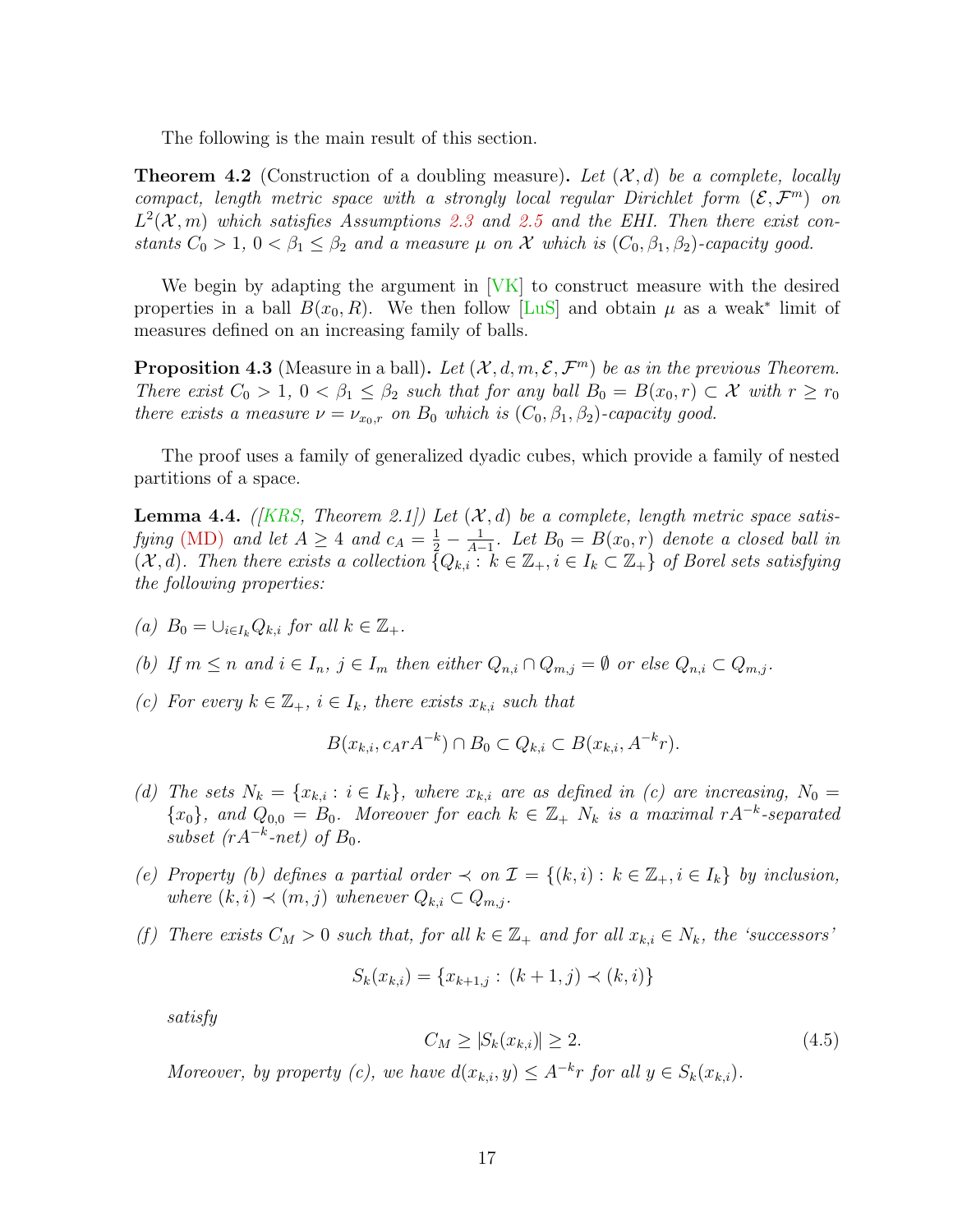We now set  $A = 8$  and until the end of the proof of Proposition [4.3](#page-16-1) we fix a ball  $B_0 = B(x_0, r)$ . We remark that the constants in the rest of the section do not depend on the ball  $B_0$ : they depend only on the constants in EHI and  $(MD)$ .

We fix a family

$$
\{Q_{k,i} : k \in \mathbb{Z}_+, i \in I_k \subset \mathbb{Z}_+\},\
$$

of generalized dyadic cubes as given by Lemma [4.4,](#page-16-2) and define the nets  $N_k$  and successors  $S_k(x)$  as in the lemma. For  $k \geq 1$ , we define the predecessor  $P_k(x)$  of  $x \in N_k$  to be the unique element of  $N_{k-1}$  such that  $x \in S_{k-1}(P_k(x))$ . Note that for  $x \in N_k$ ,  $S_k(x) \subset N_{k+1}$ whereas  $P_k(x) \in N_{k-1}$ . For  $x \in B_0$ , we denote by  $Q_k(x)$  the unique  $Q_{k,i}$  such that  $x \in Q_{k,i}$ . For  $x \in N_k$ , we denote by  $c_k$  the capacity

$$
c_k(x) = \text{Cap}_{B(x, A^{-k+1}r)}(Q_k(x)).
$$

The following lemma provides useful estimates on  $c_k$ .

<span id="page-17-4"></span>**Lemma 4.5** (Capacity estimates for generalized dyadic cubes). There exists  $C_1 > 1$  such that the following hold.

(a) For all  $k \in \mathbb{Z}_+$  and for all  $x, y \in N_k$ , such that  $d(x, y) \leq 4rA^{-k}$ , we have

<span id="page-17-1"></span>
$$
C_1^{-1}c_k(y) \le c_k(x) \le C_1c_k(y). \tag{4.6}
$$

(b) For all  $k \in \mathbb{Z}_+$ , for all  $x \in N_k$ , for all  $y \in S_k(x)$ , we have

<span id="page-17-2"></span>
$$
C_1^{-1}c_k(x) \le c_{k+1}(y) \le C_1c_k(x). \tag{4.7}
$$

*Proof.* First, we observe that there is  $C > 1$  such that

<span id="page-17-0"></span>
$$
C^{-1} \left( g_{B(x, A^{-k+1}r)}(x, A^{-k}r) \right)^{-1} \le c_k(x) \le C \left( g_{B(x, A^{-k+1}r)}(x, A^{-k}r) \right)^{-1} \tag{4.8}
$$

for all  $x \in B(x_0, r)$ . The upper bound in [\(4.8\)](#page-17-0) follows from Lemma [4.4\(](#page-16-2)c), domain monotonicity of capacity and Lemma [3.5.](#page-10-2) For the lower bound, we again use Lemma [4.4\(](#page-16-2)c) to choose a point  $z \in \gamma(x_0, x) \cap B_0$  such that  $d(x, z) = cr A^{-k}/2$  where c is as given by Lemma [4.4\(](#page-16-2)c). By the triangle inequality  $Q_k(x) \supseteq B(z, c r A^{-k}/2)$ . The lower bound again follows from domain monotonicity, Lemma [3.5](#page-10-2) and standard chaining arguments using EHI. The estimates  $(4.6)$  and  $(4.7)$  then follow from  $(4.8)$ , domain monotonicity of capacity and Lemma [3.12.](#page-13-0)

We record one more estimate regarding the subadditivity of  $c_k$ , which will play an essential role in ensuring [\(4.2\)](#page-15-2).

<span id="page-17-3"></span>**Lemma 4.6** (Enhanced subaddivity estimate). There exists  $\delta \in (0,1)$  such that for all  $k \in \mathbb{Z}_+$ , for all  $x \in N_k$ , we have

$$
c_k(x) \le (1 - \delta) \sum_{y \in S_k(x)} c_{k+1}(y).
$$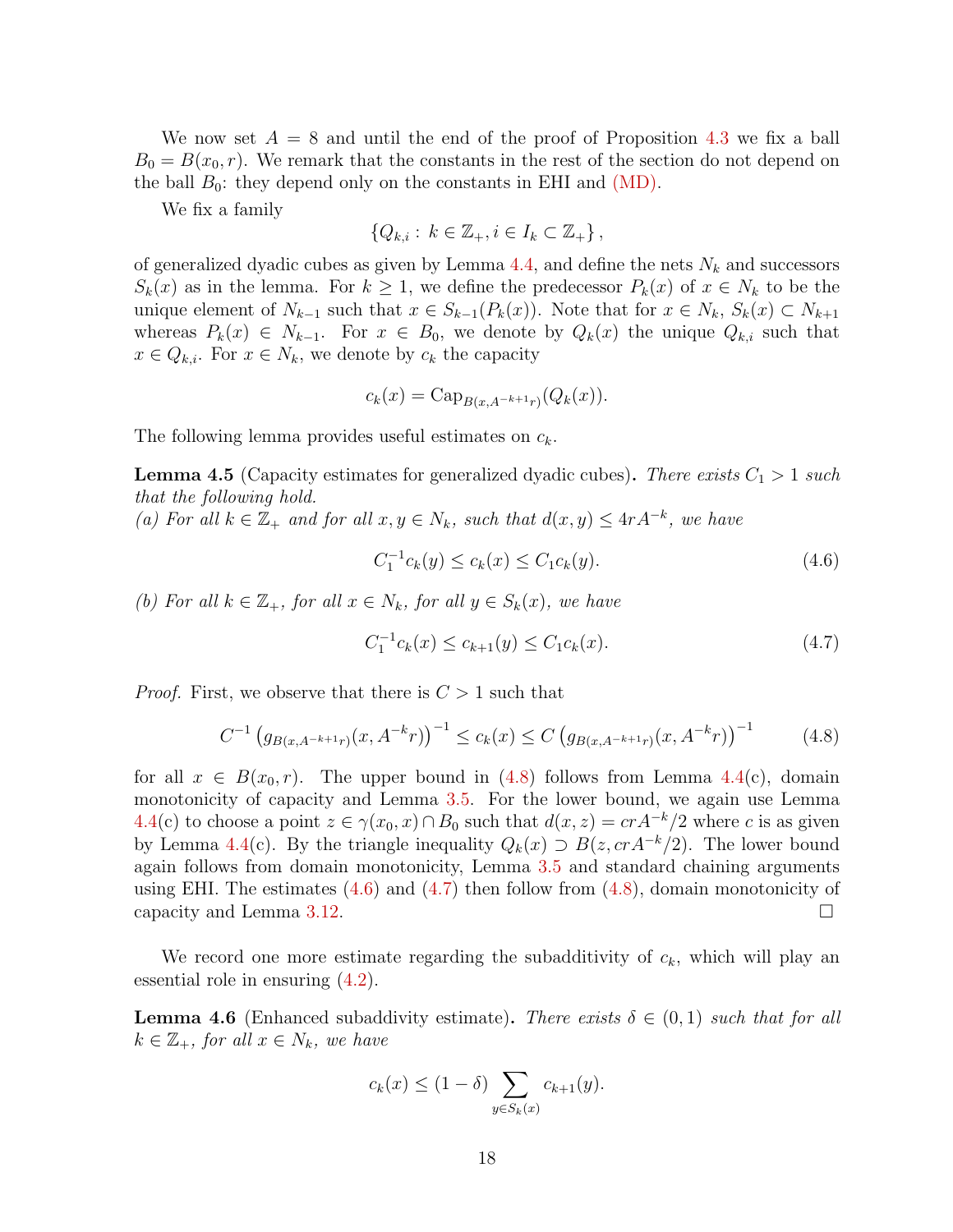*Proof.* By the triangle inequality,  $B(y, A^{-k}r) \subset B(x, A^{-k+1}r)$  for all  $k \in \mathbb{Z}_+, x \in N_k, y \in$  $S_k(x)$ . The lemma now follows from Proposition [3.15](#page-14-0) and domain monotonicity of capacity.

We now follow the Vol'berg-Konyagin construction closely, but with some essential changes. Recall that we want to construct a doubling measure  $\mu$  on  $B_0$  satisfying the estimates in Definition [4.1.](#page-15-1)

<span id="page-18-3"></span>**Lemma 4.7.** (See [\[VK,](#page-42-8) Lemma, p. 631].) Let  $B_0 = B(x_0, r)$  and let  $c_k$  denote the capacities of the corresponding generalized dyadic cubes as defined above. There exists  $C_2 \geq 1$  satisfying the following. Let  $\mu_k$  be a probability measure on  $N_k$  such that

<span id="page-18-0"></span>
$$
\frac{\mu_k(e')}{c_k(e')} \le C_2^2 \frac{\mu_k(e'')}{c_k(e'')} \quad \text{for all } e', e'' \in N_k \text{ with } d(e', e'') \le 4A^{-k}r. \tag{4.9}
$$

Then there exists a probability measure  $\mu_{k+1}$  on  $N_{k+1}$  such that

(1) For all  $g', g'' \in N_{k+1}$  with  $d(g', g'') \leq 4A^{-k-1}r$  we have

<span id="page-18-1"></span>
$$
\frac{\mu_{k+1}(g')}{c_{k+1}(g')} \le C_2^2 \frac{\mu_{k+1}(g'')}{c_{k+1}(g'')}.
$$
\n(4.10)

(2) Let  $\delta \in (0,1)$  be the constant in Lemma [4.6.](#page-17-3) For all points  $e \in N_k$  and  $g \in S_k(e)$ ,

<span id="page-18-2"></span>
$$
C_2^{-1} \frac{\mu_k(e)}{c_k(e)} \le \frac{\mu_{k+1}(g)}{c_{k+1}(g)} \le (1 - \delta) \frac{\mu_k(e)}{c_k(e)}.\tag{4.11}
$$

(3) The construction of the measure  $\mu_{k+1}$  from the measure  $\mu_k$  can be regarded as the transfer of masses from the points  $N_k$  to those of  $N_{k+1}$ , with no mass transferred over a distance greater than  $(1+4/A)A^{-k}r$ .

**Remark 4.8.** The key differences from the Lemma in [\[VK\]](#page-42-8) are, first, that we require the relations [\(4.9\)](#page-18-0), [\(4.10\)](#page-18-1) and [\(4.11\)](#page-18-2) for the ratios  $\mu_k/c_k$  rather than just for  $\mu_k$ , and second, the presence of the term  $1 - \delta$  in the right hand inequality in [\(4.11\)](#page-18-2).

*Proof.* By Lemma [4.4\(](#page-16-2)f) we have  $|S_k(x)| \leq C_M$  for all x, k. Set

$$
C_2 = C_1 C_M,
$$

where  $C_1$  is the constant in [\(4.6\)](#page-17-1). Let  $\mu_k$  be a probability measure  $N_k$  satisfying [\(4.9\)](#page-18-0).

Let  $e \in N_k$ ; we will construct  $\mu_{k+1}(g)$  for  $g \in S_k(e)$  by mass transfer. Initially we distribute the mass  $\mu_k(e)$  to  $g \in S_k(e)$  so that the mass of  $g \in S_{k+1}(e)$  is proportional to  $c_{k+1}(g)$ . We therefore set

$$
f_0(g) = \frac{c_{k+1}(g)}{\sum_{g' \in S_k(e)} c_{k+1}(g')} \mu_k(e), \quad \text{ for all } e \in N_k \text{ and } g \in S_k(e).
$$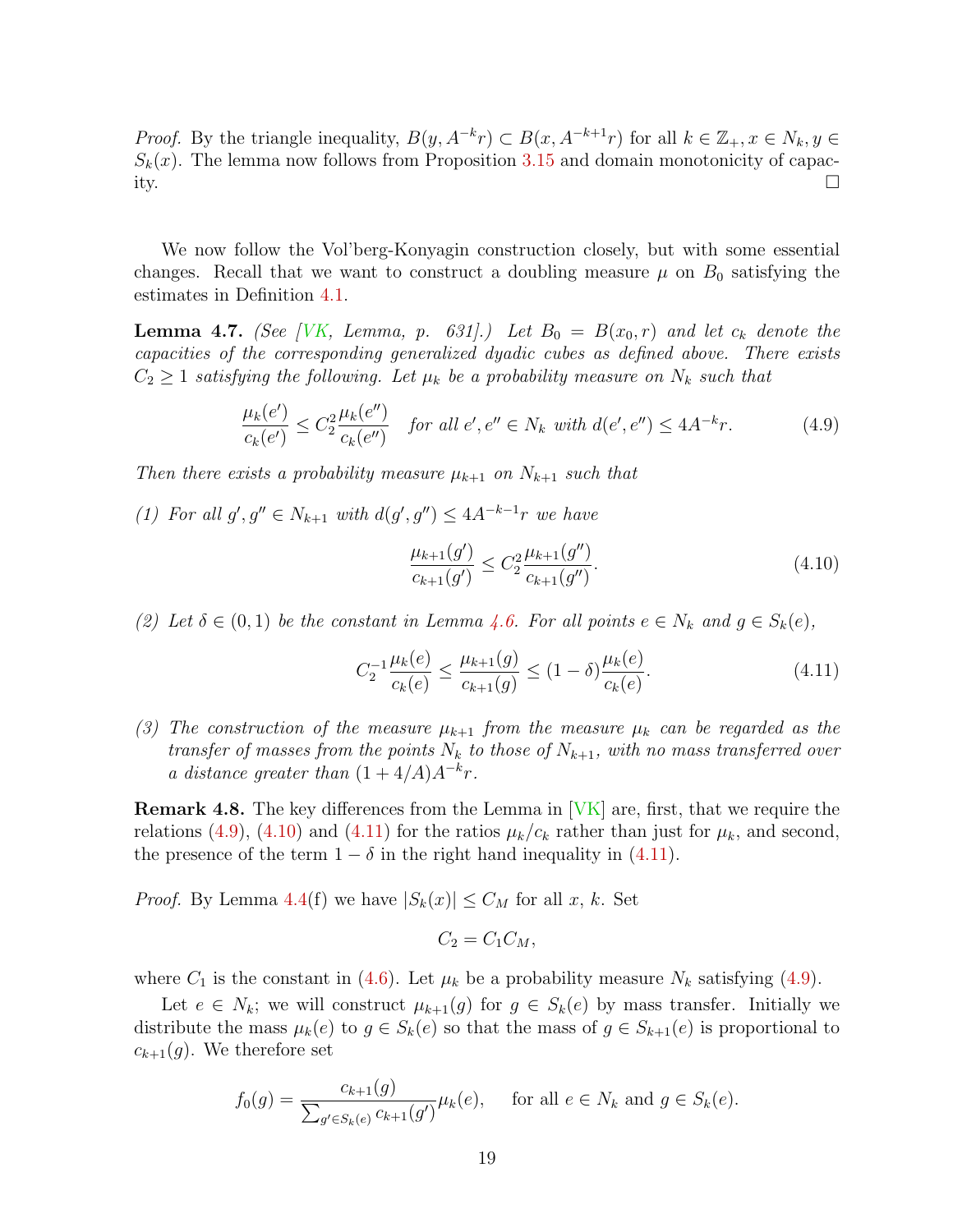By  $(4.5)$  $(4.5)$  $(4.5)$ , Lemma  $4.5$  and Lemma  $4.6$ , we have

<span id="page-19-0"></span>
$$
C_2^{-1} \frac{\mu_k(e)}{c_k(e)} \le \frac{f_0(g)}{c_{k+1}(g)} \le (1 - \delta) \frac{\mu_k(e)}{c_k(e)},
$$
\n(4.12)

for all points  $e \in N_k$  and  $g \in S_k(e)$ . If the measure  $f_0$  on  $N_{k+1}$  satisfies condition (1) of the Lemma, we set  $\mu_{k+1} = f_0$ . Condition (2) is satisfied by [\(4.12\)](#page-19-0), and (3) is obviously satisfied by Lemma  $4.4(c)$  $4.4(c)$ .

If  $f_0$  does not satisfy condition (1) of the Lemma, then we proceed to adjust the masses of the points in  $N_{k+1}$  in the following fashion. Let  $p_1, \ldots, p_T$  be the pairs of points  $\{g', g''\}$ with  $g', g'' \in N_{k+1}$  with  $0 < d(g', g'') \leq 4A^{-k-1}r$ . We begin with the pair  $p_1 = \{g'_1, g''_1\}$ . If

$$
\frac{f_0(g_1')}{c_{k+1}(g_1')} \le C_2^2 \frac{f_0(g_1'')}{c_{k+1}(g_1'')}, \quad \text{ and } \frac{f_0(g_1'')}{c_{k+1}(g_1'')} \le C_2^2 \frac{f_0(g_1')}{c_{k+1}(g_1')},
$$

then we set  $f_1 = f_0$ . If one of the inequalities is violated, say the first, then we define the measure  $f_1$  by a suitable transfer of mass from  $g'_1$  to  $g''_1$ . We set  $f_1(g) = f_0(g)$  for  $g \neq g'_1, g''_1$ , and set  $f_1(g'_1) = f_0(g'_1) - \alpha_1$ ,  $f_1(g''_1) = f_0(g''_1) + \alpha_1$ , where  $\alpha_1 > 0$  is chosen such that

$$
\frac{f_1(g_1')}{c_{k+1}(g_1')} = C_2^2 \frac{f_1(g_1'')}{c_{k+1}(g_1'')}.
$$

We then consider the pair  $p_2$ , and construct the measure  $f_2$  from  $f_1$  in exactly the same way, by a suitable mass transfer between the points in the pair if this is necessary. Continuing we obtain a sequence of measures  $f_j$ , and we find that  $\mu_{k+1} = f_T$  is the desired measure in the lemma.

The proof that  $\mu_{k+1}$  satisfies the properties  $(1)-(3)$  is almost the same as in [\[VK\]](#page-42-8). We note that a key property of the construction is that we cannot have chains of mass transfers: as in [\[VK\]](#page-42-8) there are no pairs  $p_j = (g_1, g_2), p_{j+i} = (g_2, g_3)$  such that at step j mass is transferred from  $g_1$  to  $g_2$ , and then at a later step  $j + i$  mass is transferred from  $g_2$  to  $g_3$ . (See [\[VK,](#page-42-8) p. 633].)

To construct the doubling measure in Proposition [4.3](#page-16-1) we use Lemma [4.7](#page-18-3) for large scales, and rely on [\(BG\)](#page-8-2) for small scales.

*Proof of Proposition [4.3.](#page-16-1)* Recall that  $A = 8$ . Let  $\mu_0$  be the probability measure on  $N_0 = \{x_0\}$ . We use Lemma [4.7](#page-18-3) to inductively construct probability measures  $\mu_k$  on  $N_k$ . For  $x \in B_0$ , by  $E_k(x)$  we denote the unique  $y \in N_k$  such that  $Q_k(x) = Q_k(y)$ . Note that by the construction

<span id="page-19-1"></span>
$$
d(x, E_k(x)) < A^{-k}x, \quad P_{k+1}(E_{k+1}(x)) = E_k(x),\tag{4.13}
$$

for all  $x \in B_0$  and for all  $k \in \mathbb{Z}_+$ . Let l denote the smallest non-negative integer such that  $A^{-l}r \leq r_0/A^2$ ; since  $r \geq r_0$  we have  $l \geq 2$ . The desired measure  $\nu = \nu_{x_0,r}$  is given by

$$
f(z) = \alpha \sum_{y \in N_l} \frac{\mu_l(y)}{m(Q_l(y))} 1_{Q_l(y)}(z), \quad \nu(dz) = f(z) \, m(dz),
$$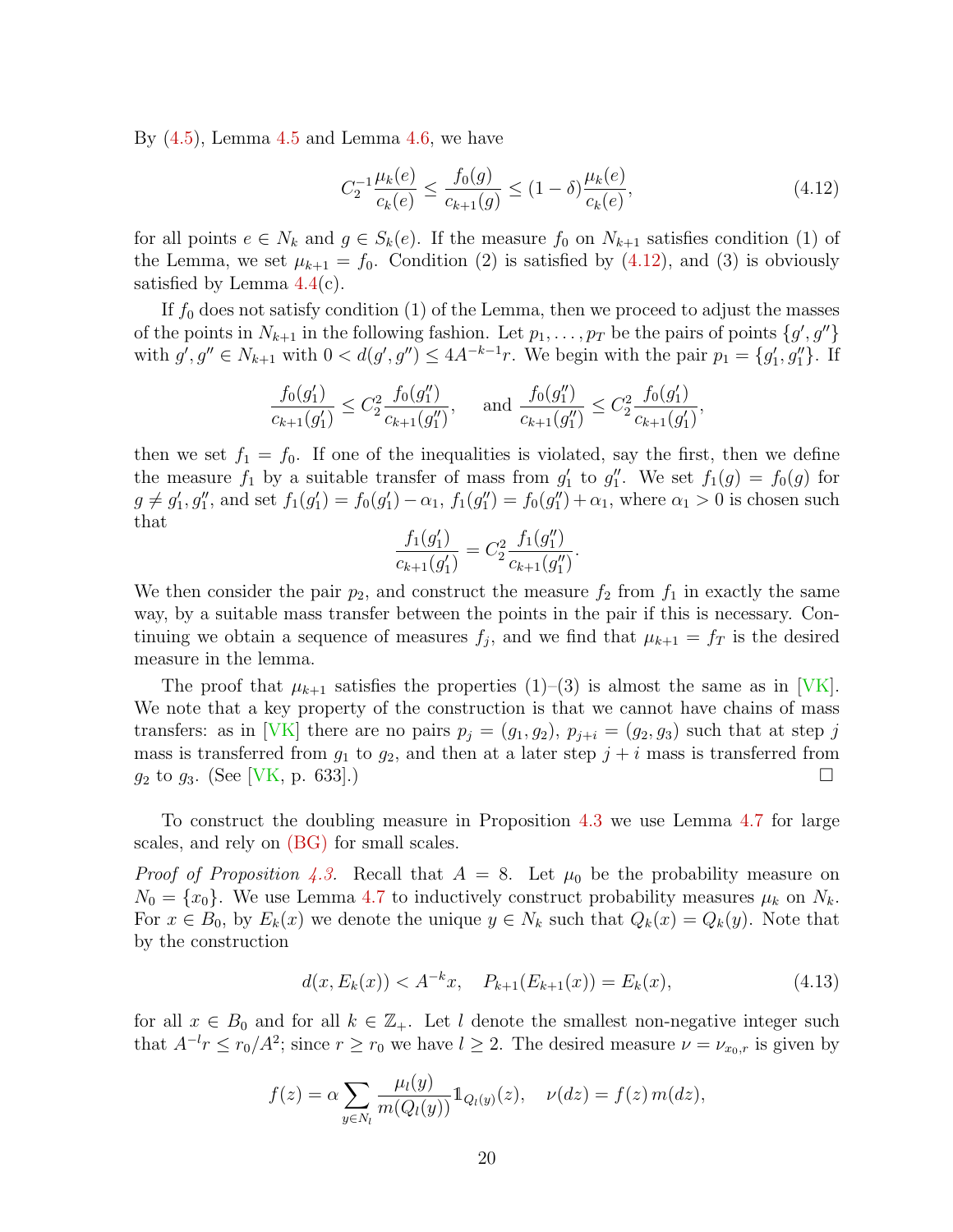where  $\alpha > 0$  is chosen so that  $f(x_0) = 1$ . Note that we have  $\mu_l(x) = \alpha^{-1} \nu(Q_l(x))$  for all  $x \in N_l$ .

First, we show  $(4.3)$  and  $(4.4)$ . By the argument in [\[Ka1,](#page-40-6) Lemma 2.5] there exists  $C_3 > 1$  (that does not depend on r) such for any pair of points  $x, y \in B_0$  that can be connected by a geodesic that stays within  $B_0$ , there exists sequence of points  $E_l(x)$  =  $y_0, y_1, \ldots, y_{n-1}, y_n = E_l(y)$  in  $N_l$ , with  $n \leq C_3(1 + d(x, y))$  and  $d(y_i, y_{i+1}) \leq 4A^{-l}r$  for all  $i = 0, 1, \ldots, n-1$ . By comparing successive  $\mu_l(y_i)$  using Lemma [4.7\(](#page-18-3)3) and by comparing successive  $m(Q_l(y))$  using the volume doubling property of m at small scales [\(2.7\)](#page-8-3), we obtain  $(4.3)$  and  $(4.4)$ .

For rest of the proof we can without loss of generality assume that  $\alpha = 1$  in the definition of  $\nu$ . If  $x \in N_k$  then in the mass transfer from  $\mu_k$  to  $\mu_l$  each piece of mass moves a distance at most  $(1 + 4A^{-1}) \sum_{i=k}^{l} A^{-i}r$ . An additional distance of at most  $A^{-l}r$ is then travelled in the transfer from  $\mu_l$  to  $\nu$ . Since  $A \geq 8$  the mass  $\mu_k(x)$  from  $x \in N_k$ travels a distance of at most

<span id="page-20-0"></span>
$$
(1 + 4A^{-1}) \sum_{i=k}^{l} A^{-i}r + A^{-l}r < 2A^{-k}r. \tag{4.14}
$$

Next we show that there exists  $C_4$  such that

<span id="page-20-1"></span>
$$
\mu_{M+1}(E_{M+1}(x)) \le \nu(B(x,s)) \le C_4 \mu_{M+1}(E_{M+1}(x)). \tag{4.15}
$$

for all  $x \in B_0$  and for all  $A^{-l+1}r < s < r$ . Here  $M = M(s) \in \mathbb{Z}_+$  is the unique integer such that  $s/A \leq A^{-M}r < s$ . Note that  $M \leq l-1$ .

By [\(4.14\)](#page-20-0) the mass transfer of  $\mu_{M+1}(E_{M+1}(x))$  from the point  $E_{M+1}(x)$  takes place over a distance at most  $2A^{-M-1}r \leq 2s/8$ . Since  $d(x, E_{M+1}(x)) \leq A^{-M-1}r \leq s/8$ , the triangle inequality gives the lower bound in [\(4.15\)](#page-20-1).

To prove the upper bound, recall from [\(4.14\)](#page-20-0) that none of the mass in  $N_{M-1} \setminus B(x, s+)$  $2A^{-M+1}r$ ) of  $\mu_{M-1}$  falls in  $B(x, s)$ . This implies that

<span id="page-20-2"></span>
$$
\nu(B(x,s)) \le \mu_{M-1} \left( N_{M-1} \cap B(x,s+2A^{-M+1}r) \right). \tag{4.16}
$$

Since  $s \leq A^{-M+1}r$  and  $N_{M-1}$  is an  $A^{-M+1}r$ -net, by [\(MD\)](#page-5-1) there exists  $C_5 > 1$  such that

<span id="page-20-3"></span>
$$
|N_{M-1} \cap B(x, s + 2A^{-M+1}r)| \le C_5. \tag{4.17}
$$

By the triangle inequality  $d(x, E_{M-1}(x), y) < 4A^{-M+1}r$  for all  $y \in N_{M-1} \cap B(x, s +$  $2A^{-M+1}r$ ). Therefore by [\(4.16\)](#page-20-2), [\(4.17\)](#page-20-3), Lemma [4.7,](#page-18-3) Lemma [4.5,](#page-17-4) there exists  $C_6 > 1$  such that

<span id="page-20-4"></span>
$$
\nu(B(x,s)) \le C_6 \mu_{M-1}(E_{M-1}(x)).\tag{4.18}
$$

Combining [\(4.18\)](#page-20-4) along with [\(4.13\)](#page-19-1) and Lemma [4.5,](#page-17-4) we obtain the desired upper bound in [\(4.15\)](#page-20-1).

For small balls we rely on [\(BG\)](#page-8-2) as follows. If  $B(x, s) \subset B_0$ ,  $s \leq A^{-l+2}r$ ,  $y \in B(x, s)$ there exists  $C_7 > 1$  such that  $E_l(x)$  and  $E_l(y)$  can be connected by a chain of points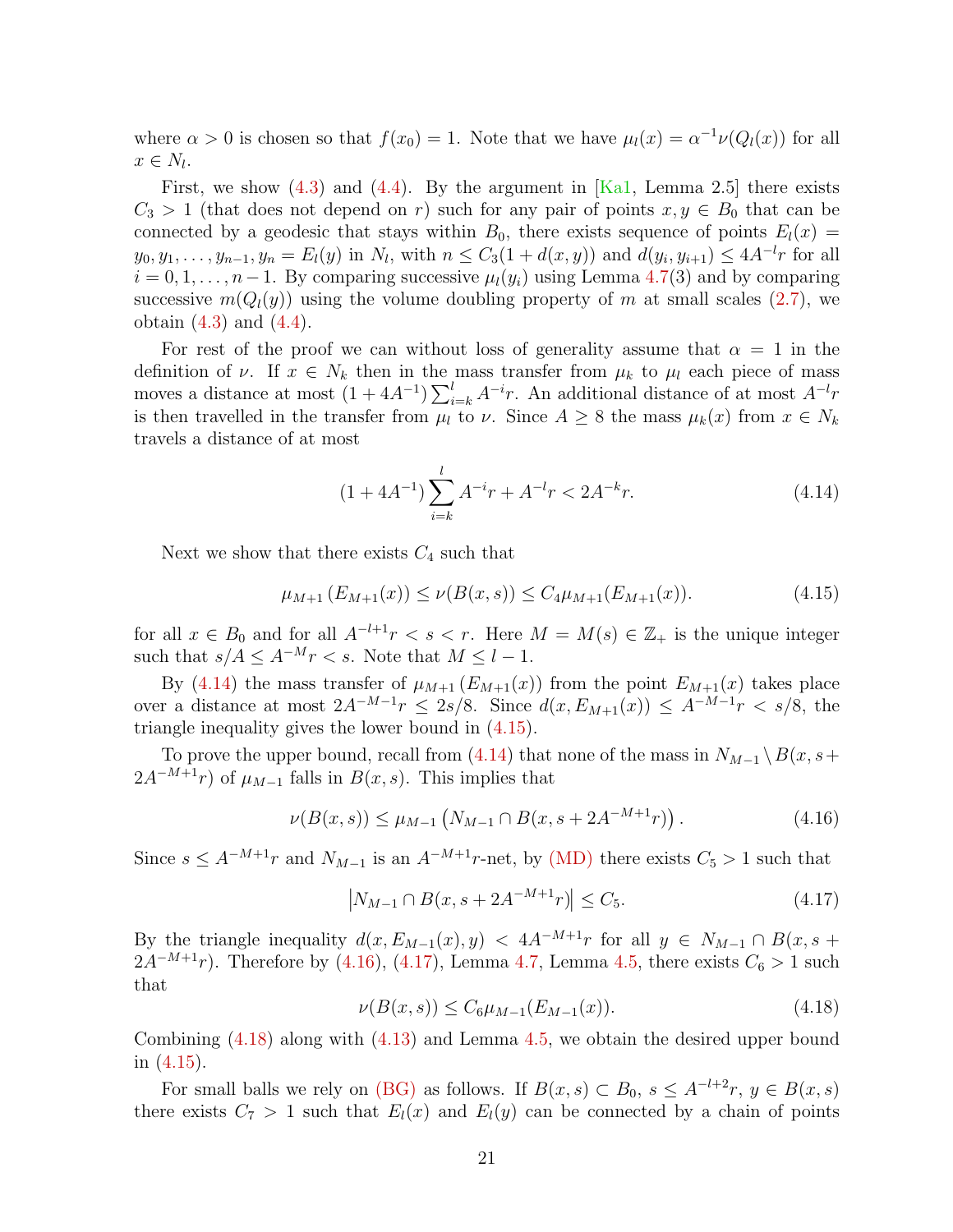in  $N_l$  given by  $E_l(x) = z_0, z_l, \ldots, z_{N-1}, z_N = E_l(y)$  with  $N \leq C_7$ . This can be shown by essentially the same argument as  $[Ka1, Lemma 2.5]$  or  $[MS1, Proposition 2.16(d)].$ Combining this with  $(2.7)$ , Lemmas [4.7](#page-18-3) and [4.5](#page-17-4) we obtain that there exists  $C_8 > 1$  such that

$$
C_8^{-1}f(x) \le f(y) \le C_8f(x).
$$

Therefore for all balls  $B(x, s) \subset B_0$  with  $s < A^{-l+2}r$ , we have

<span id="page-21-0"></span>
$$
C_8^{-1}f(x)m(B(x,s)) \le \nu(B(x,s)) \le C_8f(x)m(B(x,s)).\tag{4.19}
$$

Combining [\(4.15\)](#page-20-1) with Lemmas [4.7](#page-18-3) and [4.5,](#page-17-4) we obtain the volume doubling property for v for all balls whose radius s satisfies  $A^{-l+1}r < s < r$ . The estimate [\(4.19\)](#page-21-0) and [\(BG\)](#page-8-2) for the measure m implies the volume doubling property for balls  $B(x, s)$  with  $s \leq A^{-l+1}r$ and  $B(x, 2s) \subset B_0$ . This completes the proof of the doubling property given in [\(4.1\)](#page-15-5).

It remains to verify  $(4.2)$ . By an application of EHI,  $(4.7)$ ,  $(4.8)$  along with Lemmas [3.5,](#page-10-2) [3.12](#page-13-0) and [3.3](#page-9-3) there exists  $C_9 > 1$  such that

<span id="page-21-1"></span>
$$
C_9^{-1}c_{M+1}(E_{M+1}(x)) \leq \text{Cap}_{B(x,As)}\left(B(x,s)\right) \leq C_9c_{M+1}(E_{M+1}(x))\tag{4.20}
$$

for all  $x \in B_0$ , for all  $A^{-l+1}r < s \leq r$ , where  $M = M(s)$  is as above.

The equations  $(4.15)$ ,  $(4.19)$  and  $(4.20)$  link the *ν*-measure and capacity of balls with those of the generalized cubes  $Q_{k,i}$ , while Lemma [4.5](#page-17-4) and Lemma [4.7](#page-18-3) link  $\nu$ -measures and capacities of the  $Q_{k,i}$  with their successors and neighbours. Using these links, as well as the regularity on small scales given by Assumption [2.5,](#page-8-1) [\(4.2\)](#page-15-2) follows by a straightforward argument.

*Proof of Theorem [4.2.](#page-16-0)* Fix  $x_0 \in \mathcal{X}$ . For  $n \geq 1 \vee r_0$  let  $\nu_{x_0,n}$  be the measure given by Proposition [4.3,](#page-16-1) and let

$$
f_n := \frac{d\nu_{x_0,n}}{dm}.
$$

Then  $f_n \in L^{\infty}(B(x_0, n), m)$  and by  $(4.3)$  we have for  $1 \leq k \leq n$  that

$$
C_0^{-1-k} \le \underset{B(x_0,k)}{\text{ess inf}} f_n \le \underset{B(x_0,k)}{\text{ess sup}} f_n \le C_0^{1+k}.\tag{4.21}
$$

A compactness argument similar to that in [\[LuS\]](#page-41-5) yields the existence of a subsequence  $n_k$ and a measurable function  $f$ , bounded on compacts, such that

$$
\int_{\mathcal{X}} hf \, dm = \lim_{k \to \infty} \int_{\mathcal{X}} hf_{n_k} \, dm \tag{4.22}
$$

for all  $h \in L^1(\mathcal{X}, m)$  with compact support. Taking  $d\mu = fdm$  then yields the required  $\Box$  measure.  $\Box$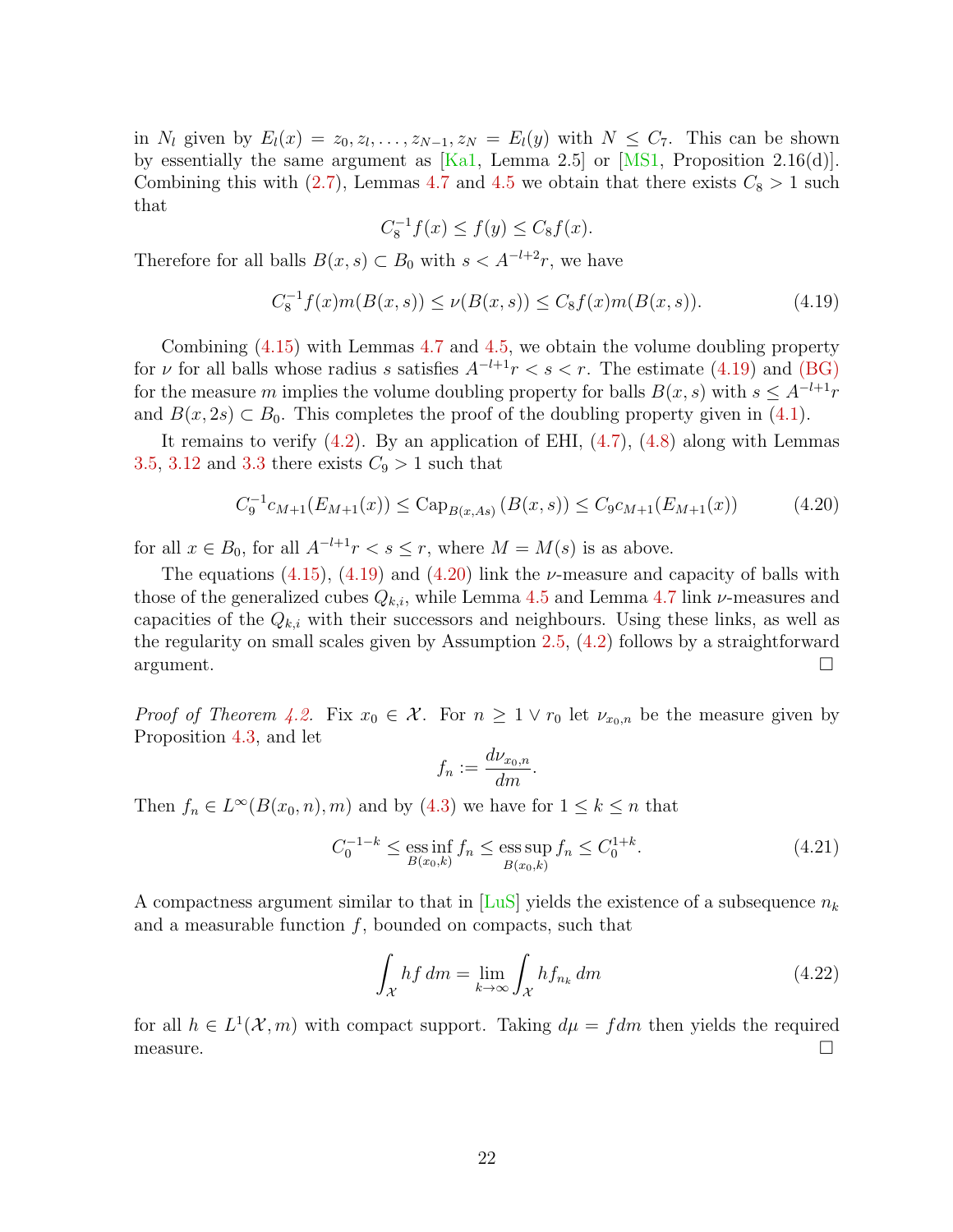#### <span id="page-22-0"></span>5 Quasisymmetry, time change, and the EHI

We recall the definition of quasisymmetry – see  $[Hei]$  for a nice exposition to this theory. For many results in this section, we do not require that the metric space  $(\mathcal{X}, d)$  is a length space.

<span id="page-22-4"></span>**Definition 5.1.** A *distortion function* is a homeomorphism of  $[0, \infty)$  onto itself. Let  $\eta$ be a distortion function. A map  $f : (\mathcal{X}_1, d_1) \to (\mathcal{X}_2, d_2)$  between metric spaces is said to be  $\eta$ -quasisymmetric, if f is a homeomorphism and

$$
\frac{d_2(f(x), f(a))}{d_2(f(x), f(b))} \le \eta \left( \frac{d_1(x, a)}{d_1(x, b)} \right)
$$

for all triples of points  $x, a, b \in \mathcal{X}_1, x \neq b$ . We say f is a quasisymmety if it is  $\eta$ quasisymmetric for some distortion function  $\eta$ . We say that metric spaces  $(\mathcal{X}_1, d_1)$  and  $(\mathcal{X}_2, d_2)$  are quasisymmetric, if there exists a quasisymmetry  $f : (\mathcal{X}_1, d_1) \to (\mathcal{X}_2, d_2)$ . We say that metrics  $d_1$  and  $d_2$  on X are quasisymmetric, if the identity map Id :  $(\mathcal{X}, d_1) \rightarrow$  $(\mathcal{X}, d_2)$  is a quasisymmety.

If  $f: (\mathcal{X}_1, d_1) \to (\mathcal{X}_2, d_2)$  is  $\eta$ -quasisymmetric, then  $f^{-1}: (\mathcal{X}_2, d_2) \to (\mathcal{X}_1, d_1)$  is  $\zeta$ -quasisymmetric, where  $\zeta(t) = 1/\eta^{-1}(1/t)$ . Quasisymmetry is an equivalence relation among metric spaces [\[Hei,](#page-40-3) Proposition 10.6]. The following comparison of annuli follows readily from the definition.

<span id="page-22-2"></span>**Lemma 5.2.** (See [\[MT,](#page-41-8) Lemma 1.2.18]) Let the identity map Id:  $(\mathcal{X}, d_1) \rightarrow (\mathcal{X}, d_2)$  be an *η*-quasisymmetry for some distortion function *η*. Then for all  $A > 1, x \in \mathcal{X}, r > 0$ , there exists  $s > 0$  such that, writing  $B_i$  for balls in  $(\mathcal{X}, d_i)$ 

$$
B_2(x,s) \subset B_1(x,r) \subset B_1(x,Ar) \subset B_2(x,\eta(A)s). \tag{5.1}
$$

Moreover, for all  $A > 1, x \in \mathcal{X}, r > 0$ , there exists  $s > 0$  such that

<span id="page-22-3"></span>
$$
B_1(x,r) \subset B_2(x,s) \subset B_2(x,As) \subset B_1(x,A_1r),\tag{5.2}
$$

where  $A_1 = 1/\eta^{-1}(A^{-1})$ .

The property of being a length metric space is not preserved under a quasisymmetric change of metric. Nevertheless, many properties that are relevant to heat kernel estimates and Harnack inequalities are preserved under such transformations. For instance, it is well known that the metric doubling property (MD) is a quasisymmetry invariant [\[Hei,](#page-40-3) Theorem 10.18]. It follows easily from Lemma [5.2](#page-22-2) that quasisymmetric metrics have the same doubling measures. The EHI is also a quasisymmetry invariant as shown in the following easy but important lemma.

<span id="page-22-1"></span>**Lemma 5.3.** Let  $(X, d_i, \mu, \mathcal{E}, \mathcal{F}^{\mu}), i = 1, 2$  be two MMD spaces such that  $d_1$  and  $d_2$  are quasisymmetric. If  $(X, d_2, \mu, \mathcal{E}, \mathcal{F}^{\mu})$  satisfies EHI, then so does  $(X, d_1, \mu, \mathcal{E}, \mathcal{F}^{\mu})$ .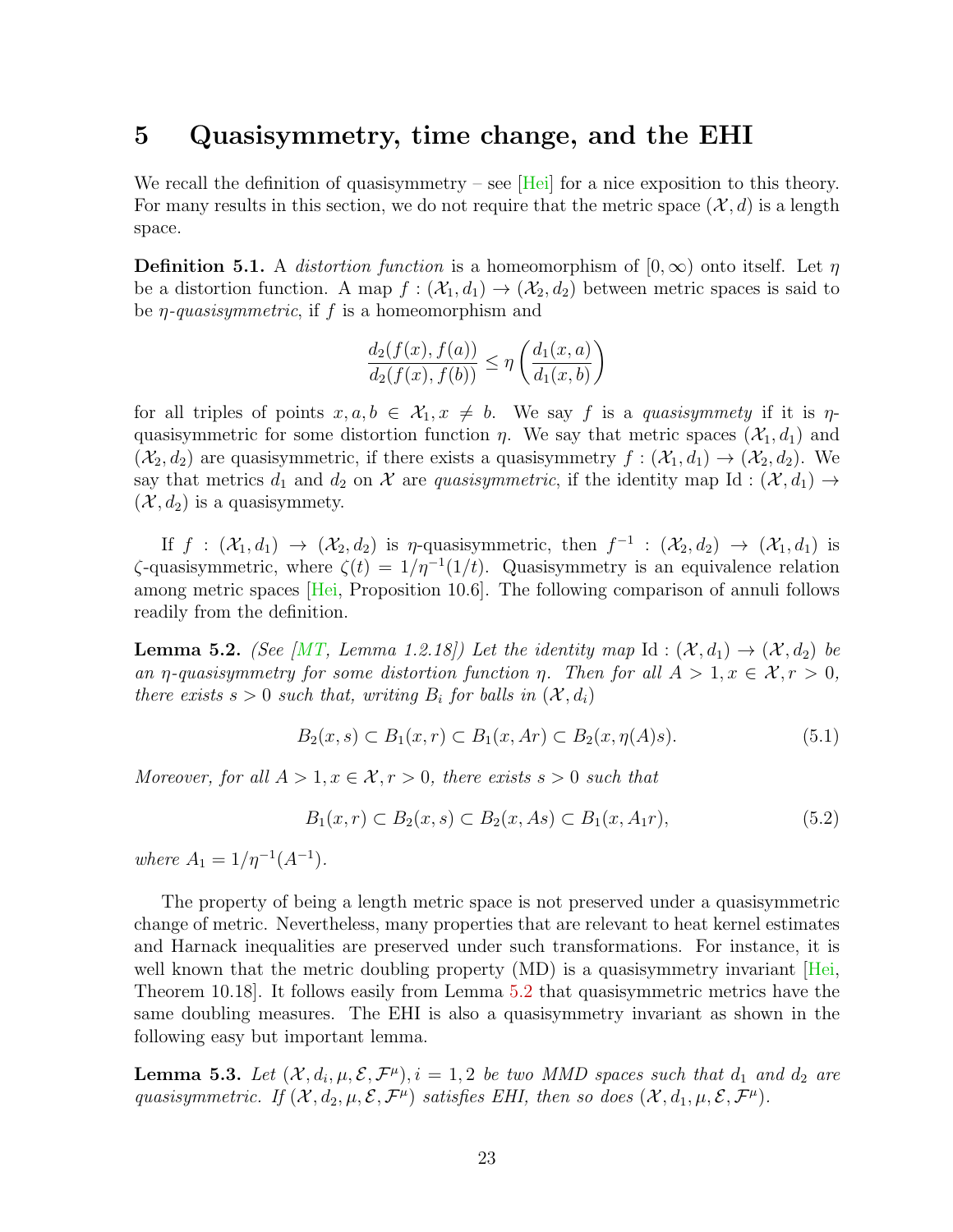*Proof.* Let  $C_H$ ,  $A > 1$  be constants corresponding to EHI for  $(\mathcal{X}, d_2, \mu, \mathcal{E}, \mathcal{F}^{\mu})$ . Then by [\(5.2\)](#page-22-3), we have EHI for  $(\mathcal{X}, d_2, \mu, \mathcal{E}, \mathcal{F}^{\mu})$  with constants  $C_H, A_1 > 1$ , where  $A_1$  is as given in Lemma [5.2.](#page-22-2)  $\Box$ 

We introduce the notion of a regular scale function.

**Definition 5.4.** We say that a function  $\Psi : \mathcal{X} \times [0,\infty) \to [0,\infty)$  on a metric space  $(\mathcal{X}, d)$ is a regular scale function if  $\Psi(x, 0) = 0$  for all x and there exist  $C_1, \beta_1, \beta_2 > 0$  such that, for all  $x, y \in \mathcal{X}, 0 < s \leq r$  we have, writing  $d(x, y) = R$ ,

<span id="page-23-1"></span>
$$
C_1^{-1} \left(\frac{r}{R\vee r}\right)^{\beta_2} \left(\frac{R\vee r}{s}\right)^{\beta_1} \le \frac{\Psi(x,r)}{\Psi(y,s)} \le C_1 \left(\frac{r}{R\vee r}\right)^{\beta_1} \left(\frac{R\vee r}{s}\right)^{\beta_2}.\tag{5.3}
$$

We now recall the notion of *uniform perfectness* [\[Hei,](#page-40-3) Section 11.1].

**Definition 5.5.** (1) A metric space  $(\mathcal{X}, d)$  is uniformly perfect if there exists  $C > 1$  so that for each  $x \in \mathcal{X}$ , and for each  $r > 0$ , the set  $B(x, r) \setminus B(x, r/C)$  is nonempty whenever  $\mathcal{X} \setminus B(x,r)$  is non-empty.

(2) A measure  $\mu$  satisfies the *reverse doubling property* (RVD) if there exist constants  $C_0$ and  $\alpha > 0$  such that

$$
\frac{\mu(B(x,r))}{\mu(B(x,s))} \ge C_0(r/s)^\alpha \quad \text{for } x \in \mathcal{X}, 0 < s \le r. \tag{5.4}
$$

<span id="page-23-4"></span>Remark 5.6. Every connected metric space is uniformly perfect. Uniform perfectness is a quasisymmetry invariant – see [\[Hei,](#page-40-3) Exercise 11.2]. If  $\mu$  satisfies (VD) and  $(\mathcal{X}, d)$  is uniformly perfect, then  $\mu$  satisfies (RVD) – see [\[Hei,](#page-40-3) Exercise 13.1].

Next, we associate a quasisymmetric metric  $d_{\Psi}$  to any regular scale function  $\Psi$  on  $(\mathcal{X}, d)$ , such that  $d_{\Psi}$  relates nicely to  $\Psi$ .

<span id="page-23-3"></span>**Proposition 5.7.** Let  $\Psi$  be a regular scale function on a metric space  $(X, d)$ . There exists a metric  $d_{\Psi}: \mathcal{X} \times \mathcal{X} \rightarrow [0, \infty)$  satisfying the following properties:

(a) There exist  $C, \beta > 0$  such that, for all  $x, y \in \mathcal{X}$  we have

<span id="page-23-0"></span>
$$
C^{-1}\Psi(x, d(x, y)) \le d_{\Psi}(x, y)^{\beta} \le C\Psi(x, d(x, y)).
$$
\n(5.5)

- (b) d and  $d_{\Psi}$  are quasisymmetric.
- (c) Assume in addition that  $(\mathcal{X}, d)$  (or equivalently  $(\mathcal{X}, d_{\Psi})$ ) has infinite diameter and is uniformly perfect. Fix  $A > 1$ . Let  $B_{\Psi}$  and B denote metric balls in  $(\mathcal{X}, d_{\Psi})$  and  $(\mathcal{X}, d)$  respectively. If either  $B_{\Psi}(x, s) \subset B(x, r) \subset B_{\Psi}(x, As)$  or  $B(x, r) \subset B_{\Psi}(x, s) \subset$  $B(x, Ar)$  holds for some  $x \in \mathcal{X}, r > 0, s > 0$ , then there is a constant  $C_1 > 1$  (which does not depend on  $x \in \mathcal{X}, r > 0, s > 0$ ) such that

<span id="page-23-2"></span>
$$
C_1^{-1}s^{\beta} \le \Psi(x,r) \le C_1s^{\beta},\tag{5.6}
$$

where  $\beta > 0$  is as given by [\(5.5\)](#page-23-0).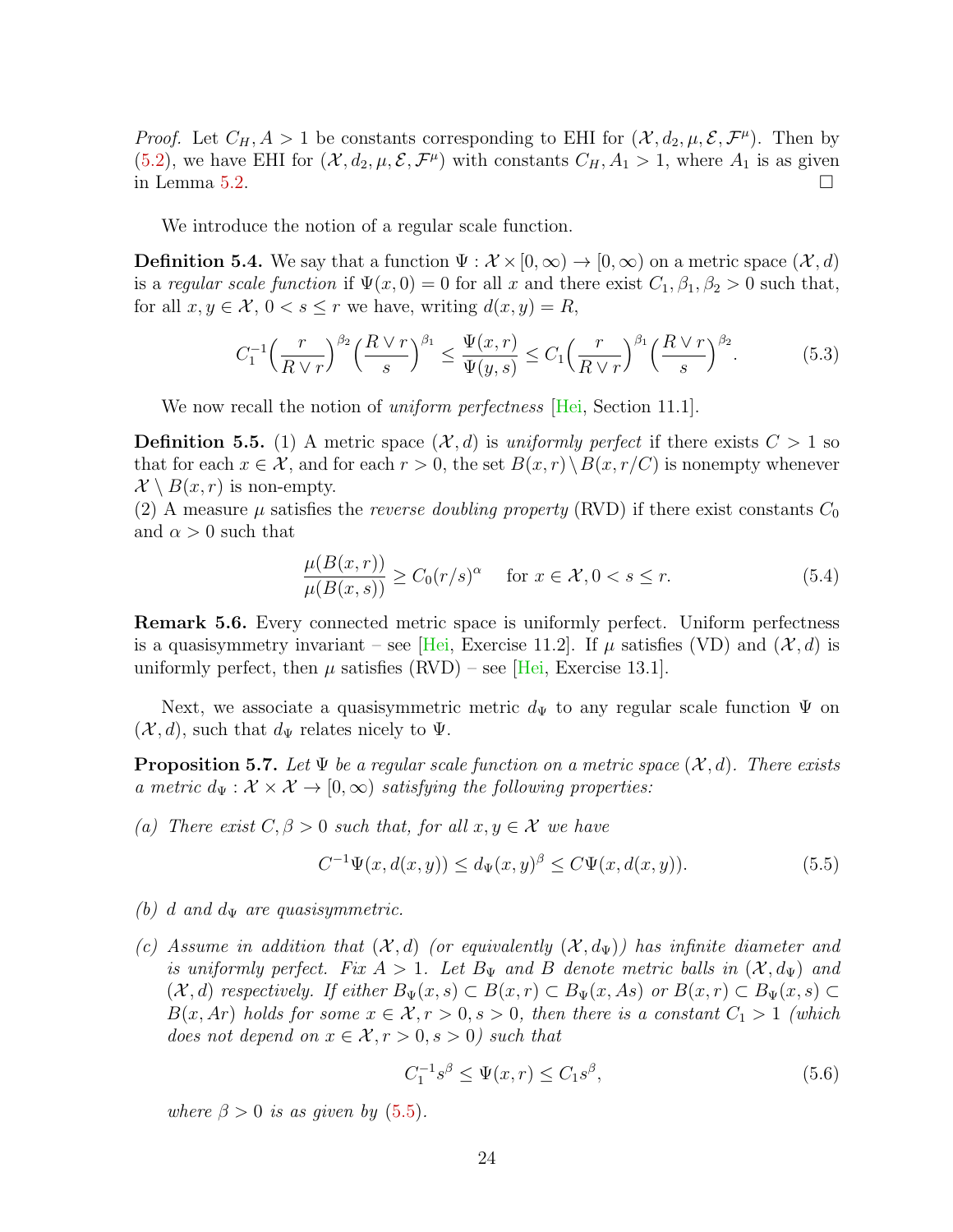*Proof.* (a) Let  $D(x, y) = \Psi(x, d(x, y)) + \Psi(y, d(x, y))$ . Using [\(5.3\)](#page-23-1) it is straightforward to check that there exists  $K \geq 1$  such that  $D(x, y) \leq K(D(x, z) + D(z, y))$  for all  $x, y, z \in \mathcal{X}$ . Therefore by [\[Hei,](#page-40-3) Proposition 14.5] and [\(5.3\)](#page-23-1), there exists a metric  $d_{\Psi}$  on X and  $\beta > 0$ that satisfies [\(5.5\)](#page-23-0).

(b) By [\(5.3\)](#page-23-1) and [\(5.5\)](#page-23-0), there exists  $C_1 > 0$ ,  $0 < \gamma_1 \leq \gamma_2$  such that

$$
C_1^{-1}\left(\frac{d(x,a)}{d(x,b)}\right)^{\gamma_1}\leq \frac{d_{\Psi}(x,a)}{d_{\Psi}(x,b)}\leq C_1\left(\frac{d(x,a)}{d(x,b)}\right)^{\gamma_2}
$$

for all  $x, a, b \in \mathcal{X}$  that satisfy  $d(x, a) \geq d(x, b) > 0$ . (We can take  $\gamma_i = \beta_i/\beta$ .) Therefore the identity map Id :  $(\mathcal{X}, d) \to (\mathcal{X}, d_{\Psi})$  is quasisymmetric where the homeomorphism  $\eta$ in Definition [5.1](#page-22-4) can be chosen as  $\eta(t) = C_1 \max(t^{\gamma_1}, t^{\gamma_2}).$ 

(c) As the two cases are very similar, we just treat the case  $B_{\Psi}(x, s) \subset B(x, r) \subset$  $B_{\Psi}(x, As)$ . By uniform perfectness, there exists  $C_2 > 1$  such that there are points  $y_1 \in B_{\Psi}(x, s) \setminus B_{\Psi}(x, s/C_2)$  and  $y_2 \in B_{\Psi}(x, C_2As) \setminus B_{\Psi}(x, s)$ . The upper bound in [\(5.6\)](#page-23-2) follows from

$$
\Psi(x,r) \le c\Psi(x, d(x,y_2)) \le c'd_{\Psi}(x,y_2)^{\beta} \le c''s^{\beta},
$$

where we used  $(5.3)$  and  $d(x, y_2) \geq r$  in the first estimate,  $(5.5)$  in the second, and  $y_2 \in B_{\Psi}(x, C_2As)$  in the final estimate. Similarly, the lower bound in [\(5.6\)](#page-23-2) follows from

$$
\Psi(x,r) \ge c\Psi(x,d(x,y_1)) \ge c'd_{\Psi}(x,y_1)^{\beta} \ge c''s^{\beta},
$$

where we used [\(5.3\)](#page-23-1) and  $d(x, y_1) \leq r$  in the first estimate, [\(5.5\)](#page-23-0) in the second, and  $y_1 \notin B_{\Psi}(x, s/C_2)$  in the final estimate.

We now introduce Poincaré and cutoff energy inequalities with respect to a regular scale function  $\Psi$ . Recall that a *cutoff function*  $\varphi$  for  $B_1 \subset B_2$  is any function  $\varphi \in \mathcal{F}^{\mu}$ such that  $0 \le \varphi \le 1$  in  $\mathcal{X}, \varphi \equiv 1$  in an open neighbourhood of  $B_1$ , and supp  $\varphi \in B_2$ .

**Definition 5.8.** Let  $(X, d, \mu, \mathcal{E}, \mathcal{F}^{\mu})$  be a MMD space and let  $\Psi$  be a regular scale function.

We say that  $(X, d, \mu, \mathcal{E}, \mathcal{F}^{\mu})$  satisfies the Poincaré inequality PI( $\Psi$ ), if there exists constants  $C, A \geq 1$  such that for all  $x \in \mathcal{X}, R > 0$  and  $f \in \mathcal{F}^{\mu}$ 

<span id="page-24-4"></span><span id="page-24-2"></span><span id="page-24-0"></span>
$$
\int_{B(x,R)} (f - \overline{f})^2 d\mu \le C\Psi(x,R) \int_{B(x,AR)} d\Gamma(f,f),
$$
 PI(\Psi)

where  $\overline{f} = \mu(B(x,r))^{-1} \int_{B(x,R)} f d\mu$ .

We say that  $(\mathcal{X}, d, \mu, \mathcal{E}, \mathcal{F}^{\mu})$  satisfies the cutoff energy inequality CS( $\Psi$ ), if there exist  $C_1, C_2 > 0, A > 1$  such that the following holds. For all  $R > 0, x \in \mathcal{X}$  with  $B_1 = B(x, R)$ ,  $B_2 = B(x, AR)$ , there exists a cutoff function  $\varphi$  for  $B_1 \subset B_2$  such that for any  $u \in$  $\mathcal{F}^{\mu} \cap L^{\infty}$ ,

<span id="page-24-3"></span><span id="page-24-1"></span>
$$
\int_{B_2 \setminus B_1} u^2 d\Gamma(\varphi, \varphi) \le C_1 \int_{B_2 \setminus B_1} d\Gamma(u, u) + \frac{C_2}{\Psi(x, R)} \int_{B_2 \setminus B_1} u^2 d\mu.
$$
 CS(\Psi)

If there exists  $\beta > 0$  such that  $\Psi(x, r) = r^{\beta}$  for all  $x \in \mathcal{X}, r > 0$ , we denote the properties  $PI(\Psi)$  and  $CS(\Psi)$  by  $PI(\beta)$  and  $CS(\beta)$  respectively.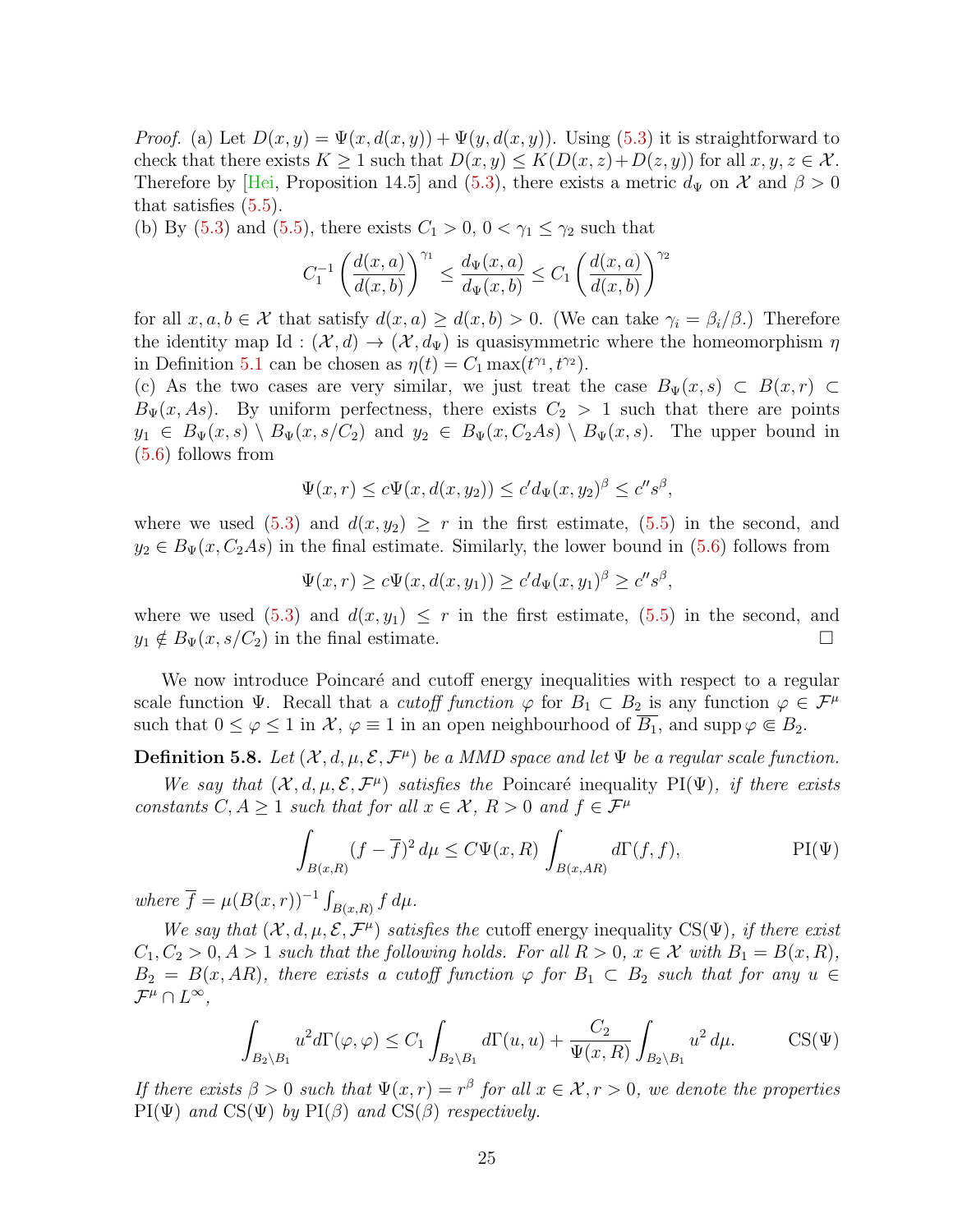The following lemma shows that the Poincaré and cutoff energy inequalities take a much simpler form with respect to the metric  $d_{\Psi}$ .

<span id="page-25-4"></span>**Lemma 5.9.** Let  $(X, d, \mu, \mathcal{E}, \mathcal{F}^{\mu})$  be an unbounded, uniformly perfect MMD space and let  $\Psi$  be a regular scale function. Let  $d_{\Psi}$  be the metric constructed in Proposition [5.7](#page-23-3) with  $\beta > 0$  as given in [\(5.5\)](#page-23-0). Then

- (a)  $(\mathcal{X}, d, \mu, \mathcal{E}, \mathcal{F}^{\mu})$  satisfies  $\text{PI}(\Psi)$  if and only if  $(\mathcal{X}, d_{\Psi}, \mu, \mathcal{E}, \mathcal{F}^{\mu})$  satisfies  $\text{PI}(\beta)$ .
- (b)  $(\mathcal{X}, d, \mu, \mathcal{E}, \mathcal{F}^{\mu})$  satisfies  $CS(\Psi)$  $CS(\Psi)$  if and only if  $(\mathcal{X}, d_{\Psi}, \mu, \mathcal{E}, \mathcal{F}^{\mu})$  satisfies  $CS(\beta)$ .

*Proof.* As before, we denote balls in the  $d_{\Psi}$  and d metrics by  $B_{\Psi}$  and B respectively. (a) Let  $(\mathcal{X}, d, \mu, \mathcal{E}, \mathcal{F}^{\mu})$  satisfy PI( $\Psi$ ) with constants  $C, A \geq 1$ . By [\(5.2\)](#page-22-3), there exists  $A' > 1$  such that for all  $x \in \mathcal{X}, r > 0$ , there exists  $r' = r'(r) > 0$  such that

<span id="page-25-1"></span>
$$
B_{\Psi}(x,r) \subset B(x,r') \subset B(x,Ar') \subset B_{\Psi}(x,A'r). \tag{5.7}
$$

Let  $x \in X, r > 0$  be arbitrary and let  $r' > 0, A' > 1$  be given as above. By PI( $\Psi$ ), [\(5.7\)](#page-24-4), and Proposition [5.7\(](#page-23-3)c), there exists  $C' > 1$  such that

<span id="page-25-0"></span>
$$
\int_{B(x,r')} |f - f_{B(x,r')}|^2 d\mu \le C\Psi(x,r') \int_{B(x,Ar')} d\Gamma(f,f) \le C'r^{\beta} \int_{B_{\Psi}(x,A'r)} d\Gamma(f,f), \quad (5.8)
$$

for all  $f \in \mathcal{F}^{\mu}$ . Further, for all  $f \in L^2(\mathcal{X}, \mu)$ 

$$
\int_{B(x,r')} |f - f_{B(x,r')}|^2 d\mu = \min_{a \in \mathbb{R}} \int_{B(x,r')} |f - a|^2 d\mu
$$
\n
$$
\geq \min_{a \in \mathbb{R}} \int_{B_{\Psi}(x,r)} |f - a|^2 d\mu = \int_{B_{\Psi}(x,r)} |f - f_{B_{\Psi}(x,r)}|^2 d\mu. \tag{5.9}
$$

The Poincaré inequality  $PI(\beta)$  $PI(\beta)$  for  $(\mathcal{X}, d_{\Psi}, \mu, \mathcal{E}, \mathcal{F}^{\mu})$  follows from [\(5.8\)](#page-25-0) and [\(5.9\)](#page-25-1). The converse is similar.

(b) Let  $(\mathcal{X}, d, \mu, \mathcal{E}, \mathcal{F}^{\mu})$  satisfy CS( $\Psi$ ) with constants  $C_1, C_2, A \geq 1$ . Let  $x \in X, r > 0$ be arbitrary and let  $r' > 0$ ,  $A' > 1$  be as given in [\(5.7\)](#page-24-4). By CS( $\Psi$ ), there exists a cutoff function  $\varphi$  for  $B(x, r') \subset B(x, Ar')$  such that for any  $u \in \mathcal{F}^{\mu} \cap L^{\infty}$ ,

<span id="page-25-2"></span>
$$
\int_{B(x,Ar')\backslash B(x,r')} u^2 d\Gamma(\varphi,\varphi) \le C_1 \int_{B(x,Ar')\backslash B(x,r')} d\Gamma(u,u) + \frac{C_2}{\Psi(x,r')} \int_{B(x,Ar')\backslash B(x,r')} u^2 d\mu.
$$
\n(5.10)

Clearly by [\(5.7\)](#page-24-4),  $\varphi$  is also a cutoff function for  $B_{\Psi}(x,r) \subset B_{\Psi}(A'r)$ . Since supp  $\Gamma(\varphi, \varphi) \subset$  $B(x, Ar') \setminus B(x, r')$ , by [\(5.7\)](#page-24-4), we have

<span id="page-25-3"></span>
$$
\int_{B_{\Psi}(x,A'r)\backslash B_{\Psi}(x,r')} u^2 d\Gamma(\varphi,\varphi) = \int_{B(x,Ar')\backslash B(x,r')} u^2 d\Gamma(\varphi,\varphi).
$$
\n(5.11)

Combining  $(5.10)$ ,  $(5.11)$ ,  $(5.7)$ , and Proposition  $5.7(c)$  $5.7(c)$ , we obtain the cutoff energy inequality  $\text{CS}(\beta)$  for  $(\mathcal{X}, d_{\Psi}, \mu, \mathcal{E}, \mathcal{F}^{\mu})$ . The converse is again similar.

We will extend  $\text{CS}(\Psi)$  to an inequality for cutoff functions for  $B(x, R) \subset B(x, R+r)$ . We will use the following elementary inequality involving energy measures.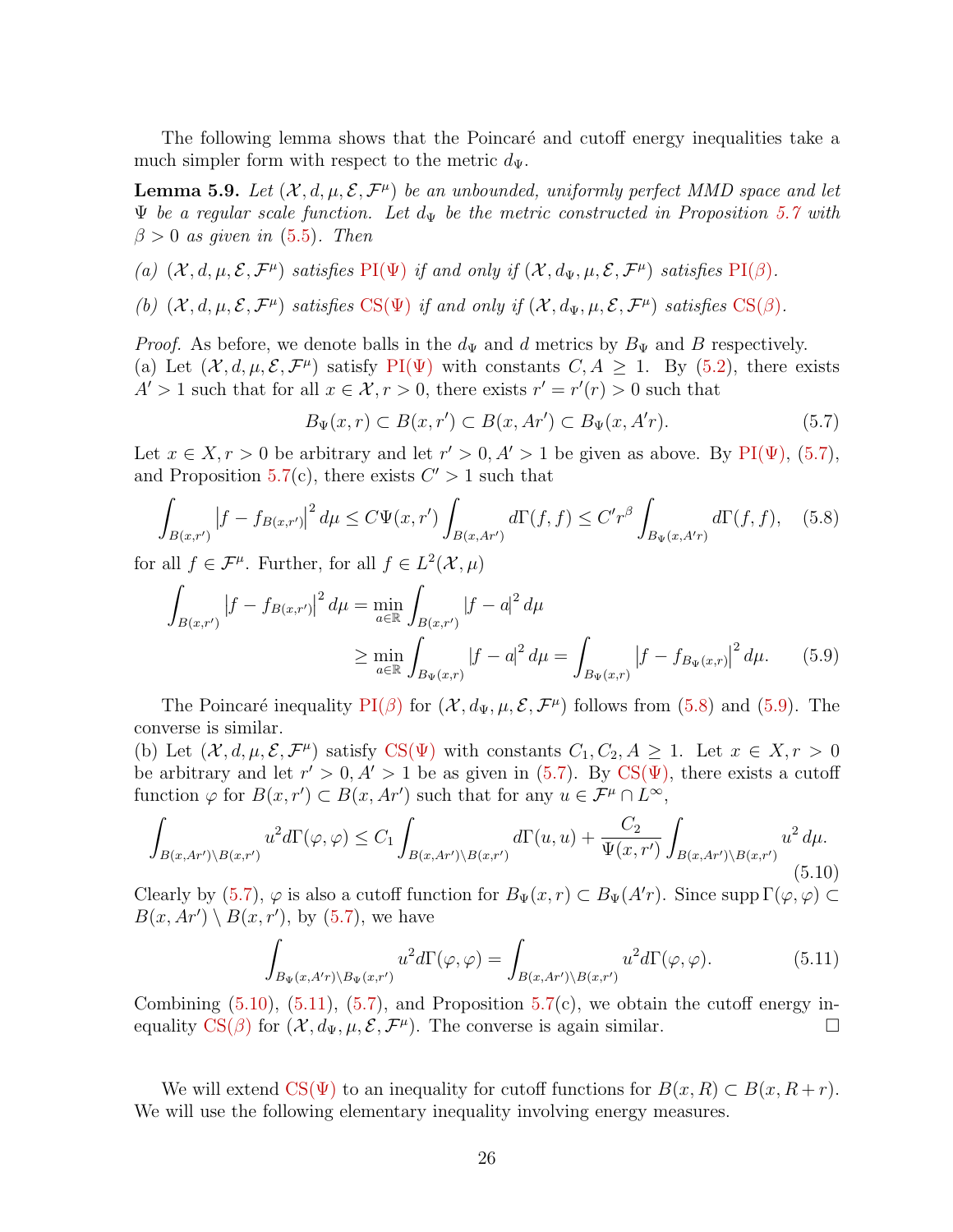<span id="page-26-0"></span>**Lemma 5.10.** Let  $(\mathcal{E}, \mathcal{F}^{\mu})$  be a regular Dirichlet form on  $L^2(\mathcal{X}, \mu)$  with energy measure  $\Gamma(\cdot, \cdot)$ . Then for any quasi-continous functions  $f, \varphi_1, \varphi_2 \in \mathcal{F}^{\mu} \cap L^{\infty}$ , we have

$$
\int_{\mathcal{X}} f^2 d\Gamma(\varphi_1 \vee \varphi_2, \varphi_1 \vee \varphi_2) \leq \int_{\mathcal{X}} f^2 d\Gamma(\varphi_1, \varphi_1) + \int_{\mathcal{X}} f^2 d\Gamma(\varphi_2, \varphi_2).
$$

*Proof.* Let  $\varphi_0 = \varphi_1 \vee \varphi_2$ . By [\[FOT,](#page-39-10) Theorem 1.4.2(i),(ii)], we have  $\varphi_0 \in \mathcal{F}^\mu$ ,  $f^2 \in \mathcal{F}^\mu$ . By [\[FOT,](#page-39-10) last equation in p.206] we have for each j

$$
\int_{\mathcal{X}} f^2 d\Gamma(\varphi_j, \varphi_j) = \lim_{t \downarrow 0} \frac{1}{t} \mathbb{E}_{f^2 \cdot \mu} \left( (\varphi_j(Y_t) - \varphi_j(Y_0))^2 \right).
$$

Here  $\mathbb{E}_{f^2,\mu}$  denotes the expectation where  $Y_0$  has the distribution  $f^2 d\mu$ . Combining this with the elementary estimate,

$$
(\varphi_0(Y_t) - \varphi_0(Y_0))^2 \le \max_{i=1,2} (\varphi_i(Y_t) - \varphi_i(Y_0))^2 \le \sum_{i=1}^2 (\varphi_i(Y_t) - \varphi_i(Y_0))^2,
$$

we obtain the desired inequality.  $\Box$ 

The cutoff energy inequality  $CS(\Psi)$  has the following self improving property.

<span id="page-26-4"></span>**Proposition 5.11.** (Cutoff energy inequality for all annuli) Let  $(\mathcal{X}, d, \mu, \mathcal{E}, \mathcal{F}^{\mu})$  satisfy (MD) and  $CS(\Psi)$  for some regular scale function  $\Psi$ . There exist  $C_E$ ,  $\gamma > 0$  such that the following holds. For all  $R > 0$ ,  $r > 0$ ,  $x_0 \in \mathcal{X}$  with  $B_1 = B(x_0, R)$ ,  $B_2 = B(x_0, R+r)$  and  $U = B_2 \setminus B_1$ , there exists a cutoff function  $\varphi$  for  $B_1 \subset B_2$  such that for any  $f \in \mathcal{F}^{\mu} \cap L^{\infty}$ ,

<span id="page-26-3"></span>
$$
\int_{U} f^{2}d\Gamma(\varphi,\varphi) \leq \frac{1}{8} \int_{U} d\Gamma(f,f) + C_{E} \left(\frac{R+r}{r}\right)^{\gamma} \frac{1}{\Psi(x_{0},r)} \int_{U} f^{2} d\mu.
$$
 (5.12)

*Proof.* Let  $f \in \mathcal{F}^{\mu} \cap L^{\infty}$ . Let  $A > 1$ ,  $C_1, C_2$  be the constants in CS( $\Psi$ ). Replacing A by [A] if necessary, we can assume that  $A \in \mathbb{N}$ . Let  $n \geq 8(A+8)$  and cover  $B(x_0, R+r)$ by balls  $B_i = B(z_i, r/n), i \in I$  such that  $z_i \in B(x_0, R+r)$  and the balls  $B(z_i, r/2n)$  are disjoint. Then using (MD) there exists a constant N (which does not depend on n) such that any  $y \in U$  is in at most N of the balls  $B_i^* = B(z_i, Ar/n)$ . Let  $U_i = B_i^* \setminus B_i$ .

By CS( $\Psi$ ), there exists a cutoff function  $\varphi_i$  for  $B_i \subset B_i^*$  such that

<span id="page-26-1"></span>
$$
\int_{U_i} f^2 d\Gamma(\varphi_i, \varphi_i) \le C_1 \int_{U_i} d\Gamma(f, f) + \frac{C_2}{\Psi(z_i, r/n)} \int_{U_i} f^2 d\mu.
$$
\n(5.13)

Now let  $2 \le j \le n - A - 1, j \in \mathbb{N}$ , and let  $I_j = \{i \in I : z_i \in B(x_0, R + jr/n)\}.$  Set

$$
\psi_j = \max_{i \in I_j} \varphi_i.
$$

Then  $\psi_j \equiv 1$  on  $B(x_0, R + (j-1)r/n)$ , and is zero outside  $B(x_0, R + (j+A)r/n)$ . Thus  $\psi_j$  is a cutoff function for  $B(x_0, R + (j-2)r/n) \subset B(x_0, R + (j+A+1)r/n)$ . We have  $d(z_i, x_0) \leq R + r$  for all  $i \in I$ , so using  $(5.3)$ 

<span id="page-26-2"></span>
$$
\frac{\Psi(x_0, r)}{\Psi(z_i, r/n)} \le C \left(\frac{R+r}{r}\right)^{\beta_2 - \beta_1} n^{\beta_2}.
$$
\n(5.14)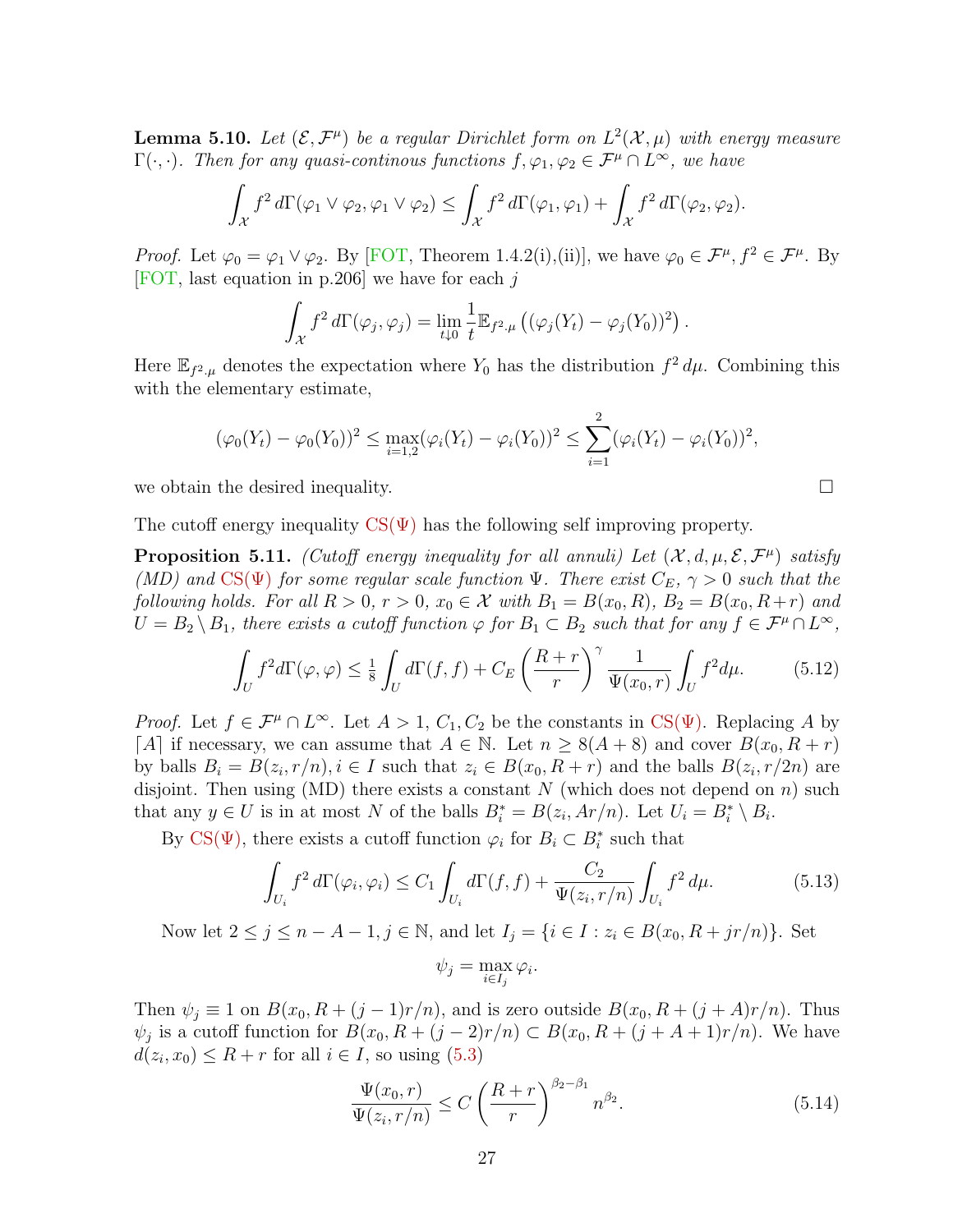Let  $V_j = B(x_0, R+(j+A+1)r/n) \ B(x_0, R+(j-2)r/n)$ , so that supp  $(\Gamma(\psi_j, \psi_j)) \subset V_j$ . Let  $h_j$  be a cutoff function for supp  $(\Gamma(\psi_j, \psi_j)) \subset V_j$ . By Lemma [5.10](#page-26-0)

$$
\int_{\mathcal{X}} f^2 d\Gamma(\psi_j, \psi_j) = \int_{\mathcal{X}} f^2 h_j d\Gamma(\psi_j, \psi_j)
$$
\n
$$
\leq \sum_{i \in I_j} \int_{\mathcal{X}} f^2 h_j d\Gamma(\varphi_i, \varphi_i) \leq \sum_{i \in I_j} \int_{V_j} f^2 d\Gamma(\varphi_i, \varphi_i). \tag{5.15}
$$

Now let

<span id="page-27-0"></span>
$$
\varphi = \frac{1}{n - 2A - 4} \sum_{j = A + 3}^{n - A - 2} \psi_j.
$$

Then  $\varphi$  is a cutoff function for  $B(x_0, R) \subset B(x_0, R+r)$ . Since every point in  $B(x_0, R+r)$ is in the support of at most  $A + 4$  of the energy measures  $\Gamma(\psi_j, \psi_j)$ , by Cauchy-Schwarz inequality we have

<span id="page-27-1"></span>
$$
\int_{\mathcal{X}} f^2 d\Gamma(\varphi, \varphi) \le (A+4)(n-2A-4)^{-2} \sum_{j=A+3}^{n-A-2} \int_{\mathcal{X}} f^2 d\Gamma(\psi_j, \psi_j). \tag{5.16}
$$

Combining  $(5.15)$  and  $(5.16)$ ,

$$
\int_{\mathcal{X}} f^2 d\Gamma(\varphi, \varphi) \le (A+4)(n-2A-4)^{-2} \sum_{j=A+3}^{n-A-2} \sum_{i \in I} \int_{V_j} f^2 d\Gamma(\varphi_i, \varphi_i).
$$

Set  $I = \{i \in I : \text{supp}(\Gamma(\varphi_i, \varphi_i)) \subset B(x_0, R + r) \setminus B(x_0, R)\}.$  If  $A + 2 \leq j \leq n - A - 1$ and supp  $(\Gamma(\varphi_i, \varphi_i)) \cap V_j \neq \emptyset$  by the triangle inequality supp  $(\Gamma(\varphi_i, \varphi_i)) \subset B(x_0, R+r) \setminus$  $B(x_0, R)$ . Therefore it suffices to consider only the indices  $i \in I$  in [\(5.15\)](#page-27-0). Since for each i, supp $(\Gamma(\varphi_i, \varphi_i))$  intersects at most  $4(A + 4)$  different  $V_j$ 's we have,

<span id="page-27-2"></span>
$$
\int_{\mathcal{X}} f^2 d\Gamma(\varphi, \varphi) \le 4(A+4)^2 (n-2A-4)^{-2} \sum_{i \in \tilde{I}} \int_{B(x_0, R+r) \backslash B(x_0, R)} f^2 d\Gamma(\varphi_i, \varphi_i). \tag{5.17}
$$

Combining  $(5.17)$ ,  $(5.13)$ , and  $(5.14)$ , and using that every point is in at most N different  $B_i^*$ , we obtain

$$
\int_{\mathcal{X}} f^{2} d\Gamma(\varphi, \varphi) \leq \frac{4(A+4)^{2}}{(n-2A-4)^{2}} \left( C_{1} \sum_{i \in \widetilde{I}} \int_{U_{i}} d\Gamma(f, f) + \frac{C_{2}Cn^{\beta_{2}}}{\Psi(x_{0}, r)} \left( \frac{R+r}{r} \right)^{\beta_{2} - \beta_{1}} \sum_{i \in \widetilde{I}} \int_{U_{i}} f^{2} d\mu \right) \leq \frac{4N(A+4)^{2}}{(n-2A-4)^{2}} \left( C_{1} \int_{U} d\Gamma(f, f) + \frac{C_{2}Cn^{\beta_{2}}}{\Psi(x_{0}, r)} \left( \frac{R+r}{r} \right)^{\beta_{2} - \beta_{1}} \int_{U} f^{2} d\mu \right).
$$

Finally, we choose *n* large enough so that  $4N(A+4)^2(n-2A-4)^{-2}C_1 \leq 1/8$ .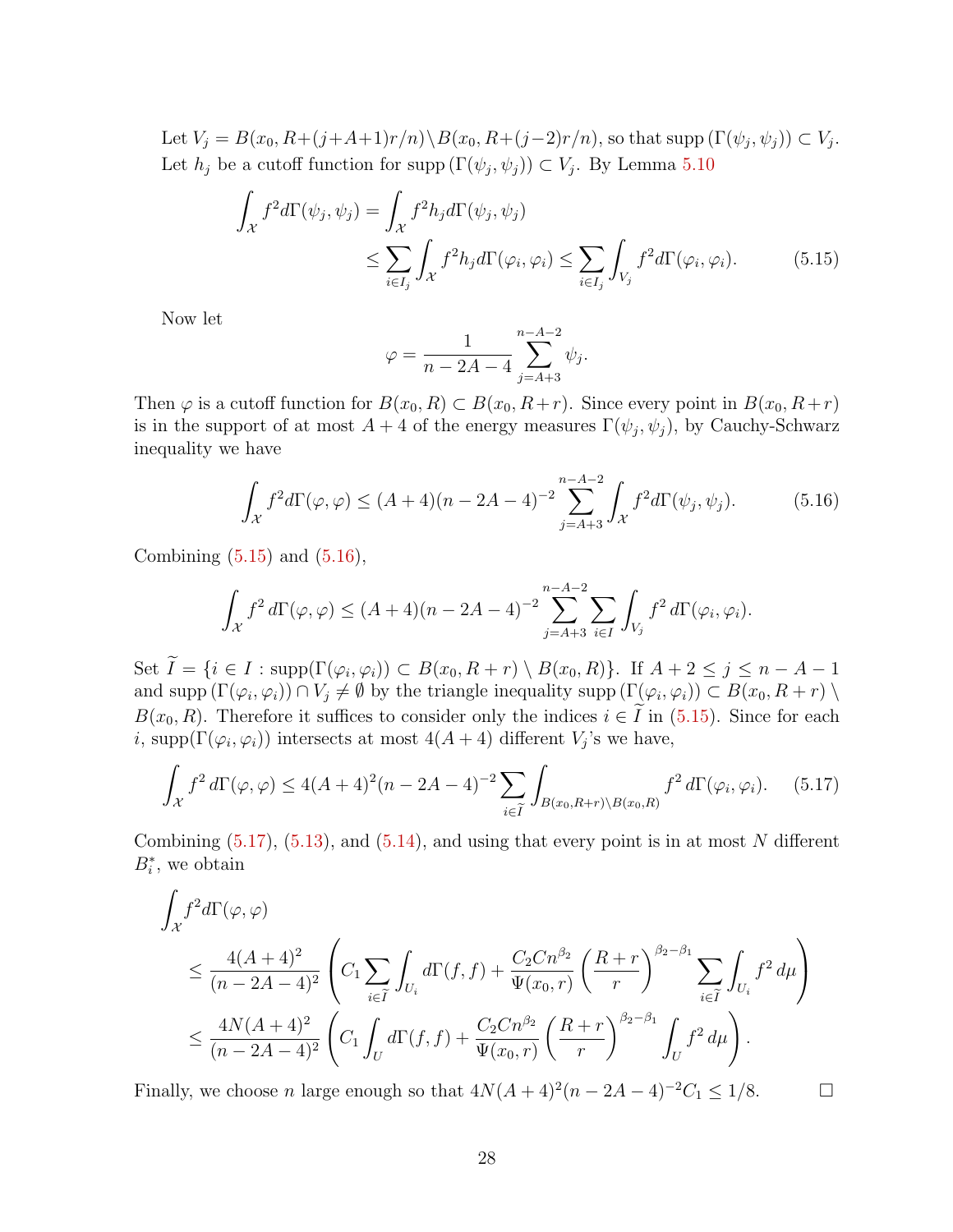<span id="page-28-3"></span>Remark 5.12. Note that this quite general argument enables us to deduce a cutoff energy inequality on arbitrary annuli from  $CS(\Psi)$ . See [\[MS2,](#page-42-10) Lemma 2.1]. Further, if  $\Psi(x, r) = \Psi(y, r)$  for all  $x, y \in X$  and  $r > 0$ , we can modify the proof by using [\(5.3\)](#page-23-1) with  $x = y$  instead of using [\(5.14\)](#page-26-2), so that  $\gamma = 0$  in [\(5.12\)](#page-26-3).

**Definition 5.13.** Let  $(X, d, \mu, \mathcal{E}, \mathcal{F}^{\mu})$  be a MMD space and let  $\Psi$  be a regular scale function. We say that  $(\mathcal{X}, d, \mu, \mathcal{E}, \mathcal{F}^{\mu})$  satisfies the capacity estimate  $(\text{cap})_{\Psi}$ , if there exists  $\kappa \in (0,1)$  and  $C > 1$  such that for any ball  $x \in \mathcal{X}, r > 0$ ,

<span id="page-28-2"></span>
$$
C^{-1} \frac{\mu(B(x,r))}{\Psi(x,r)} \leq \text{Cap}_{B(x,r)}(B(x,\kappa r)) \leq C \frac{\mu(B(x,r))}{\Psi(x,r)}.
$$
 (cap)<sub>W</sub>

If  $\Psi(x,r) = r^{\beta}$  for all  $x \in \mathcal{X}, r > 0$ , we denote the property  $(\text{cap})_{\Psi}$  by  $(\text{cap})_{\beta}$ .

We will now apply these results in the context of a change of measure on an MMD space. Let  $(\mathcal{X}, d, m, \mathcal{E}, \mathcal{F}^m)$  be a MMD space which satisfies the EHI and Assumptions [2.3](#page-8-0) and [2.5.](#page-8-1) Let  $(\mathcal{E}, \mathcal{F}_e)$  denote the corresponding extended Dirichlet space (cf. [\[FOT,](#page-39-10) Lemma 1.5.4), and  $\mu$  be the measure constructed in Theorem [4.2.](#page-16-0) By construction  $\mu$  is a positive Radon measure charging no set of capacity zero and possessing full support. Let  $(\mathcal{E}^{\mu}, \mathcal{F}^{\mu})$  denote the time changed Dirichlet space with respect to  $\mu$ . We have that  $\mathcal{F}^m = \mathcal{F}_e \cap L^2(\mathcal{X}, m)$ ,  $\mathcal{F}^\mu = \mathcal{F}_e \cap L^2(\mathcal{X}, \mu)$  and  $\mathcal{E}^\mu(f, f) = \mathcal{E}(f, f)$  for all  $f \in \mathcal{F}^\mu$  (Cf. [\[FOT,](#page-39-10) p. 275]). Moreover, the domain of the extended Dirichlet space is the same for both the Dirichlet forms  $(\mathcal{E}, \mathcal{F}^m, L^2(\mathcal{X}, m))$  and  $(\mathcal{E}, \mathcal{F}^\mu, L^2(\mathcal{X}, \mu))$ .

<span id="page-28-0"></span>**Theorem 5.14.**  $(\mathcal{X}, d, m, \mathcal{E}, \mathcal{F}^m)$  be a length MMD space which satisfies the EHI and Assumptions [2.3](#page-8-0) and [2.5.](#page-8-1) Let  $\mu$  be the measure constructed in Theorem [4.2.](#page-16-0) Then the function  $\Psi$  defined by  $\Psi(x,0) = 0$  and

$$
\Psi(x,r) = \frac{\mu(B(x,r))}{\text{Cap}_{B(x,r)}(B(x,r/8))}, \quad r > 0,
$$
\n(5.18)

is a regular scale function. Furthermore, the MMD space  $(\mathcal{X}, d, \mu, \mathcal{E}, \mathcal{F}^{\mu})$  satisfies the Poincaré inequality  $PI(\Psi)$  and the cutoff energy inequality  $CS(\Psi)$ .

*Proof.* By volume doubling and Corollary [3.13,](#page-13-1) there exists  $C_2 > 0$  such that for all  $r > 0$ and for all  $x, y \in \mathcal{X}$  with  $d(x, y) \leq r$ , we have

<span id="page-28-1"></span>
$$
C_2^{-1}\Psi(x,r) \le \Psi(y,r) \le C_2\Psi(x,r). \tag{5.19}
$$

If  $R \le r$  the inequalities are immediate from property (b) in Theorem [4.2](#page-16-0) and [\(5.19\)](#page-28-1). If  $s < r < R$ , then writing

$$
\frac{\Psi(x,r)}{\Psi(y,s)} = \frac{\Psi(x,r)}{\Psi(x,R)} \cdot \frac{\Psi(y,R)}{\Psi(y,s)} \cdot \frac{\Psi(x,R)}{\Psi(y,R)},
$$

and bounding each of the three terms on the right using Theorem [4.2](#page-16-0) and [\(5.19\)](#page-28-1) gives  $(5.3)$ . Thus  $\Psi$  is a regular scale function.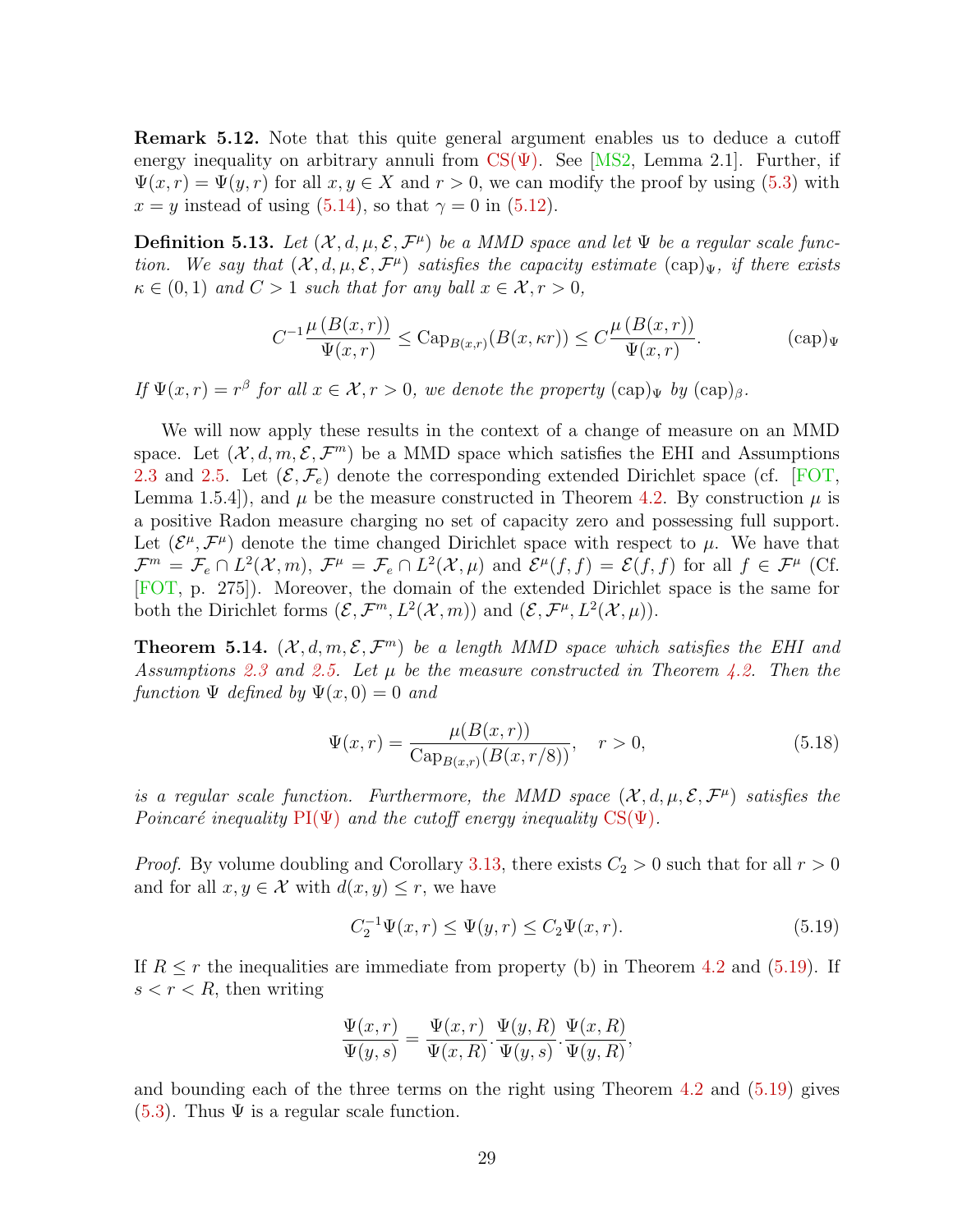Let  $d_{\Psi}$  and  $\beta > 0$  be as given by Proposition [5.7.](#page-23-3) Write  $B_{\Psi}(\cdot, \cdot)$  for balls in the  $d_{\Psi}$ metric. We now show that  $(\mathcal{X}, d_{\Psi}, \mu, \mathcal{E}, \mathcal{F}^{\mu})$  satisfies  $(\text{cap})_{\beta}$ . By Lemma [5.2,](#page-22-2) there exists  $A > 8, \kappa \in (0, 1)$  such that for all  $x \in X, r > 0$ ,

$$
B(x, s_1) \subset B_{\Psi}(x, \kappa r) \subset B(x, s_2) \subset B(x, 8s_2) \subset B_{\Psi}(x, r) \subset B(x, As_1),
$$

for some  $s_1, s_2 > 0$ . By domain monotonicity of capacity, we have

<span id="page-29-1"></span>
$$
Cap_{B(x, As_1)}(B(x, s_1)) \le Cap_{B_{\Psi}(x,r)}(B_{\Psi}(x, \kappa r)) \le Cap_{B(x, 8s_2)}(B(x, s_2)).
$$
 (5.20)

By Proposition [5.7\(](#page-23-3)c) and the regularity of  $\Psi$ ,  $s_1$  and  $s_2$  are both comparable with  $\Psi(x, s_1) \approx \Psi(x, s_2) \approx r^{\beta}$ . Therefore by (VD), Lemmas [3.5,](#page-10-2) [3.12,](#page-13-0) [\(3.13\)](#page-11-1), and [\(5.20\)](#page-29-1), we have

<span id="page-29-2"></span>
$$
\operatorname{Cap}_{B(x,As_1)}\left(B(x,s_1)\right) \asymp \operatorname{Cap}_{B(x,8s_2)}\left(B(x,s_2)\right) \asymp \frac{\mu(B(x,s_2))}{\Psi(x,s_2)} \asymp \frac{\mu(B_{\Psi}(x,r))}{r^{\beta}}.\tag{5.21}
$$

Combining [\(5.20\)](#page-29-1) and [\(5.21\)](#page-29-2), we have that  $(\mathcal{X}, d_{\Psi}, \mu, \mathcal{E}, \mathcal{F}^{\mu})$  satisfies  $(\text{cap})_{\beta}$ . By Lemma [5.3](#page-22-1) and Proposition [5.7\(](#page-23-3)b),  $(\mathcal{X}, d_{\Psi}, \mu, \mathcal{E}, \mathcal{F}^{\mu})$  satisfies the EHI.

By Remark [5.6](#page-23-4) the space  $(\mathcal{X}, d_{\Psi})$  is uniformly perfect, and the measure  $\mu$  on  $(\mathcal{X}, d_{\Psi})$ satisfies (RVD). Therefore by [\[GHL,](#page-40-0) Theorem 1.2], since  $(\mathcal{X}, d_{\Psi}, \mu, \mathcal{E}, \mathcal{F}^{\mu})$  satisfies the EHI and  $(\text{cap})_\beta$ , it satisfies  $\text{PI}(\beta)$  and  $\text{CS}(\beta)$ . We now conclude using Lemma [5.9.](#page-25-4)

<span id="page-29-0"></span>**Theorem 5.15.** Let  $(X, d)$  be a complete, locally compact, length metric space with a strongly local regular Dirichlet form  $(\mathcal{E}, \mathcal{F}^m)$  on  $L^2(\mathcal{X}, m)$  which satisfies Assumptions [2.3](#page-8-0) and [2.5.](#page-8-1) The following are equivalent:

(a)  $(\mathcal{X}, d, m, \mathcal{E}, \mathcal{F}^m)$  satisfies the EHI.

(b) There exists a doubling Radon measure  $\mu$  on  $(\mathcal{X}, d)$  which is mutually absolutely continuous with respect to m, and a regular scale function  $\Psi$ , such that the time-changed MMD space  $(\mathcal{X}, d, \mu, \mathcal{E}, \mathcal{F}^{\mu})$  satisfies the Poincaré inequality  $PI(\Psi)$  and the cutoff energy *inequality*  $CS(\Psi)$ .

(c) There exists a doubling Radon measure  $\mu$  on  $(\mathcal{X}, d)$  which is mutually absolutely continuous with respect to m, a metric  $d_{\Psi}$  on X that is quasisymmetric to d, and  $\beta > 0$ , such that the time-changed MMD space  $(X, d_{\Psi}, \mu, \mathcal{E}, \mathcal{F}^{\mu})$  satisfies Poincaré inequality [PI\(](#page-24-1) $\beta$ ) and the cutoff energy inequality  $CS(\beta)$  $CS(\beta)$  for some  $\beta > 0$ .

*Proof.* (a)  $\Rightarrow$  (b) This follows from Theorem [5.14.](#page-28-0)

(b)⇒(c) Let  $d_{\Psi}$  and  $\beta > 0$  be as given by Proposition [5.7.](#page-23-3) Quasisymmetry of  $d_{\Psi}$  follows from Proposition [5.7\(](#page-23-3)b). Then  $PI(\beta)$  $PI(\beta)$  and  $CS(\beta)$  $CS(\beta)$  for  $(\mathcal{X}, d_{\Psi}, \mu, \mathcal{E}, \mathcal{F}^{\mu})$  follow from Lemma [5.9.](#page-25-4)

(c)⇒(a) By Remark [5.6](#page-23-4) ( $\mathcal{X}, d$ ) are therefore ( $\mathcal{X}, d_{\Psi}$ ) are uniformly perfect. Thus  $\mu$  satisfies (RVD). By Proposition [5.11](#page-26-4) and Remark [5.12,](#page-28-3) we obtain the condition (CSA) in [\[GHL\]](#page-40-0). Then by [\[GHL,](#page-40-0) Theorem 1.2], we obtain EHI for  $(\mathcal{X}, d_{\Psi}, \mu, \mathcal{E}, \mathcal{F}^{\mu})$ . Since  $d_{\Psi}$  and d are quasisymmetric, the desired EHI follows from Lemma [5.3.](#page-22-1)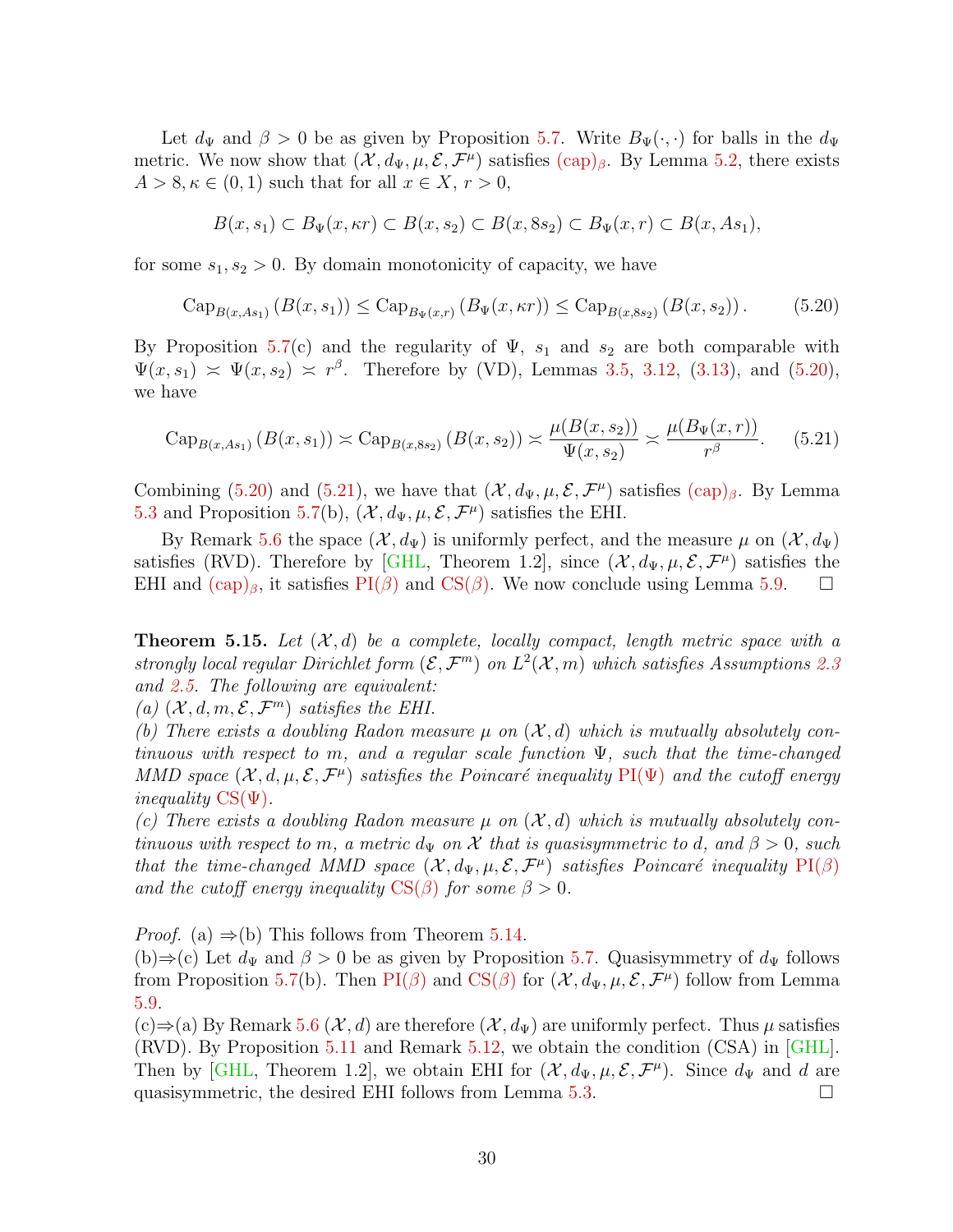*Proof of Theorem [1.3.](#page-4-0)* The relation  $\mathcal{E} \approx \mathcal{E}'$  implies that the energy measure  $d\Gamma'(f, f)$  for  $\mathcal{E}'$  satisfies

$$
C^{-1}d\Gamma(f,f) \le d\Gamma'(f,f) \le Cd\Gamma(f,f) \text{ for all } f \in \mathcal{F}
$$
\n(5.22)

– see [\[LJ,](#page-41-9) Proposition 1.5.5(b)]. This implies stability of Poincaré and cutoff energy inequalities under such perturbations. Therefore, the desired EHI follows from stability of property (b) in Theorem [5.15](#page-29-0) (or alternatively (c)).

We remark that the cutoff energy inequality in Theorems [5.15](#page-29-0) and [5.14](#page-28-0) could be replaced by the slightly weaker generalized capacity estimate given in [\[GHL\]](#page-40-0).

Remark 5.16. (1) The approach using quasisymmetry given in this section implicitly contains an alternate proof to the main results in [\[Bas\]](#page-39-9).

(2) Theorem [5.15](#page-29-0) shows that, after suitable transformations of measure and metric, the stability of EHI follows from the stability of the  $PHI(\beta)$  – see [\[BBK,](#page-39-5) p. 485 and Definition 2.1(d)] for the definition of  $PHI(\beta)$ . It is known that the index  $\beta \geq 2$  – see [\[Hin,](#page-40-7) p. 252. One might ask if we can improve Theorem  $5.15(c)$  $5.15(c)$  to obtain PHI(2). A paper in preparation [\[KM\]](#page-40-8) shows that this is not possible in general, but on the other hand the Sierpinski gasket provides a non-trivial example where this is possible – see [\[Ki1\]](#page-41-10). See [\[Kaj,](#page-40-9) Section 9] for further discussion on this problem.

(3) The constant  $\beta > 0$  in Theorem [5.15](#page-29-0) can be made arbitrarily large by a 'snowflake transform' of the metric  $d_{\Psi} \mapsto d_{\Psi}^{\varepsilon}$ , where  $\varepsilon \in (0,1)$ . We can ask how small  $\beta$  can be. Recall that a *conformal gauge* on a set X is a maximal collection of metrics on X such that each pair of metrics from the collection are quasisymmetric. By analogy with conformal Hausdorff dimension (see  $\left[\text{MT}, \text{Definition } 2.2.1\right]$  or  $\left[\text{Hei}, \text{pg. } 121\right]$ ), we can define the conformal walk dimension of a MMD space  $(\mathcal{X}, d, m, \mathcal{E}, \mathcal{F}^m)$  as the infimum of all  $\beta$  such that there exists a quasisymmetric metric  $d_{\Psi}$  and a Revuz measure  $\mu$  with full support such that the time changed MMD space  $(\mathcal{X}, d_{\Psi}, \mu, \mathcal{E}, \mathcal{F}^{\mu})$  satisfies PHI( $\beta$ ). The conformal walk dimension is always at least 2, and by Theorem [5.15](#page-29-0) it is finite if and only if the space satisfies EHI. This raises the following questions: Can the conformal walk dimension be finite and strictly greater than 2? Is the infimum in the definition of conformal walk dimension always attained?

(4) By [\[GHL,](#page-40-0) Theorem 1.2] the modified space  $(\mathcal{X}, d_{\Psi}, \mu, \mathcal{E}, \mathcal{F}^{\mu})$  satisfies heat kernel upper and lower bounds – see [\[GHL\]](#page-40-0) for details.

(5) The classical parabolic Harnack inequality PHI(2) implies that vector space of harmonic functions with fixed polynomial growth is finite dimensional  $\lfloor CM \rfloor$ , Theorem 0.7. This result of Colding and Minicozzi settled a conjecture of Yau on manifolds with nonnegative Ricci curvature. This result was extended by P. Li [\[Li,](#page-41-11) Theorem 1] to spaces satisfying a mean value inequality for harmonic functions with respect to a doubling measure. This theorem of Li along with our doubling measure  $\mu$  in Theorem [4.2](#page-16-0) implies that the vector space of harmonic functions with fixed polynomial growth is finite dimensional on any space satisfying the EHI. Note that one cannot directly use  $[Li,$  Theorem 1 to obtain the above result because there are manifolds that satisfy EHI but whose Riemannain measure is not doubling.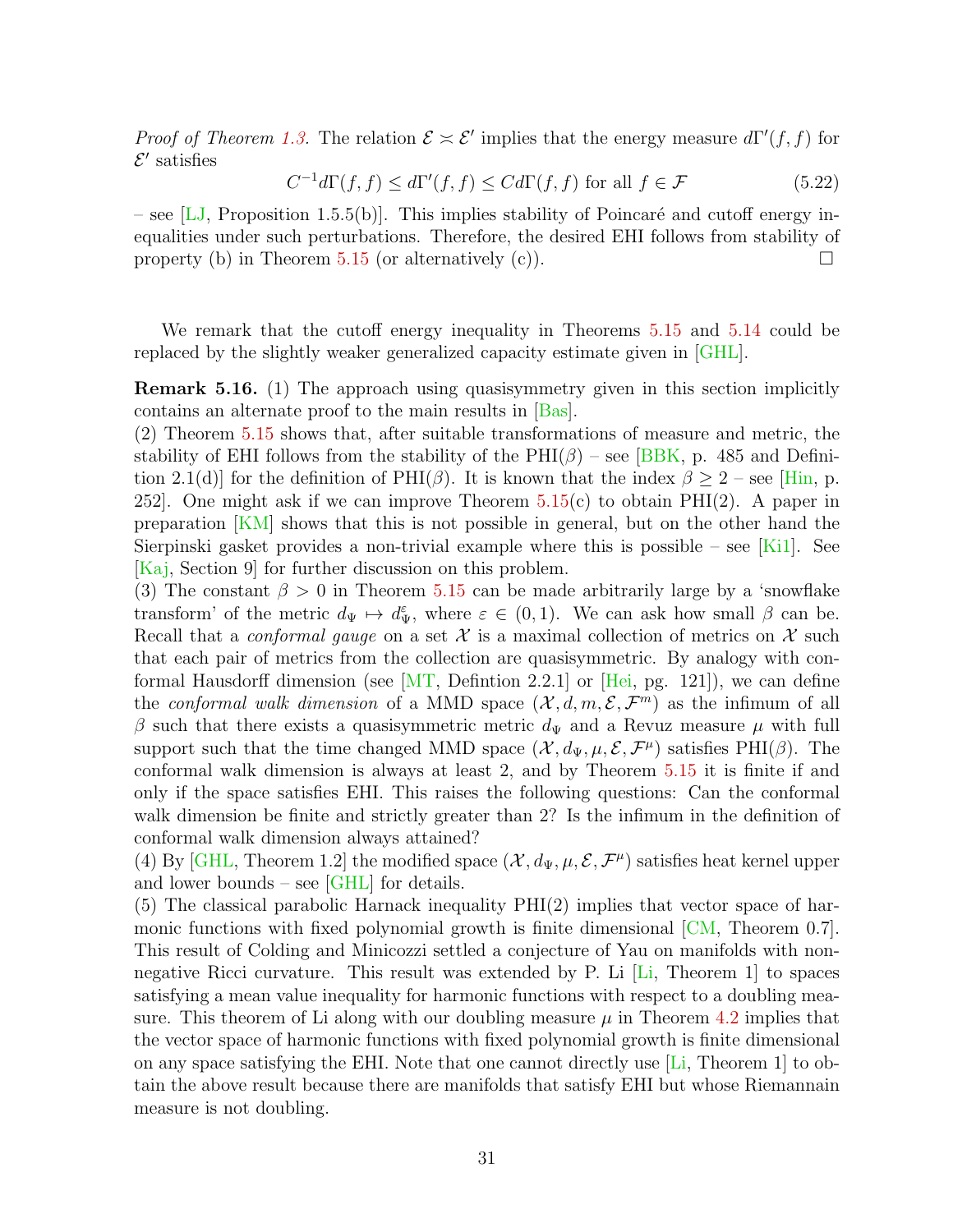# <span id="page-31-0"></span>6 Examples: Weighted Riemannian manifolds and graphs

In this section we return to our two main examples, and give sufficient conditions for these spaces to satisfy the local regularity hypotheses [2.3](#page-8-0) and [2.5.](#page-8-1)

We first recall some standard definitions in Riemannian geometry. Let  $(\mathcal{X}, g)$  be a Riemannian manifold, and  $\nu$  and  $\nabla$  denote the Riemannian measure and the Riemannian gradient respectively. In local coordinates  $(x_1, x_2, \ldots, x_n)$ , we have

$$
\nabla f = \sum_{i,j=1}^n g^{i,j} \frac{\partial f}{\partial x_i} \frac{\partial}{\partial x_j}, \quad d\nu = \sqrt{\det g(x)} \, dx,
$$

where det g denotes the determinant of the metric tensor  $(g_{i,j})$  and  $(g^{i,j}) = (g_{i,j})^{-1}$  is the co-metric tensor. For a function  $f \in C^{\infty}(\mathcal{X})$ , we denote the length of the gradient by  $|\nabla f| = (g(\nabla f, \nabla f))^{1/2}$ . The Laplace-Beltrami operator  $\Delta$  is given in local coordinates by

$$
\Delta = \frac{1}{\sqrt{\det g}} \sum_{i,j} \frac{\partial}{\partial x_i} \left( g^{i,j} \sqrt{\det g} \frac{\partial}{\partial x_j} \right).
$$

A weighted manifold  $(\mathcal{X}, g, \mu)$  is a Riemmanian manifold  $(\mathcal{X}, g)$  endowed with a measure  $\mu$  that has a smooth (strictly) positive density w with respect to  $\nu$ . Let w be the smooth function such that

$$
d\mu = w d\nu.
$$

On the weighted manifold  $(M, g, \mu)$ , one associates a *weighted Laplace operator*  $\Delta_{\mu}$  given by

$$
\Delta_{\mu} f = \Delta f + g \left( \nabla \left( \ln w \right), \nabla f \right), \text{ for all } f \in \mathcal{C}^{\infty}(\mathcal{X}).
$$

We say that the weighted manifold  $(M, g, \mu)$  has *controlled weights* if the function w defined above satisfies

$$
\sup_{x,y \in \mathcal{X}: d(x,y) \le 1} \frac{w(x)}{w(y)} < \infty,
$$

where d is the Riemannian distance function. The corresponding Dirichlet form on  $L^2(\mathcal{X}, \mu)$  is given by

$$
\mathcal{E}(f_1, f_2) = \int_{\mathcal{X}} g(\nabla f_1, \nabla f_2) d\mu, \quad f_1, f_2 \in \mathcal{F},
$$

where F is the weighted Sobolev space of functions in  $L^2(\mathcal{X}, \mu)$  whose distributional gradient is also in  $L^2(\mathcal{X}, \mu)$ . We refer the reader to Grigor'yan's survey [\[Gri06\]](#page-39-6) for details of the construction of the heat kernel, Markov semigroup and Brownian motion on weighted manifolds for motivation, as well as applications.

Our second example is weighted graphs. Let  $\mathbb{G} = (\mathbb{V}, E)$  be an infinite graph, such that each vertex x has finite degree. For  $x \in V$  we write  $x \sim y$  if  $\{x, y\} \in E$ . For  $D \subset V$ define

$$
\partial D = \{ y \in D^c : y \sim x \text{ for some } x \in D \}.
$$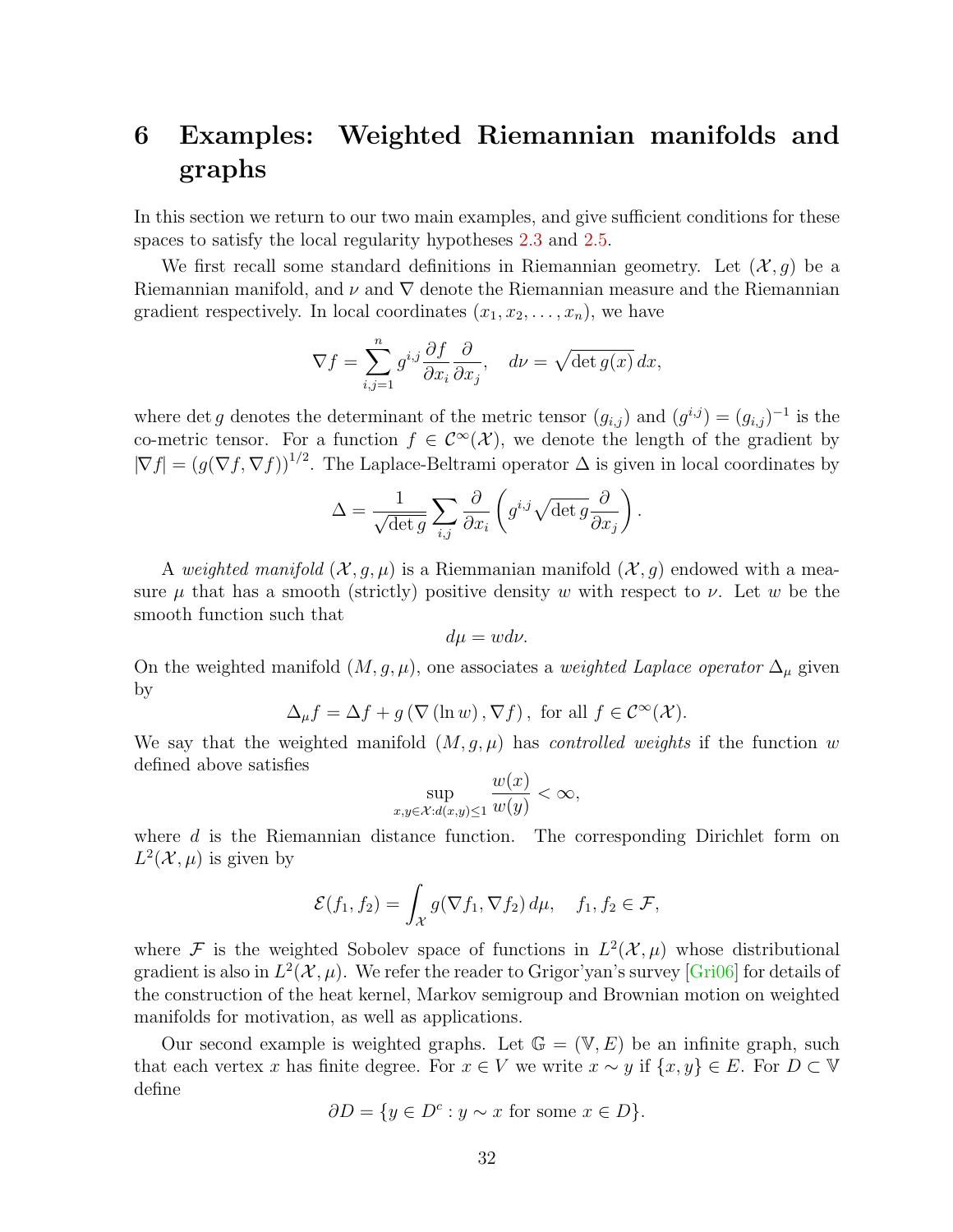We define a metric on V by taking  $d(x, y)$  to be the length of the shortest path connecting  $x$  and  $y$ . We define balls by

$$
B_d(x,r) = \{ y \in \mathbb{V} : d(x,y) < r \}.
$$

Let  $w : E \to (0, \infty)$  be a function which assigns weight  $w_e$  to the edge e. We write  $w_{xy}$  for  $w_{\{x,y\}}$ , and define

<span id="page-32-0"></span>
$$
w_x = \sum_{y \sim x} w_{xy}.\tag{6.1}
$$

We extend w to a measure on V by setting  $w(A) = \sum_{x \in A} w_x$ . We call  $(\mathbb{V}, E, w)$  a weighted *graph.* An unweighted graph has  $w_e \equiv 1$ .

The Dirichlet form associated with this weighted graph is given by taking

$$
\mathcal{E}_{\mathbb{G}}(f,f) = \frac{1}{2} \sum_{x} \sum_{y \sim x} w_{xy} (f(y) - f(x))^2,
$$

with domain  $\mathcal{F} = \{f \in L^2(\mathbb{V}, w) : \mathcal{E}_{\mathbb{G}}(f, f) < \infty\}$ . We define the Laplacian on G by setting

$$
\Delta_{\mathbb{G}}f(x) = \frac{1}{w_x} \sum_{y \sim x} w_{xy}(f(y) - f(x)).
$$

We say that a function h is harmonic on a set  $D \subset \mathbb{V}$  if  $\Delta_{\mathbb{G}}h(x) = 0$  for all  $x \in D$ . (Note that for  $\Delta_{\mathbb{G}}h(x)$  to be defined for  $x \in D$  we need h to be defined on the set  $D \cup \partial D$ .)

The statement of the elliptic Harnack inequality for a weighted graph is analogous to the EHI for a MMD space. We say  $\mathbb{G} = (V, E, w)$  satisfies the EHI is there exists  $C_H < \infty$ such that if  $x_0 \in \mathbb{V}$ ,  $R \ge 1$ , and  $h : B(x_0, 2R + 1) \to \mathbb{R}_+$  is harmonic in  $B(x_0, 2R)$  then

$$
\sup_{B_d(x_0,R)} h \le C_H \inf_{B_d(x_0,R)} h.
$$

The *cable system of a weighted graph* gives a natural embedding of a graph in a connected metric length space. Choose a direction for each edge  $e \in E$ , let  $(I_e, e \in E)$  be a collection of copies of the open unit interval, and set

$$
\mathcal{X}=\mathbb{V}\cup(\cup_{e\in E}I_e).
$$

(Following  $[V]$  we call the sets  $I_e$  cables). We define a metric  $d_c$  on X by using Euclidean distance on each cable. If  $x \in V$  and  $e = (x, y)$  is an oriented edge, we set  $d_c(x, t) =$  $1 - d_c(y, t) = t$  for  $t \in I_e$ . We then extend  $d_c$  to a metric on X; note that this agrees with the graph metric for  $x, y \in V$ . We take m to be the measure on X which assigns zero mass to points in V, and mass  $w_e|s-t|$  to any interval  $(s,t) \subset I_e$ . For more details on this construction see [\[V,](#page-42-11) [BB3\]](#page-38-1).

We say that a function f on  $\mathcal X$  is piecewise differentiable if it is continuous at each vertex  $x \in V$ , is differentiable on each cable, and has one sided derivatives at the endpoints.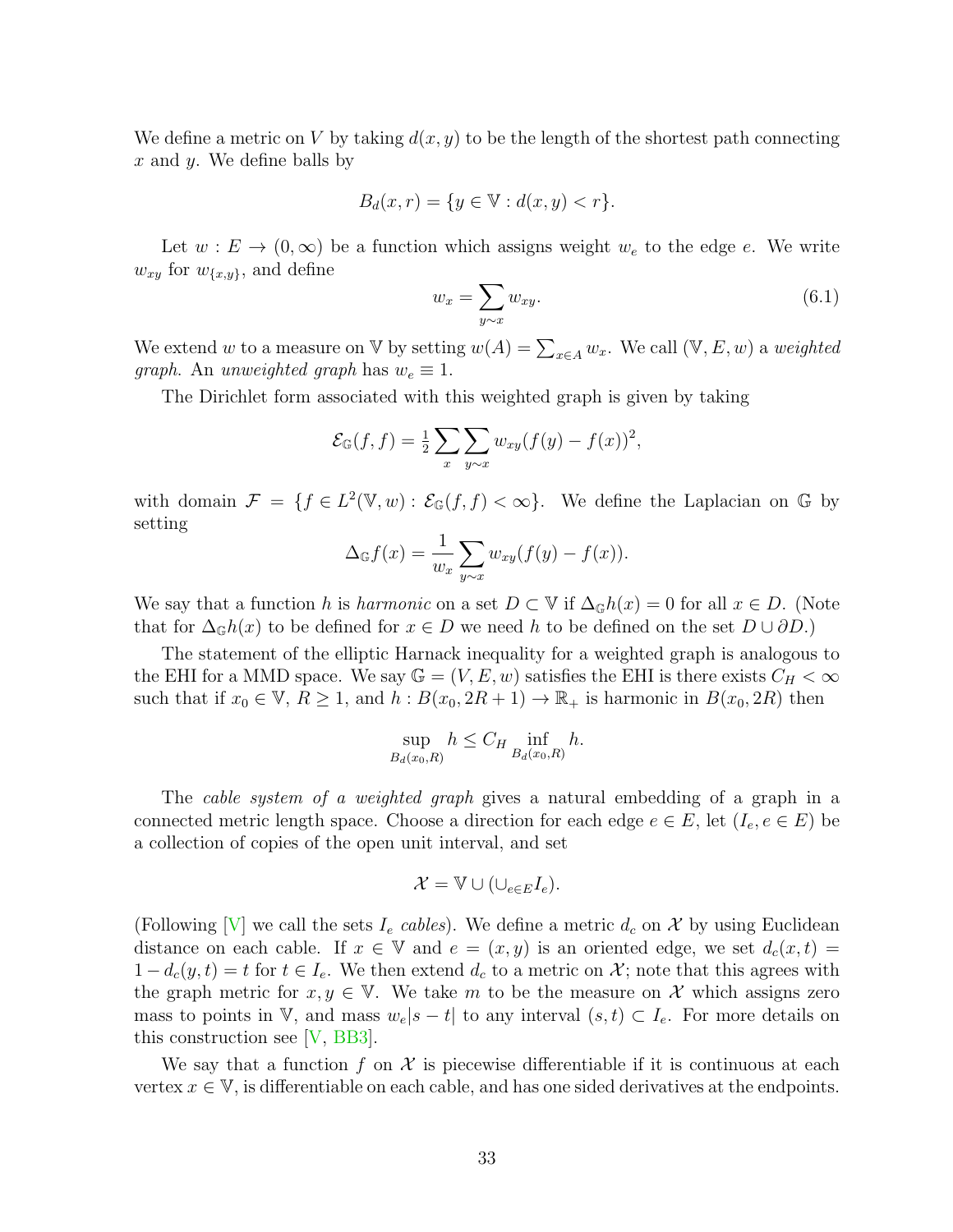Let  $\mathcal{F}_0$  be the set of piecewise differentiable functions f with compact support. Given two such functions we set

$$
d\Gamma(f,g)(t) = f'(t)g'(t)m(dt).
$$

(While the sign of  $f'$  and  $g'$  depends on the orientation of the cable this does not affect their product.) We then define

$$
\mathcal{E}(f,g) = \int_{\mathcal{X}} d\Gamma(f,g)(t), \quad f, g \in \mathcal{F}_0,
$$

and take  $\mathcal F$  to be the completion of  $\mathcal F_0$  with respect to the norm

$$
||f||_{\mathcal{E}_1} = \left(\int f^2 dm + \mathcal{E}(f,f)\right)^{1/2}.
$$

We extend  $\mathcal E$  to  $\mathcal F$ , and it is straightforward to verify that  $(\mathcal E, \mathcal F)$  is a closed regular strongly local Dirichlet form. We call  $(\mathcal{X}, d_c, m, \mathcal{E}, \mathcal{F})$  the *cable system* of the graph G. We define harmonic functions for the cable system as in Section [1.](#page-0-1)

We remark that (up to a constant time change) the associated Hunt process  $X$  behaves like a Brownian motion on each cable, and like a 'Walsh Brownian motion' (see [\[W\]](#page-42-12)) at each vertex: starting at x it makes excursions along the cable  $I_{\{x,y\}}$  at rate proportional to  $w_{xy}/w_x$ .

There is a natural bijection between harmonic functions on the graph G and the cable system X. If h is harmonic on a domain  $D \subset \mathcal{X}$  then  $h|_{\mathbb{V}}$  satisfies  $\Delta_{\mathbb{G}}h(x) = 0$  for any  $x \in \mathbb{V}$  such that  $B(x, 1) \subset D$ . Conversely let  $D_0 \subset \mathbb{V}$ , and suppose that  $h : D_0 \cup \partial D_0 \to \mathbb{R}$ is G-harmonic. Let D be the open subset of X which consists of  $D_0$  and all cables with an endpoint in  $D_0$ . Define  $\overline{h}$  by setting  $\overline{h}(x) = h(x)$ ,  $x \in D_0 \cup \partial D_0$ , and taking  $\overline{h}$  to be linear on each cable. Then  $\overline{h}$  is harmonic on D.

**Definition 6.1.** We say that G has *controlled weights* if there exists  $p_0 > 0$  such that

$$
\frac{w_{xy}}{w_x} \ge p_0 \text{ for all } x \in \mathbb{V}, y \sim x. \tag{6.2}
$$

This is called the  $p_0$  condition in [\[GT\]](#page-40-10). Note that it implies that vertices have degree at most  $1/p_0$ , so that an unweighted graph satisfies controlled weights if and only if the vertex degrees are uniformly bounded.

**Lemma 6.2.** Let  $(\mathcal{X}, d, \mu, \mathcal{E}, \mathcal{F})$  be the cable system of a weighted graph  $\mathbb{G} = (\mathbb{V}, E, w)$ . If X satisfies the EHI with constant  $C_H$  then  $\mathbb G$  has controlled weights.

*Proof.* (By looking at a linear (harmonic) function in a single cable we have that  $C_H \geq 3$ .) Let  $x_0 \in V$  and let  $x_i$ ,  $i = 1, \ldots n$  be the neighbours of  $x_0$ . Let  $r < \frac{1}{2}$ , and  $y_i, z_i$  be the points on the cable  $\gamma(x_0, x_i)$  with  $d(x_0, y_i) = r$ ,  $d(x_0, z_i) = 2r$ . Set  $p_j = w_{x_0, x_j}/w_x$ .

Let  $D = B(x_0, 2r)$  and  $h_j$  be the harmonic function in  $B(x_0, 2r)$  with  $h_j(z_i) = \delta_{ij}$ . We have  $h_j(x_0) = p_j$ ,  $h_j(y_i) = \frac{1}{2}p_j$  if  $i \neq j$  and  $h_j(y_j) = \frac{1}{2}(1 + p_j)$ . So using the EHI with  $i \neq i$ 

$$
2h(y_j) = 1 + p_j \le 2C_H h(y_i) = C_H p_j,
$$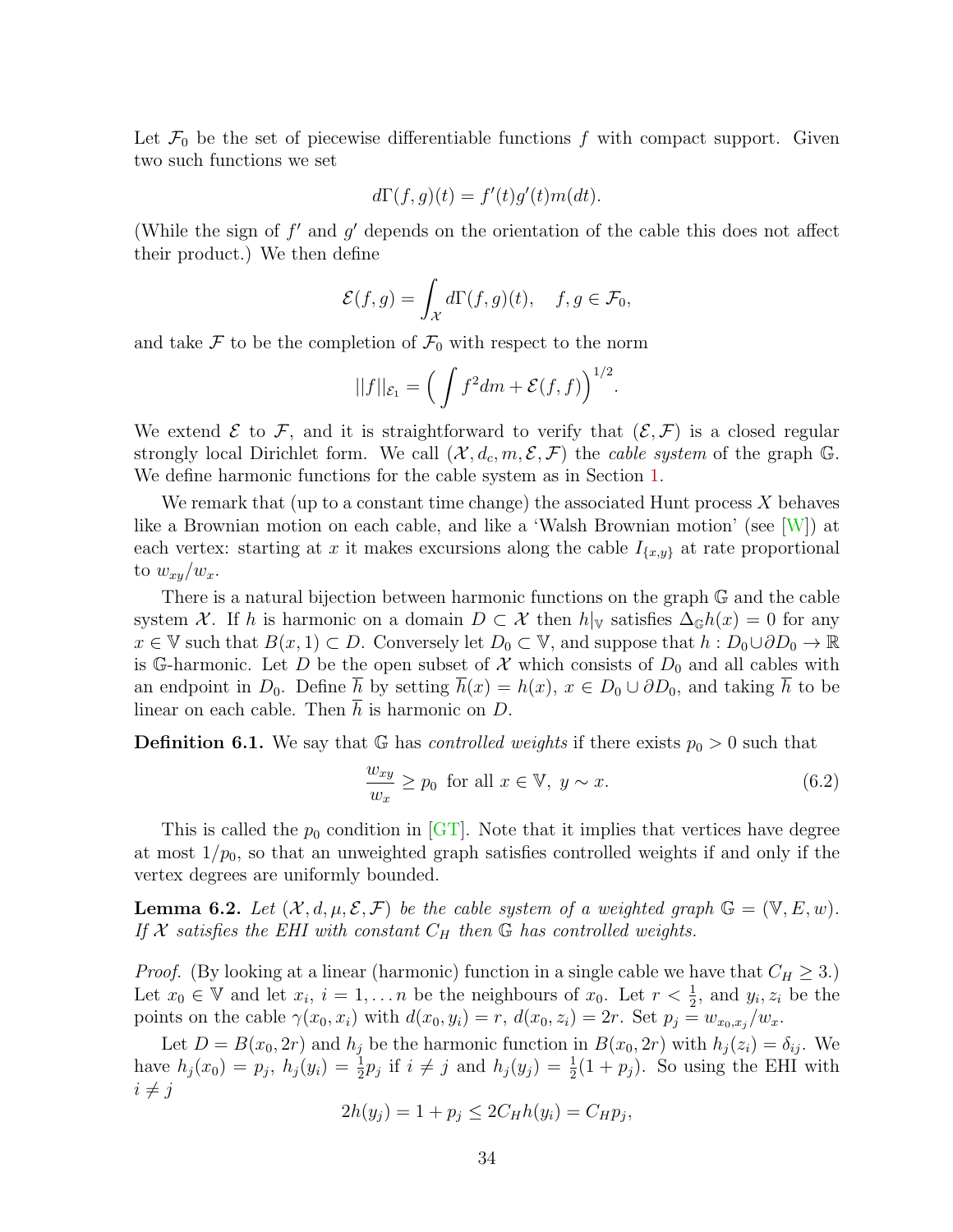which leads to the required lower bound on  $p_i$ .

**Remark 6.3.** See [\[B1\]](#page-38-3) for an example which shows that the EHI for a weighted graph, as opposed to its cable system, does not imply controlled weights.

It is straightforward to verify

**Lemma 6.4.** Let  $\mathbb{G}$  have controlled weights. The EHI holds for  $\mathbb{G}$  if and only if it holds for the associated cable system.

We conclude this section by showing that a large class of weighted manifolds and cable systems satisfy our local regularity hypotheses [\(BG\).](#page-8-2) To this end, we introduce a local parabolic Harnack inequality which turns out to be strong enough to imply [\(BG\).](#page-8-2)

**Definition 6.5.** We say a MMD space  $(\mathcal{X}, d, \mu, \mathcal{E}, \mathcal{F})$  satisfies the local parabolic Harnack inequality  $(PHI(2))<sub>loc</sub>,$  if there exists  $R > 0, C_R > 0$  such that for all  $x \in \mathcal{X}, 0 < r \leq R$ , any non-negative weak solution u of  $(\partial_t + \mathcal{L})u = 0$  on  $(0, r^2) \times B(x, r)$  satisfies

<span id="page-34-0"></span>
$$
\sup_{(r^2/4,r^2/2)\times B(x,r/2)} u \le C_R \inf_{(3r^2/4,r^2)\times B(x,r/2)} u;
$$
 (PHI(2))<sub>loc</sub>

here  $\mathcal L$  is the generator corresponding to the Dirichlet form  $(\mathcal E, \mathcal F, L^2(\mathcal X, \mu)).$ 

<span id="page-34-1"></span>**Lemma 6.6.** (a) Let  $(M, g, w)$  be a weighted Riemannian manifold with controlled weights such that  $(M, g)$  is quasi-isometric to a manifold with Ricci curvature bounded below. Then  $(M, g, w)$  satisfies  $(PHI(2))_{loc}$ .

(b) Let  $\mathbb{G} = (\mathbb{V}, E, w)$  be a weighted graph with controlled weights. Then its cable system satisfies  $(PHI(2))_{loc}$ .

*Proof.* (a) If  $(M', g')$  has Ricci curvature bounded below then  $(M', g')$  satisfies  $(PHI(2))_{loc}$ by the Li-Yau estimates. By [HS, Theorem 2.7], the property  $(PHI(2))<sub>loc</sub>$  is stable under quasi isometries and under introducing controlled weights.

(b) By taking  $R < 1$  this reduces to looking at either a single cable (i.e. an interval) or a finite union of cables. See [\[BM\]](#page-39-12) for more details.  $\square$ 

<span id="page-34-2"></span>**Lemma 6.7.** Let  $(\mathcal{X}, d, m, \mathcal{E}, \mathcal{F})$  be a MMD space that satisfies  $(PHI(2))_{loc}$  $(PHI(2))_{loc}$ . Then  $(\mathcal{X}, d, m, \mathcal{E}, \mathcal{F})$  satisfies Assumption [2.3](#page-8-0) and [\(BG\)](#page-8-2).

*Proof.* We refer the reader to [\[BM\]](#page-39-12) for the proof of Assumption [2.3.](#page-8-0)

By [\[HS,](#page-40-11) Theorem 2.7] the heat kernel on this space satisfies a two sided Gaussian bound at small time scales. These imply volume doubling property at small scales.

Using the heat kernel upper bounds given in [\[HS,](#page-40-11) Lemma 3.9], we obtain the following Green's function upper bound. There exists  $A > 1$ ,  $a \in (0, 1)$ ,  $C_0$ ,  $r_0 > 0$  such that for all  $x \in \mathcal{X}, r \in (0, r_0)$  and for all  $y \in B(x, Ar)$  such that  $d(x, y) = ar$ , we have

$$
g_{B(x,Ar)}(x,y) \leq C_0 \frac{r^2}{m(B(x,r))}.
$$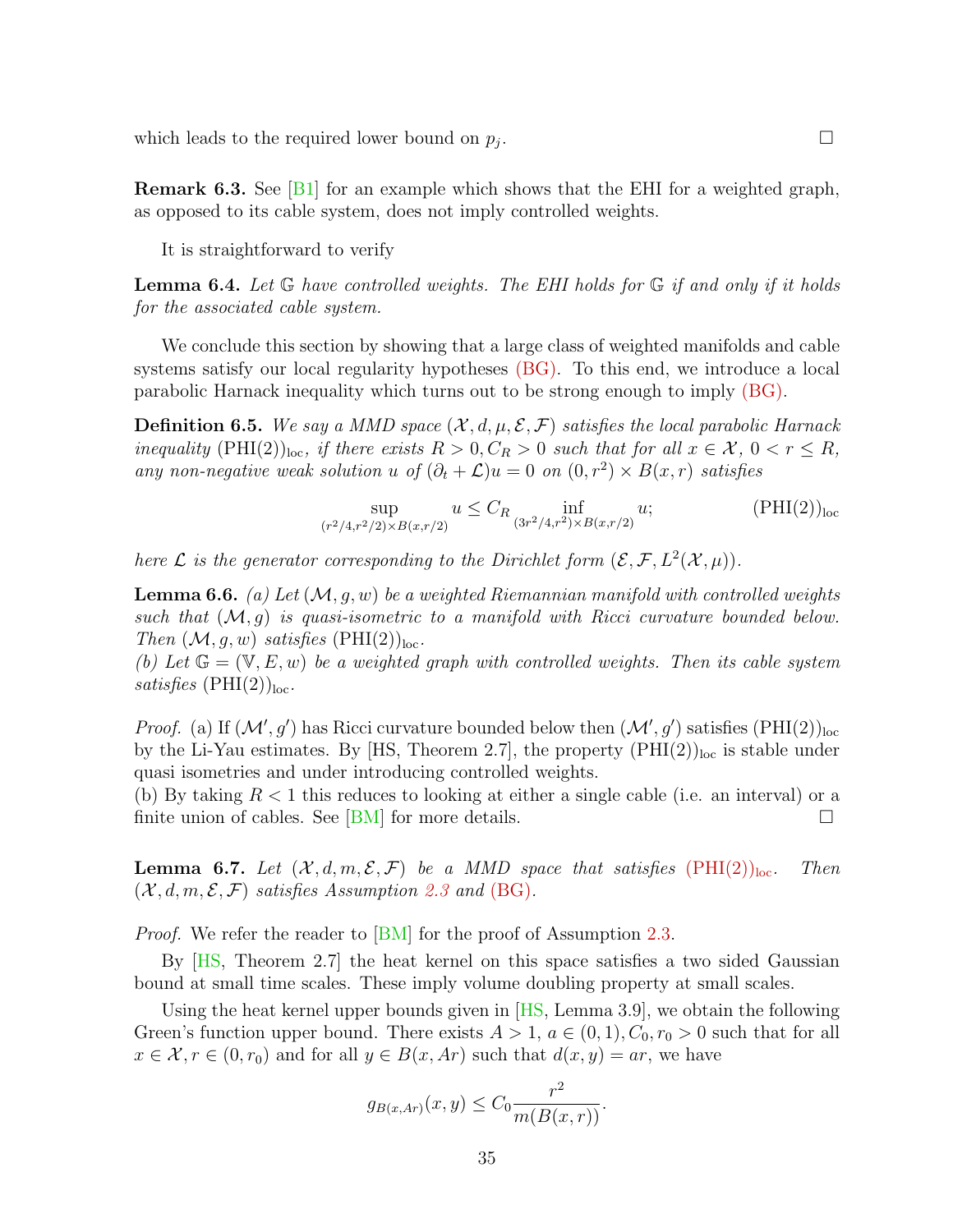A matching lower bound follows from [\[HS,](#page-40-11) Lemmas 3.7 and 3.8], after adjusting  $r_0$ , a if necessary.

Clearly,  $(PHI(2))<sub>loc</sub>$  $(PHI(2))<sub>loc</sub>$  implies a local EHI for small scales. By using the local EHI along with the results in Section 2 (see Remark [3.16\)](#page-15-6), there exists  $r_0, C_1 > 0$  such that

$$
C_1^{-1} \frac{m(B(x,r))}{r^2} \leq \text{Cap}_{B(x,8r)}(B(x,r)) \leq \frac{m(B(x,r))}{r^2}, \quad \forall x \in \mathcal{X}, \forall r \in (0,r_0).
$$

This implies [\(2.8\)](#page-9-4) with  $\gamma_2 = 2$ . Hence [\(BG\)](#page-8-2) follows.

Proof of Theorem [1.4.](#page-4-2) Assumption [2.5](#page-8-1) follows from Lemma [6.6](#page-34-1) and [6.7.](#page-34-2) Assumption [2.3](#page-8-0) follows from  $[BM]$ . The conclusions now follow from Theorem [1.3.](#page-4-0)

#### <span id="page-35-0"></span>7 Stability under rough isometries

As well as stability of the EHI under bounded perturbation of weights, our results also imply stability under rough isometries.

**Definition 7.1.** For each  $i = 1, 2$ , let  $(\mathcal{Y}_i, d_i, \mu_i)$  be either a metric measure space or a weighted graph. A map  $\varphi : \mathcal{Y}_1 \to \mathcal{Y}_2$  is a rough isometry if there exist constants  $C_1 > 0$ and  $C_2, C_3 > 1$  such that

<span id="page-35-3"></span><span id="page-35-2"></span><span id="page-35-1"></span>
$$
X_2 = \bigcup_{x \in X_1} B_{d_2}(\varphi(x), C_1), \tag{7.1}
$$

$$
C_2^{-1}(d_1(x,y) - c_1) \le d_2(\varphi(x), \varphi(y)) \le C_2(d_1(x,y) + c_1), \text{ for } x \in \mathcal{Y}_1,
$$
\n(7.2)

$$
C_3^{-1}\mu_1(B_{d_1}(x, C_1)) \le \mu_2(B_{d_2}(\varphi(x), c_1)) \le C_3\mu_1(B_{d_1}(x, C_1)) \text{ for } x, y \in \mathcal{Y}_1. \tag{7.3}
$$

If there exists a rough isometry between two spaces they are said to be roughly isometric. (One can check this is an equivalence relation.)

This concept was introduced by Gromov [\[Gro\]](#page-40-12) (under the name quasi isometry) in the context of groups, and Kanai  $[Ka1]$  (under the name rough isometry) for metric spaces; in both cases they just required the conditions  $(7.1)$  and  $(7.2)$ . The condition  $(7.3)$  is a natural extension when one treats measure spaces – see  $\text{[CS]}$  and  $\text{[BBK]}$ .

If two spaces are roughly isometric then they have similar large scale structure. However, as the EHI implies some local regularity, we need to impose some local regularity on the spaces in the class we consider.

**Definition 7.2.** We say a MMD space satisfies a local EHI (denoted  $EHI<sub>loc</sub>$ ) if there exists  $r_0 \in (0,\infty)$  and  $C_L < \infty$  such that whenever  $2r < r_0$ ,  $x \in \mathcal{X}$  and h is a nonnegative harmonic function on  $B(x, 2r)$  then

ess sup 
$$
h \leq C_L
$$
 ess inf  $h$ .  
 $B(x,r)$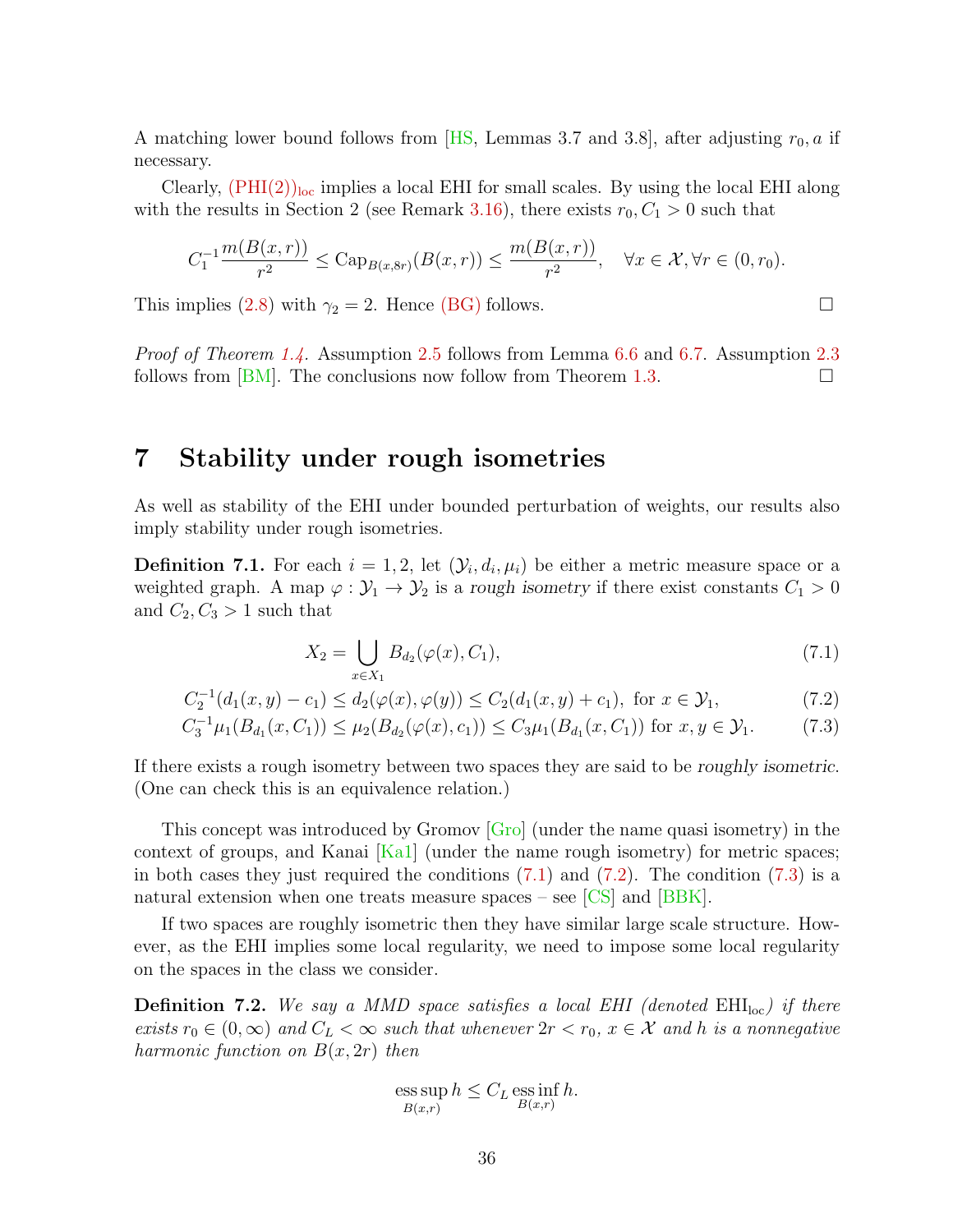**Remark 7.3.** An easy chaining argument shows that if  $\mathcal{X}$  satisfies EHI<sub>loc</sub> with constants  $r_0$  and  $C_L$ , then for any  $r_1 > r_0$  there exists  $C'_L = C_L(r_1)$  such that X satisfies EHI<sub>loc</sub> with constants  $r_1$  and  $C'_L$ .

**Definition 7.4.** Let  $\mathcal{X} = (\mathcal{X}, d, m, \mathcal{E}, \mathcal{F})$  be a MMD space. We say X satisfies local regularity (LR) if there exists  $r_0 \in (0,1)$ ,  $C_L < \infty$  such that the following conditions hold:  $(B1)$  X satisfies [\(BG\).](#page-8-2)

(B2) The Green's function and operator satisfies Assumption [2.3.](#page-8-0)

(B3) X satisfies EHI<sub>loc</sub> with constants  $r_0$  and  $C_L$ .

(B4) There exists  $C_0 > 0$  such that for all  $x_0 \in \mathcal{X}$  and for all  $r \in (0, r_0)$ , there exists a cut-off function  $\varphi$  for  $B(x_0, r/2) \subset B(x_0, r)$  such that

$$
\int_{B(x_0,r)} d\Gamma(\varphi,\varphi) \le C_0 m(B(x_0,r)).
$$

The final condition (B4) links m with the energy measure  $d\Gamma(\cdot,\cdot)$  at small length scales.

<span id="page-36-0"></span>**Lemma 7.5.** (a) Let  $(M, q, w)$  be a weighted Riemannian manifold with controlled weights such that  $(M, g)$  is quasi-isometric to a manifold with Ricci curvature bounded below. Then  $(M, q, w)$  satisfies  $(LR)$ .

(b) Let  $\mathbb{G} = (\mathbb{V}, E, w)$  be a weighted graph with controlled weights. Then its cable system satisfies (LR).

*Proof.* Properties  $(B1)$ – $(B3)$  all follow from Lemma [6.6](#page-34-1) and [6.7.](#page-34-2) For  $(B4)$  it is sufficient to look at a cutoff function  $\varphi(x)$  which is piecewise linear in  $d(x, x_0)$ .

Our main theorem concerning stability under rough isometries is the following.

<span id="page-36-1"></span>**Theorem 7.6** (Stability under rough isometries). Let  $\mathcal{X}_i = (\mathcal{X}_i, d_i, m_i, \mathcal{E}_i, \mathcal{F}_i)$ ,  $i = 1, 2$ be MMD spaces which satisfy (LR). Suppose that  $\mathcal{X}_1$  satisfies the EHI, and  $\mathcal{X}_2$  is roughly isometric to  $\mathcal{X}_1$ . Then  $\mathcal{X}_2$  satisfies the EHI.

Sketch of the proof. The basic approach goes back to the seminal works of Kanai  $[Ka1,$ [Ka2,](#page-41-12) [Ka3\]](#page-41-13); see [\[CS,](#page-39-4) [HK,](#page-40-13) [BBK\]](#page-39-5) for further developments.

We use the characterization of EHI in Theorem [5.15,](#page-29-0) and transfer functional inequalities and volume estimates from one space to the other. A key step of this transfer is carried out by a discretization procedure using weighted graphs.

We can approximate an MMD space  $(\mathcal{X}, d, m, \mathcal{E}, \mathcal{F}^m)$  by a weighted graph as follows. For a small enough  $\varepsilon$ , we choose an  $\varepsilon$ -net V of the MMD space  $(\mathcal{X}, d, m, \mathcal{E}, \mathcal{F}^m)$ , that is a maximal  $\varepsilon$ -separated subset of X. The set V forms the vertices of a graph whose edges E are given by  $u \sim v$  if and only if  $d(u, v) \leq 3\varepsilon$ . Define weights by  $w_{uv} =$  $m(B(u, \varepsilon)) + m(B(v, \varepsilon))$  if  $\{u, v\} \in E$ . (Many other choices are possible.) We then define  $w_x$  as in [\(6.1\)](#page-32-0) and hence obtain a measure w on V. It is easy to verify that the metric measure spaces  $(\mathcal{X}, d, m)$  and  $(\mathbb{V}, E, w)$  are roughly isometric.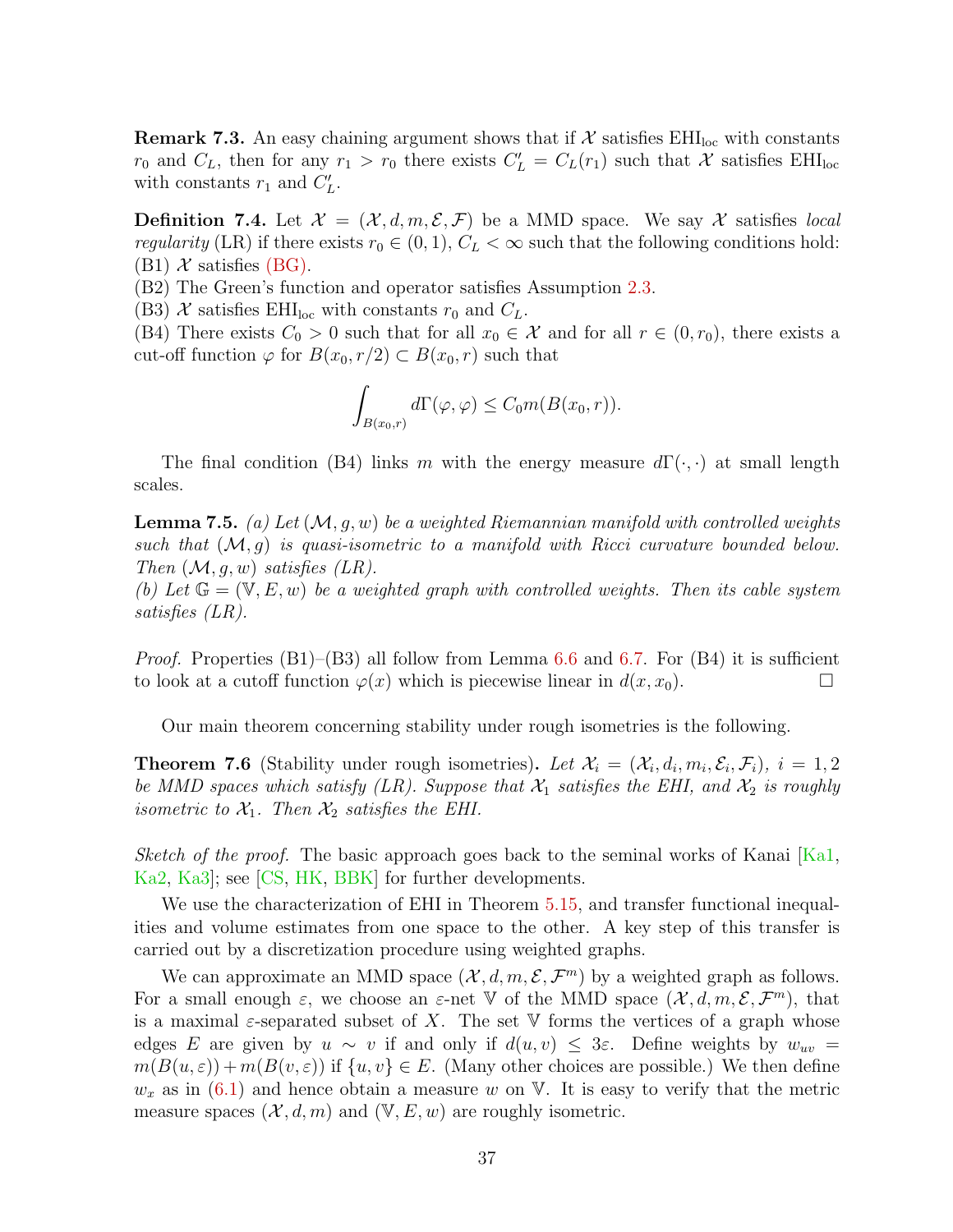The next step is to transfer functions between MMD space and its net. This transfer of functions has the property that the norms and energy measures are comparable on balls (up to constants and linear scaling of balls), which in turn implies that functional inequalities such as the Poincaré inequality and cutoff energy inequality can be transferred between a MMD space and its net. Using the notation of  $\lceil \text{Sal04} \rceil$ , we denote by rst a "restriction map" that takes a function  $f: \mathcal{X} \to \mathbb{R}$  on the MMD space to a function  $\text{rst}(f): \mathbb{V} \to \mathbb{R}$  on the graph defined by

$$
\mathbf{rst}(f)(v) = \frac{1}{m(B(v, \varepsilon))} \int_{B(v, \varepsilon)} f(y) m(dy), \text{ for } v \in \mathbb{V}.
$$

Similarly, we denote by **ext** an "extension map" that takes a function  $f : \mathbb{V} \to \mathbb{R}$  on the net to a function  $ext(f) : \mathcal{X} \to \mathbb{R}$  on the MMD space defined by

$$
\mathbf{ext}(f)(x) = \sum_{v \in V} f(v) \chi_v(x),
$$

where  $(\chi_v)_{v\in V}$  is a 'nice' partition of unity on X indexed by the vertices of the net V satisfying the following properties:

- (i)  $\sum_{v \in V} \chi_v = 1$ .
- (ii) There exists  $c \in (0,1)$  such that  $\chi_v \geq c$  on  $B(x,\varepsilon/2)$  for all  $v \in V$ .

(iii) 
$$
\chi_v \equiv 0
$$
 on  $B(v, 2\varepsilon)^c$  for all  $v \in V$ .

(iv) There exists  $C > 0$  such that  $\chi_v \in \mathcal{F}^m$  and  $\mathcal{E}(\chi_v, \chi_v) \leq Cm(B(x, \varepsilon))$  for all  $v \in V$ .

The maps **rst** and **ext** are (roughly) inverses of each other, and they preserve norms and energy measures on balls. Therefore volume doubling, the Poincaré inequality, and the cutoff energy inequality can be transferred between a MMD space and its net.

A difficulty that is not present in the previous settings in [\[CS,](#page-39-4) [HK,](#page-40-13) [BBK\]](#page-39-5) arises from the change of measure in the characterization of the EHI in Theorem [5.15.](#page-29-0) This change of symmetric measure does not affect the energy measures in the cutoff energy and Poincaré inequalities. However the integrals on the left side of the Poincaré inequality, and the final integral in the cutoff energy inequality involve the measure measure  $\mu$  constructed in Theorem [4.2.](#page-16-0) Let g be such that  $d\mu = gdm$ . The integrals for the cutoff energy and Poincaré inequalities on the net the are taken with respect to the measure  $\text{rst}(g) d\mu$ . It is easy to verify using [\(4.3\)](#page-15-3) that the metric measure spaces  $(\mathcal{X}, d, \mu)$  and the net equipped with the measure  $\text{rst}(q)$  dw are roughly isometric, and therefore integrals with respect to the measures  $g \, dm$  and  $\text{rst}(g) \, dw$  are comparable on balls.

Thus, starting with the space  $\mathcal{X}_1$  we take  $g_1 = d\mu_1/dm_1$ , where  $\mu_1$  is the measure given by Theorem [4.2.](#page-16-0) Write  $\mathbb{V}_i$  for the nets for  $\mathcal{X}_i$ ,  $i = 1, 2$ . We take  $\widetilde{g}_1 = \textbf{rst}(g_1)$ , and then transfer  $\widetilde{g}_i$  to a function  $\widetilde{g}_i$  on  $\mathbb{V}_i$ , using the rough isometry between  $\mathbb{V}_i$  an then transfer  $\tilde{g}_1$  to a function  $\tilde{g}_2$  on  $\mathbb{V}_2$  using the rough isometry between  $\mathbb{V}_1$  and  $\mathbb{V}_2$ . The function  $g_2 = \text{ext}(\tilde{g}_2)$  then gives a measure  $d\mu_2 = g_2 dm_2$  on  $\mathcal{X}_2$ . As in [\[CS,](#page-39-4) [HK,](#page-40-13) [BBK\]](#page-39-5) we can then transfer the cutoff energy and Poincaré inequalities across this chain of spaces,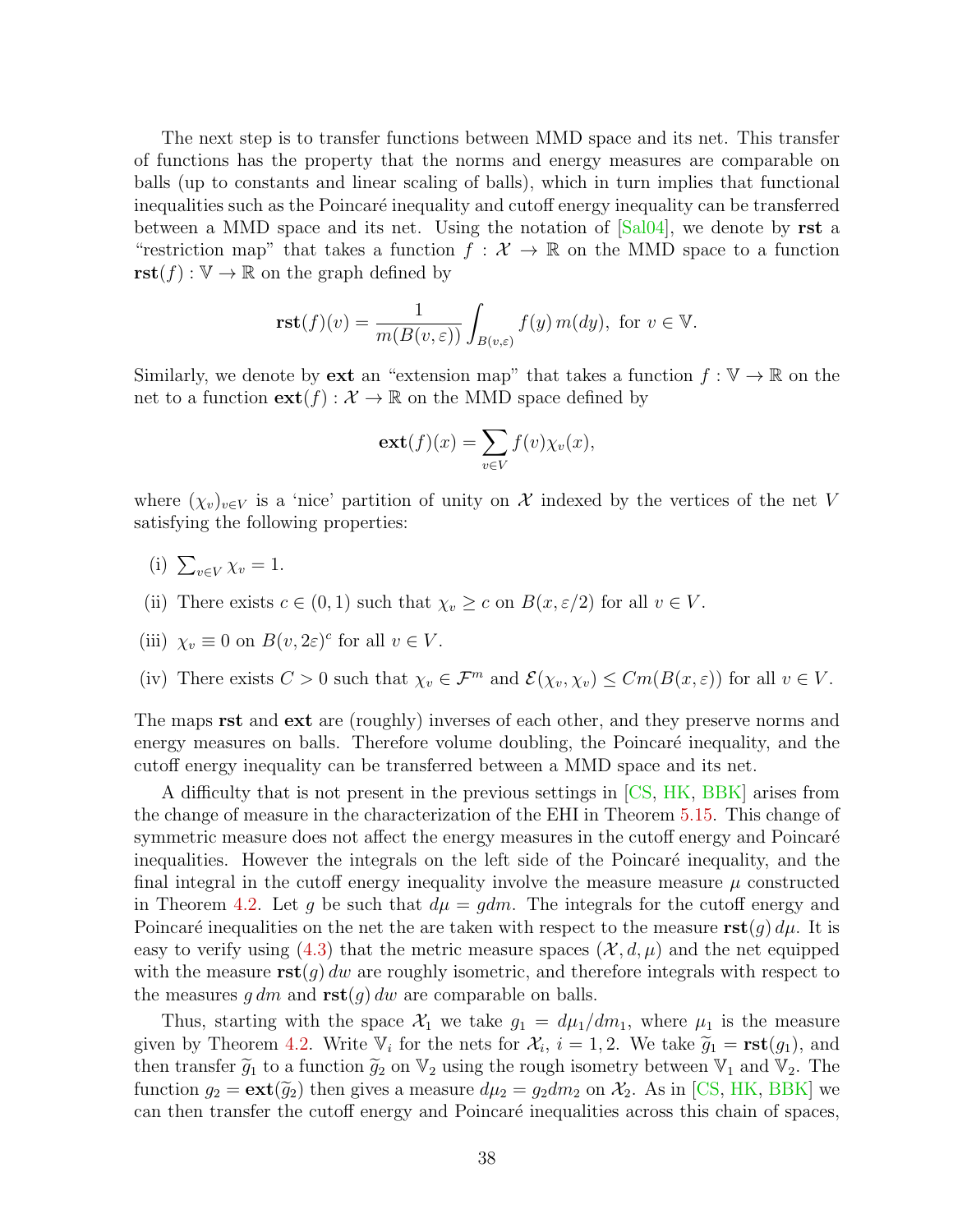and deduce that the space  $(\mathcal{X}_2, d_2, \mu_2, \mathcal{E}_2, \mathcal{F}_2)$  satisfies the conditions in Theorem [5.15\(](#page-29-0)b), and therefore satisfies the EHI.  $\Box$ 

*Proof of Theorem [1.5.](#page-5-0)* This is a direct consequence of Lemma [7.5](#page-36-0) and Theorem [7.6.](#page-36-1)  $\Box$ 

We conclude this paper by suggesting a characterization of the EHI in terms of capacity, or equivalently effective conductance. Let D be a bounded domain in  $\mathcal{X}$ . As in [\[CF\]](#page-39-13) we can define a reflected Dirichlet space  $\widetilde{\mathcal{F}}_D$ ; the associated diffusion  $\widetilde{X}$  is the process X reflected on (a) boundary of D. (For the case of manifolds or graphs this reflected process can be constructed in a straightforward fashion). For disjoint subsets  $A_1$ ,  $A_2$  of D define

$$
C_{\text{eff}}(A_1, A_2; D) = \inf \{ \mathcal{E}_D(f, f) : f|_{A_1} = 1, f|_{A_2} = 0, f \in \mathcal{F}_D \}.
$$

Let  $\mathcal{D}(x_0, R) = \{(x, y) \in B(x_0, R) : x, y \in B(x_0, R/2), d(x, y) \ge R/3\}$ . As in [\[B1\]](#page-38-3) we say that  $(\mathcal{X}, d, m, \mathcal{E}, \mathcal{F})$  satisfies the *dumbbell condition* if there exists  $C_D$  such that for all  $x_0 \in \mathcal{X}, R > 0$  we have, writing  $D = B(x_0, R)$ ,

sup  $(x,y) \in \mathcal{D}(x_0,R)$  $C_{\text{eff}}(B(x,R/8),B(y,R/8);D) \leq C_D \inf_{(x,y)\in\mathcal{D}(x_0,R)} C_{\text{eff}}(B(x,R/8),B(y,R/8);D).$ 

[\[B1\]](#page-38-3) asked if the dumbbell condition characterizes EHI. However G. Kozma [\[Ko\]](#page-41-7) remarked that a class of spherically symmetric trees satisfy the dumbbell condition, but fail to satisfy EHI. These trees also fail to satisfy  $(MD)$ . We can therefore modify the question in  $[B1]$ as follows.

**Problem 7.7.** Let  $(\mathcal{X}, d, m, \mathcal{E}, \mathcal{F}^m)$  satisfy (LR), the dumbbell condition and metric doubling. Does this space satisfy the EHI?

Acknowledgment. We are grateful to Laurent Saloff-Coste for some references and conversations related to this work, and Jun Kigami for some illuminating conversations on quasisymmetry.

## References

- <span id="page-38-2"></span>[AB] S. Andres, M.T. Barlow. Energy inequalities for cutoff functions and some applications. J. fur reine angewandte Math. 699 (2015), 183–216. [MR3305925](http://www.ams.org/mathscinet-getitem?mr=3305925)
- <span id="page-38-3"></span>[B1] M. T. Barlow. Some remarks on the elliptic Harnack inequality. Bull. London Math. Soc. 37 (2005), 200-208. [MR2119019](http://www.ams.org/mathscinet-getitem?mr=2119019)
- <span id="page-38-0"></span>[BB1] M.T. Barlow, R.F. Bass. Brownian motion and harmonic analysis on Sierpinski carpets. Canad. J. Math. 51 (1999), 673–744. [MR1701339](http://www.ams.org/mathscinet-getitem?mr=1701339)
- <span id="page-38-1"></span>[BB3] M.T. Barlow, R.F. Bass. Stability of parabolic Harnack inequalities. Trans. Amer. Math. Soc. 356 (2004) no. 4, 1501–1533. [MR2034316](http://www.ams.org/mathscinet-getitem?mr=2034316)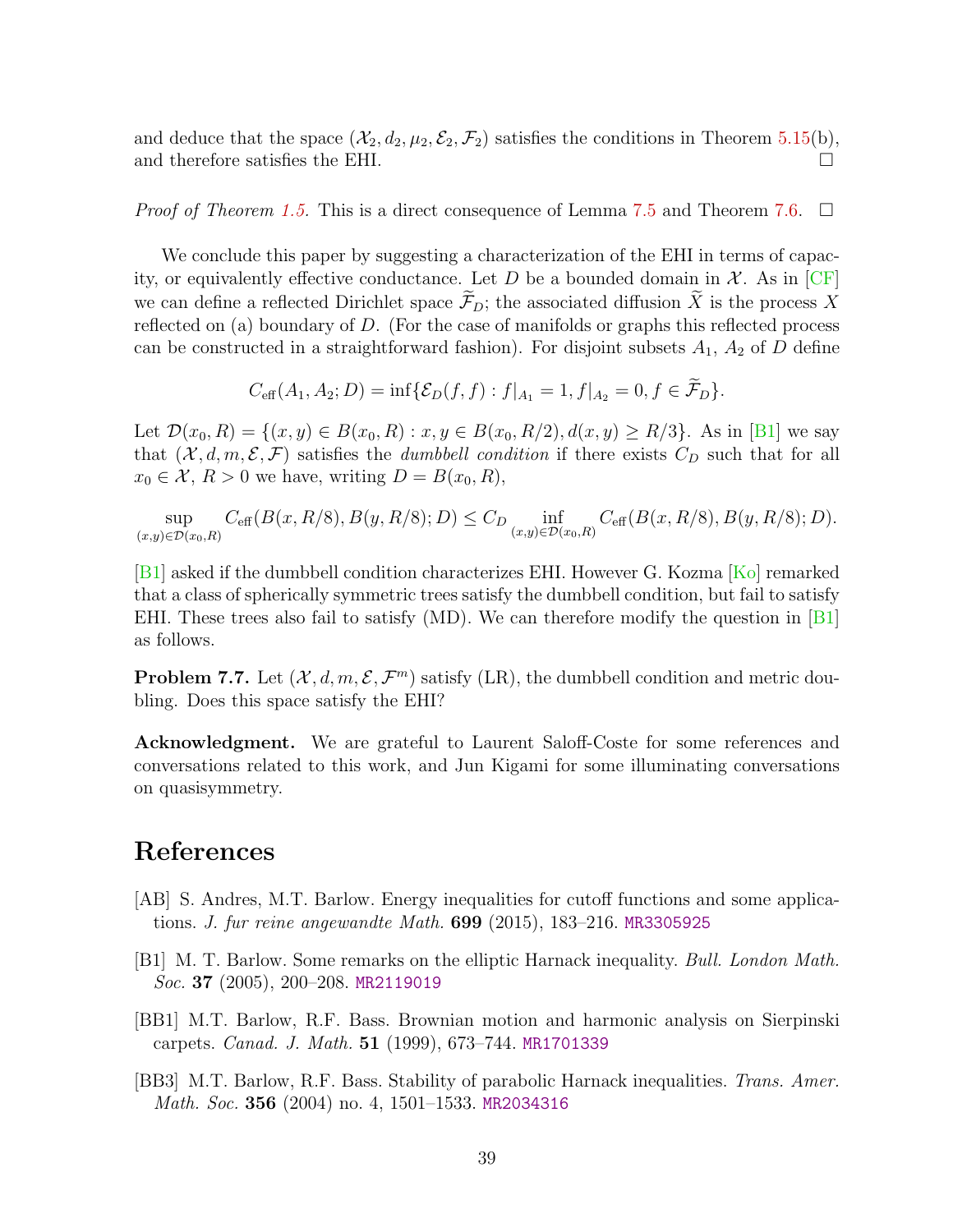- <span id="page-39-5"></span>[BBK] M.T. Barlow, R.F. Bass and T. Kumagai. Stability of parabolic Harnack inequalities on metric measure spaces. J. Math. Soc. Japan (2) 58 (2006), 485–519. [MR2228569](http://www.ams.org/mathscinet-getitem?mr=2228569)
- <span id="page-39-12"></span>[BM] M. T. Barlow, M. Murugan. Boundary Harnack principle and elliptic Harnack inequality. Preprint.
- <span id="page-39-9"></span>[Bas] R.F. Bass. A stability theorem for elliptic Harnack inequalities. J. Eur. Math. Soc.  $(JEMS)$  15 (2013), no. 3, 857–876. [MR3085094](http://www.ams.org/mathscinet-getitem?mr=3085094)
- <span id="page-39-0"></span>[BG] E. Bombieri, E. Giusti. Harnack's inequality for elliptic differential equations on minimal surfaces. Invent. Math. 15 (1972), 24–46. [MR0308945](http://www.ams.org/mathscinet-getitem?mr=0308945)
- <span id="page-39-13"></span>[CF] Z.-Q. Chen, M. Fukushima. Symmetric Markov processes, time change, and boundary theory, London Mathematical Society Monographs Series, 35. Princeton University Press, Princeton, NJ, 2012. xvi+479 pp. [MR2849840](http://www.ams.org/mathscinet-getitem?mr=2849840)
- <span id="page-39-2"></span>[CY] S. Y. Cheng, S.-T. Yau. Differential equations on Riemannian manifolds and their geometric applications. *Comm. Pure Appl. Math.* **28** (1975), no. 3, 333–354. [MR0385749](http://www.ams.org/mathscinet-getitem?mr=0385749)
- <span id="page-39-11"></span>[CM] T. H. Colding, W. P. Minicozzi II. Harmonic functions on manifolds. Ann. of Math.  $(2)$  146 (1997), no. 3, 725–747. [MR1491451](http://www.ams.org/mathscinet-getitem?mr=1491451)
- <span id="page-39-4"></span>[CS] T. Coulhon, L. Saloff-Coste. Variétés riemanniennes isométriques à l'infini, Rev. Mat. Iberoamericana 11 (1995), no. 3, 687–726. [MR1363211](http://www.ams.org/mathscinet-getitem?mr=1363211)
- <span id="page-39-1"></span>[De1] T. Delmotte. Parabolic Harnack inequality and estimates of Markov chains on graphs. Rev. Math. Iberoamericana 15 (1999), 181–232. [MR1681641](http://www.ams.org/mathscinet-getitem?mr=1681641)
- <span id="page-39-8"></span>[De2] T. Delmotte. Graphs between the elliptic and parabolic Harnack inequalities. Potential Anal. **16** (2002), 151–168. [MR1881595](http://www.ams.org/mathscinet-getitem?mr=1881595)
- [DeG] E. De Giorgi. Sulla differenziabilità e lanaliticità delle estremali degli integrali multipli regolari. Mem. Accad. Sci. Torino. Cl. Sci. Fis. Mat. Nat. (3), 3 (1957), 25– 43. [MR0093649](http://www.ams.org/mathscinet-getitem?mr=0093649)
- <span id="page-39-10"></span>[FOT] M. Fukushima, Y. Oshima, and M. Takeda, Dirichlet Forms and Symmetric Markov Processes. de Gruyter, Berlin, 1994. [MR1303354](http://www.ams.org/mathscinet-getitem?mr=1303354)
- <span id="page-39-3"></span>[Gr0] A. Grigor'yan. The heat equation on noncompact Riemannian manifolds. (in Russian) Matem. Sbornik. 182 (1991), 55–87. (English transl.) Math. USSR Sbornik  $72$ (1992), 47–77. [MR1098839](http://www.ams.org/mathscinet-getitem?mr=1098839)
- <span id="page-39-7"></span>[Gri95] A. Grigor'yan. Heat kernel of a noncompact Riemannian manifold. Stochastic analysis (Ithaca, NY, 1993), 239–263, Proc. Sympos. Pure Math.,57, Amer. Math. Soc., Providence, RI, 1995. [MR1335475](http://www.ams.org/mathscinet-getitem?mr=1335475)
- <span id="page-39-6"></span>[Gri06] A. Grigor'yan. Heat kernels on weighted manifolds and applications. The ubiquitous heat kernel, 93–191, Contemp. Math.,398, Amer. Math. Soc., Providence, RI, 2006. [MR2218016](http://www.ams.org/mathscinet-getitem?mr=2218016)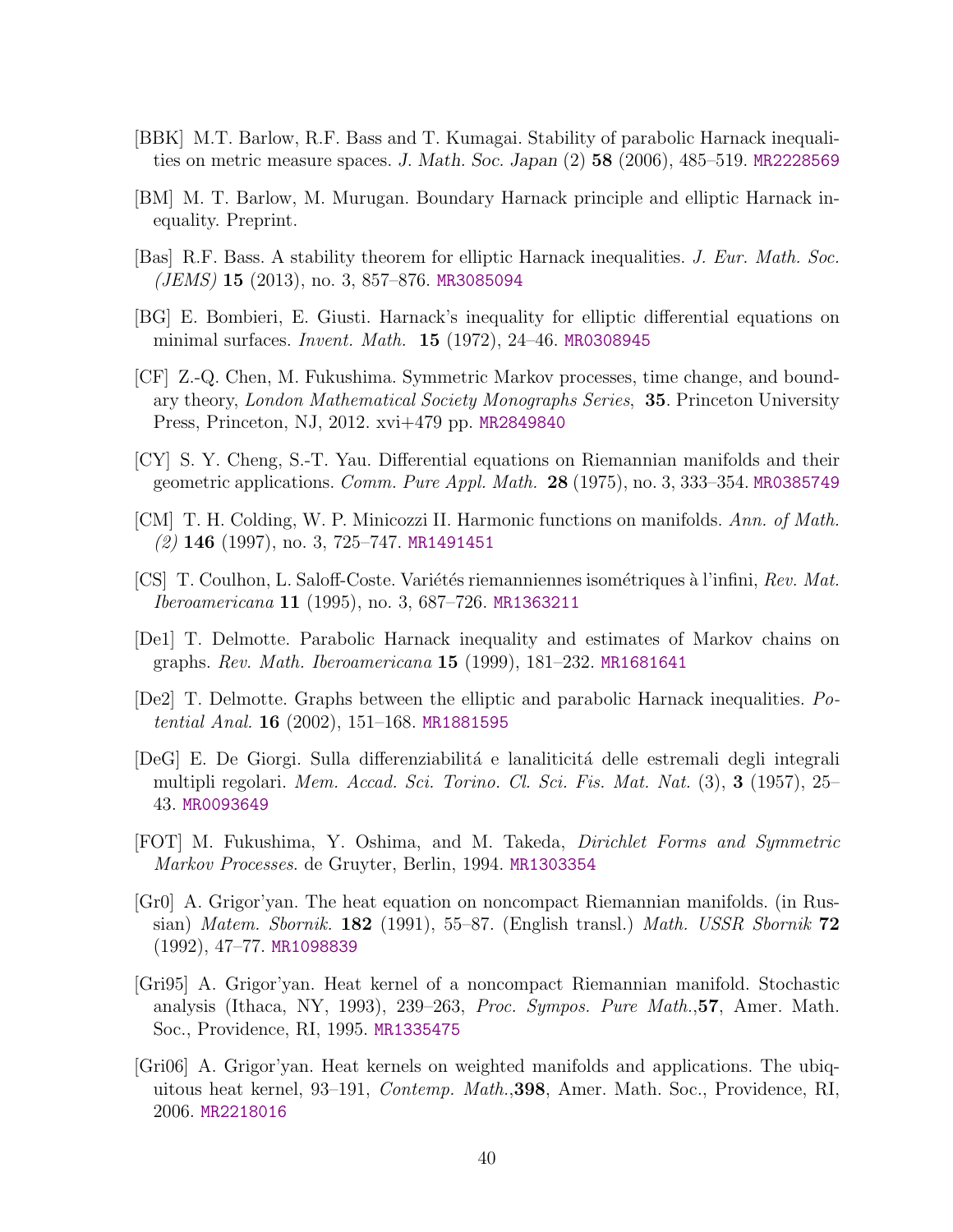- <span id="page-40-4"></span>[GH] A. Grigor'yan, J. Hu. Heat kernels and Green functions on metric measure spaces, Canad. J. Math. 66 (2014), no. 3, 641–699. [MR3194164](http://www.ams.org/mathscinet-getitem?mr=3194164)
- <span id="page-40-2"></span>[GHL0] A. Grigor'yan, J. Hu, K.-S. Lau. Heat kernels on metric measure spaces. Geometry and analysis of fractals, 147–207, Springer Proc. Math. Stat., 88, Springer, Heidelberg, 2014. [MR3276002](http://www.ams.org/mathscinet-getitem?mr=3276002)
- <span id="page-40-0"></span>[GHL] A. Grigor'yan, J. Hu, K.-S. Lau. Generalized capacity, Harnack inequality and heat kernels of Dirichlet forms on metric spaces. J. Math. Soc. Japan 67 (2015) 1485–1549 [MR3417504](http://www.ams.org/mathscinet-getitem?mr=3417504)
- <span id="page-40-1"></span>[GS] A. Grigor'yan, L. Saloff-Coste. Stability results for Harnack inequalities, Ann. Inst. Fourier (Grenoble) 55 (2005), no. 3, 825–890. [MR2149405](http://www.ams.org/mathscinet-getitem?mr=2149405)
- <span id="page-40-10"></span>[GT] A. Grigor'yan, A. Telcs. Harnack inequalities and sub-Gaussian estimates for random walks, Math. Ann. 324, 551–556 (2002). [MR1938457](http://www.ams.org/mathscinet-getitem?mr=1938457)
- <span id="page-40-12"></span>[Gro] M. Gromov, Hyperbolic manifolds, groups and actions, Riemann surfaces and related topics: Proceedings of the 1978 Stony Brook Conference (State Univ. New York, Stony Brook, N.Y., 1978), pp. 183–213, Ann. of Math. Stud., 97, Princeton Univ. Press, Princeton, N.J., 1981. [MR0624814](http://www.ams.org/mathscinet-getitem?mr=0624814)
- <span id="page-40-13"></span>[HK] B.M. Hambly, T. Kumagai, Heat kernel estimates for symmetric random walks on a class of fractal graphs and stability under rough isometries. Fractal geometry and applications: a jubilee of Benoît Mandelbrot, Part 2, 233–259, Proc. Sympos. Pure Math., 72, Part 2, Amer. Math. Soc., Providence, RI, 2004. [MR2112125](http://www.ams.org/mathscinet-getitem?mr=2112125)
- <span id="page-40-11"></span>[HS] W. Hebisch, L. Saloff-Coste. On the relation between elliptic and parabolic Harnack inequalities, Ann. Inst. Fourier (Grenoble) 51 (2001), no. 5, 1437–1481. [MR1860672](http://www.ams.org/mathscinet-getitem?mr=1860672)
- <span id="page-40-3"></span>[Hei] J. Heinonen. Lectures on Analysis on Metric Spaces, Universitext. Springer-Verlag, New York, 2001. x+140 pp. [MR1800917](http://www.ams.org/mathscinet-getitem?mr=1800917)
- <span id="page-40-7"></span>[Hin] M. Hino. On short time asymptotic behavior of some symmetric diffusions on general state spaces, Potential Anal. 16 (2002), no. 3, 249–264. [MR1885762](http://www.ams.org/mathscinet-getitem?mr=1885762)
- <span id="page-40-5"></span>[KRS] A. Käenmäki, T. Rajala, V. Suomala. Existence of doubling measures via generalised nested cubes, Proc. Amer. Math. Soc. 140 (2012), no. 9, 3275–3281. [MR2917099](http://www.ams.org/mathscinet-getitem?mr=2917099)
- <span id="page-40-9"></span>[Kaj] N. Kajino. Analysis and geometry of the measurable Riemannian structure on the Sierpinski gasket. Fractal geometry and dynamical systems in pure and applied mathematics. I. Fractals in pure mathematics, 91–133, Contemp. Math., 600, Amer. Math. Soc., Providence, RI, 2013. [MR3203400](http://www.ams.org/mathscinet-getitem?mr=3203400)
- <span id="page-40-8"></span>[KM] N. Kajino, M. Murugan. (in preparation).
- <span id="page-40-6"></span>[Ka1] M. Kanai. Rough isometries, and combinatorial approximations of geometries of non-compact Riemannian manifolds, J. Math. Soc. Japan 37 (1985), no. 3, 391–413. [MR0792983](http://www.ams.org/mathscinet-getitem?mr=0792983)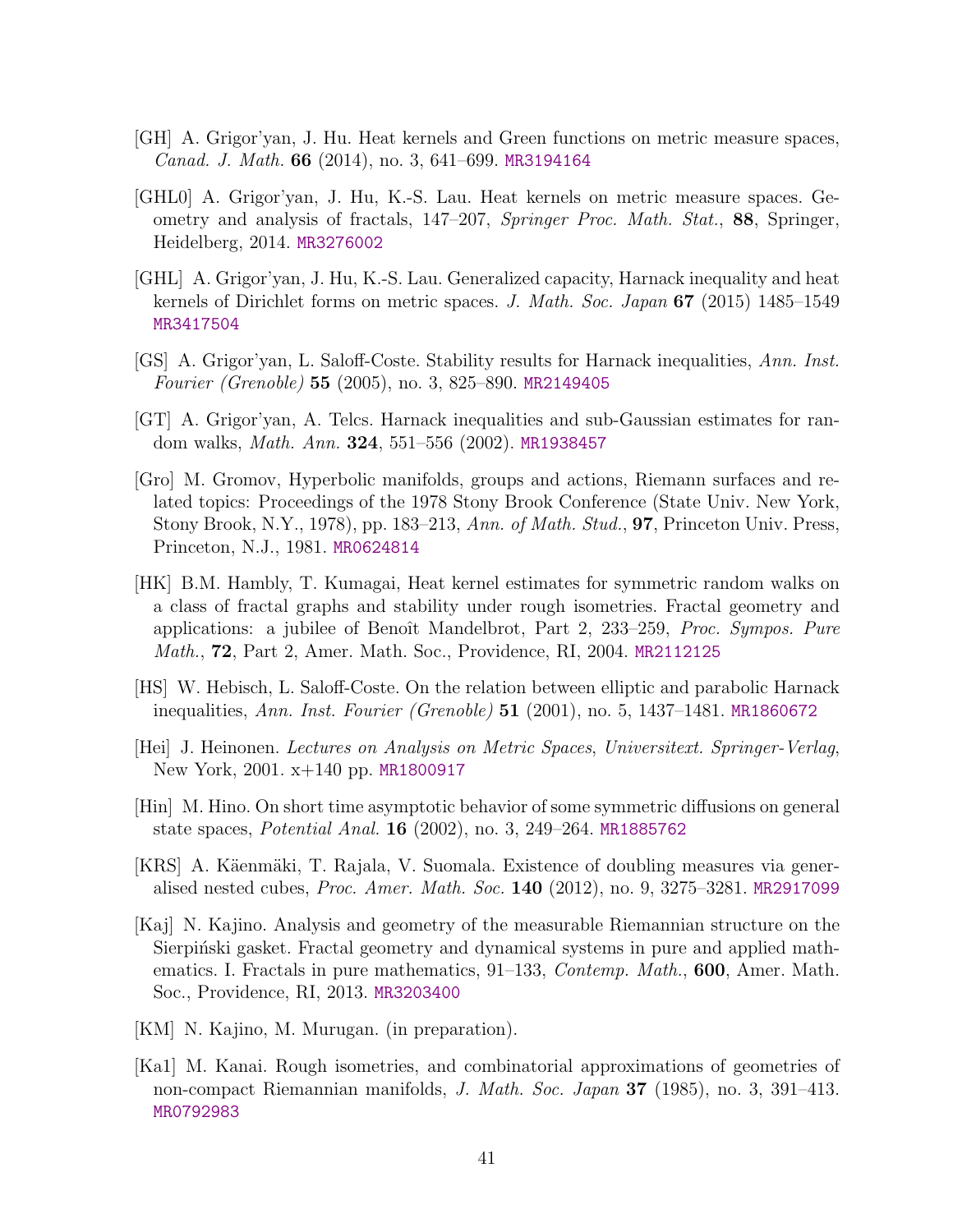- <span id="page-41-12"></span>[Ka2] M. Kanai. Rough isometries and the parabolicity of Riemannian manifolds. J. Math. Soc. Japan 38 (1986), no. 2, 227–238. [MR0833199](http://www.ams.org/mathscinet-getitem?mr=0833199)
- <span id="page-41-13"></span>[Ka3] M. Kanai. Analytic inequalities, and rough isometries between non-compact Riemannian manifolds, Curvature and topology of Riemannian manifolds (Katata, 1985), 122–137, Lecture Notes in Math., 1201, Springer, Berlin, 1986. [MR0859579](http://www.ams.org/mathscinet-getitem?mr=0859579)
- <span id="page-41-1"></span>[Kas] M. Kassmann. Harnack inequalities: an introduction. Bound. Value Probl. 2007, Art. ID 81415, 21 pp. [MR2291922](http://www.ams.org/mathscinet-getitem?mr=2291922)
- <span id="page-41-10"></span>[Ki1] J. Kigami. Measurable Riemannian geometry on the Sierpinski gasket: the Kusuoka measure and the Gaussian heat kernel estimate. Math. Ann. 340 (2008), no. 4, 781–804. [MR2372738](http://www.ams.org/mathscinet-getitem?mr=2372738)
- <span id="page-41-6"></span>[Ki2] J. Kigami. Resistance forms, quasisymmetric maps and heat kernel estimates. Memoirs of the Amer. Math. Soc. 216 no. 1015, 2012. [MR2919892](http://www.ams.org/mathscinet-getitem?mr=2919892)
- <span id="page-41-7"></span>[Ko] G. Kozma. Personal communication, 2005.
- <span id="page-41-4"></span>[Kum] T. Kumagai. Heat kernel estimates and parabolic Harnack inequalities on graphs and resistance forms. Publ. Res. Inst. Math. Sci. 40 (2004), no. 3, 793–818. [MR2074701](http://www.ams.org/mathscinet-getitem?mr=2074701)
- [La1] E. Landis. The second order equations of elliptic and parabolic type. Transl. of Mathematical Monographs, 171, AMS publications, 1998. [MR1487894](http://www.ams.org/mathscinet-getitem?mr=1487894)
- [La2] E. M. Landis. A new proof of E. DeGiorgi's theorem. Trudy Moskov. Mat. Obsc., 16 (1967), 319–328. [MR0224975](http://www.ams.org/mathscinet-getitem?mr=0224975)
- <span id="page-41-9"></span>[LJ] Y. Le Jan. Mesures associees a une forme de Dirichlet. Applications. Bull. Soc. Math. *France* 106 (1978), no. 1, 61–112. [MR0508949](http://www.ams.org/mathscinet-getitem?mr=0508949)
- <span id="page-41-11"></span>[Li] P. Li. Harmonic sections of polynomial growth. Math. Res. Lett. 4 (1997), no. 1, 35–44. [MR1432808](http://www.ams.org/mathscinet-getitem?mr=1432808)
- <span id="page-41-2"></span> $|LY|$  P. Li, S.-T. Yau. On the parabolic kernel of the Schrödinger operator. Acta Math. 156 (1986), no. 3-4, 153–201. [MR0834612](http://www.ams.org/mathscinet-getitem?mr=0834612)
- <span id="page-41-5"></span>[LuS] J. Luukkainen, E. Saksman. Every complete doubling metric space carries a doubling measure, Proc. of Amer. Math. Soc. 126 (1998) pp. 531–534. [MR1443161](http://www.ams.org/mathscinet-getitem?mr=1443161)
- <span id="page-41-3"></span>[Lyo] T. Lyons. Instability of the Liouville property for quasi-isometric Riemannian manifolds and reversible Markov chains. J. Diff. Geom. 26 (1987), 33–66. [MR0892030](http://www.ams.org/mathscinet-getitem?mr=0892030)
- <span id="page-41-8"></span>[MT] J. M. Mackay, J. T. Tyson. Conformal dimension. Theory and application. University Lecture Series, 54. American Mathematical Society, Providence, RI, 2010. [MR2662522](http://www.ams.org/mathscinet-getitem?mr=2662522)
- <span id="page-41-0"></span>[Mo1] J. Moser. On Harnack's inequality for elliptic differential equations. Comm. Pure Appl. Math. **14**, (1961) 577–591. [MR0159138](http://www.ams.org/mathscinet-getitem?mr=0159138)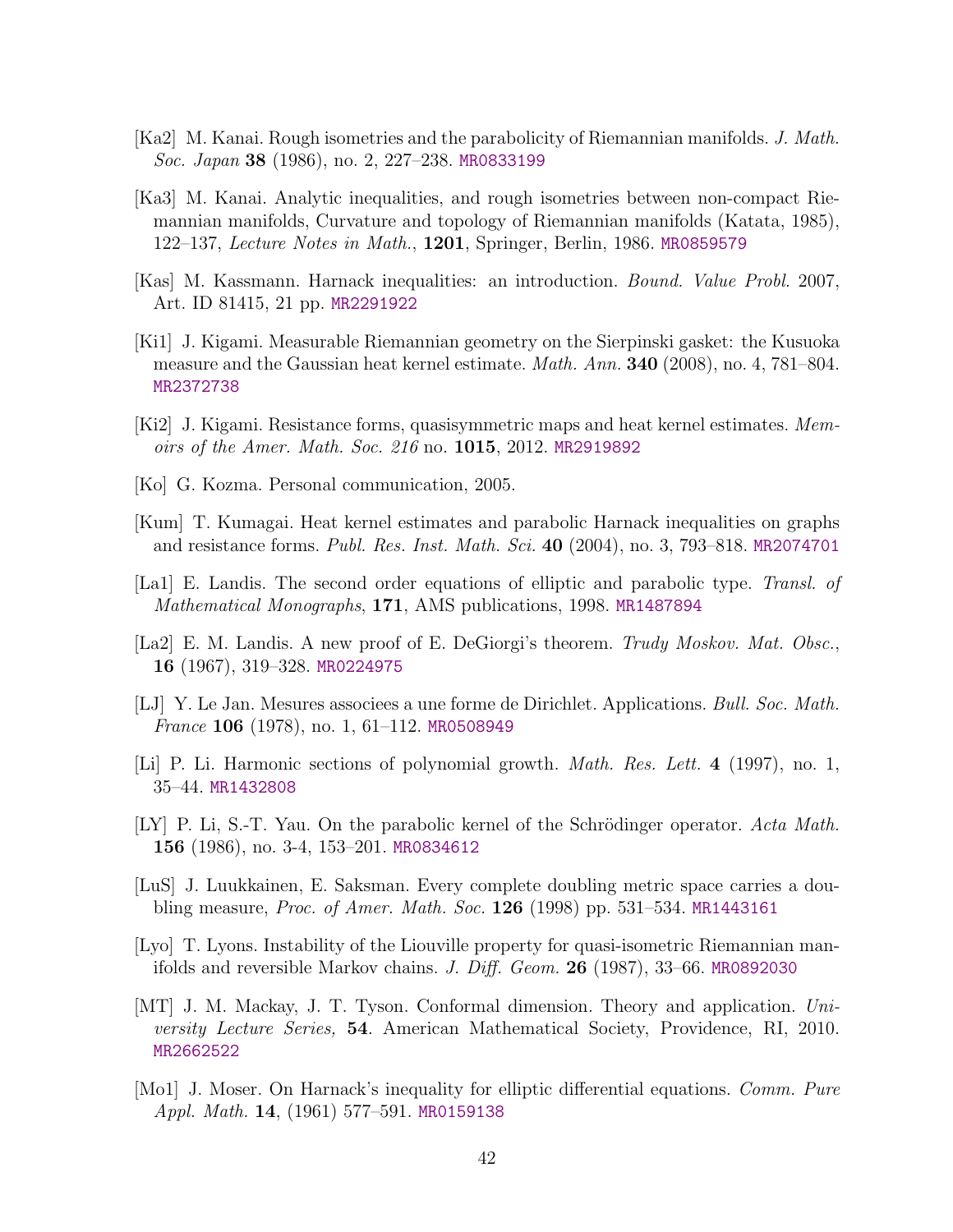- <span id="page-42-0"></span>[Mo2] J. Moser. On Harnack's inequality for parabolic differential equations. Comm. Pure Appl. Math. **17** (1964) 101–134. [MR0206469](http://www.ams.org/mathscinet-getitem?mr=0206469)
- <span id="page-42-1"></span>[Mo3] J. Moser, On a pointwise estimate for parabolic differential equations. *Comm. Pure* Appl. Math. 24 (1971) 727–740. [MR0288405](http://www.ams.org/mathscinet-getitem?mr=0288405)
- <span id="page-42-4"></span>[MS1] M. Murugan, L. Saloff-Coste. Harnack inequalities and Gaussian estimates for random walks on metric measure spaces, [arXiv:1506.07539](http://arxiv.org/abs/1506.07539)
- <span id="page-42-10"></span>[MS2] M. Murugan, L. Saloff-Coste. Davies' method for anomalous diffusions, Proc. of Amer. Math. Soc. 145 (2017), no. 4, 1793–1804. [MR3601569](http://www.ams.org/mathscinet-getitem?mr=3601569)
- <span id="page-42-2"></span>[Sal92] L. Saloff-Coste. A note on Poincaré, Sobolev, and Harnack inequalities. *Inter.* Math. Res. Notices 2 (1992), 27–38. [MR1150597](http://www.ams.org/mathscinet-getitem?mr=1150597)
- <span id="page-42-7"></span>[Sal92b] L. Saloff-Coste, Uniformly elliptic operators on Riemannian manifolds. J. Differential Geom. 36 (1992), no. 2, 417–450. [MR1180389](http://www.ams.org/mathscinet-getitem?mr=1180389)
- <span id="page-42-5"></span>[Sal95] L. Saloff-Coste. Parabolic Harnack inequality for divergence-form second-order differential operators. Potential Anal. 4 (1995), no. 4, 429–467. [MR1354894](http://www.ams.org/mathscinet-getitem?mr=1354894)
- [Sal97] L. Saloff-Coste. Some inequalities for superharmonic functions on graphs. Poten-tial Anal. 6 (1997), no. 2, 163-181. [MR1443140](http://www.ams.org/mathscinet-getitem?mr=1443140)
- [Sal02] L. Saloff-Coste. Aspects of Sobolev-Type Inequalities, London Mathematical Society Lecture Note Series, 289. Cambridge University Press, Cambridge, 2002. x+190 pp. [MR1872526](http://www.ams.org/mathscinet-getitem?mr=1872526)
- <span id="page-42-6"></span>[Sal04] L. Saloff-Coste. Analysis on Riemannian co-compact covers. Surveys in differential geometry. Vol. IX,  $(2004)$  351–384. [MR2195413](http://www.ams.org/mathscinet-getitem?mr=2195413)
- <span id="page-42-3"></span>[St] K.-T. Sturm. Analysis on local Dirichlet spaces III. The parabolic Harnack inequality. J. Math. Pures. Appl. (9) 75 (1996), 273-297. [MR1387522](http://www.ams.org/mathscinet-getitem?mr=1387522)
- [Tel] A. Telcs. The art of random walks. Lecture Notes in Mathematics, 1885. Springer-Verlag, Berlin, (2006) viii+195 pp. [MR2240535](http://www.ams.org/mathscinet-getitem?mr=2240535)
- <span id="page-42-11"></span>[V] N. Th. Varopoulos. Long range estimates for Markov chains. Bull. Sc. math.,  $2^e$  serie 109 (1985), 225–252. [MR0822826](http://www.ams.org/mathscinet-getitem?mr=0822826)
- <span id="page-42-8"></span>[VK] A. L. Vol'berg, S. V. Konyagin. On measures with the doubling condition, (Russian) Izv. Akad. Nauk SSSR Ser. Mat. 51 (1987), no. 3, 666–675; translation in Math. USSR-Izv. 30 (1988), no. 3, 629–638. [MR0903629](http://www.ams.org/mathscinet-getitem?mr=0903629)
- <span id="page-42-12"></span> $|W|$  J.B. Walsh. A diffusion with a discontinuous local time. Temps Locaux, Astérisque 52-53 (1978) 37–45. [MR0509476](http://www.ams.org/mathscinet-getitem?mr=0509476)
- <span id="page-42-9"></span>[Wu] J.-M. Wu. Hausdorff dimension and doubling measures on metric spaces, Proc. Amer. Math. Soc.126 (1998), no. 5, 1453–1459. [MR1443418](http://www.ams.org/mathscinet-getitem?mr=1443418)